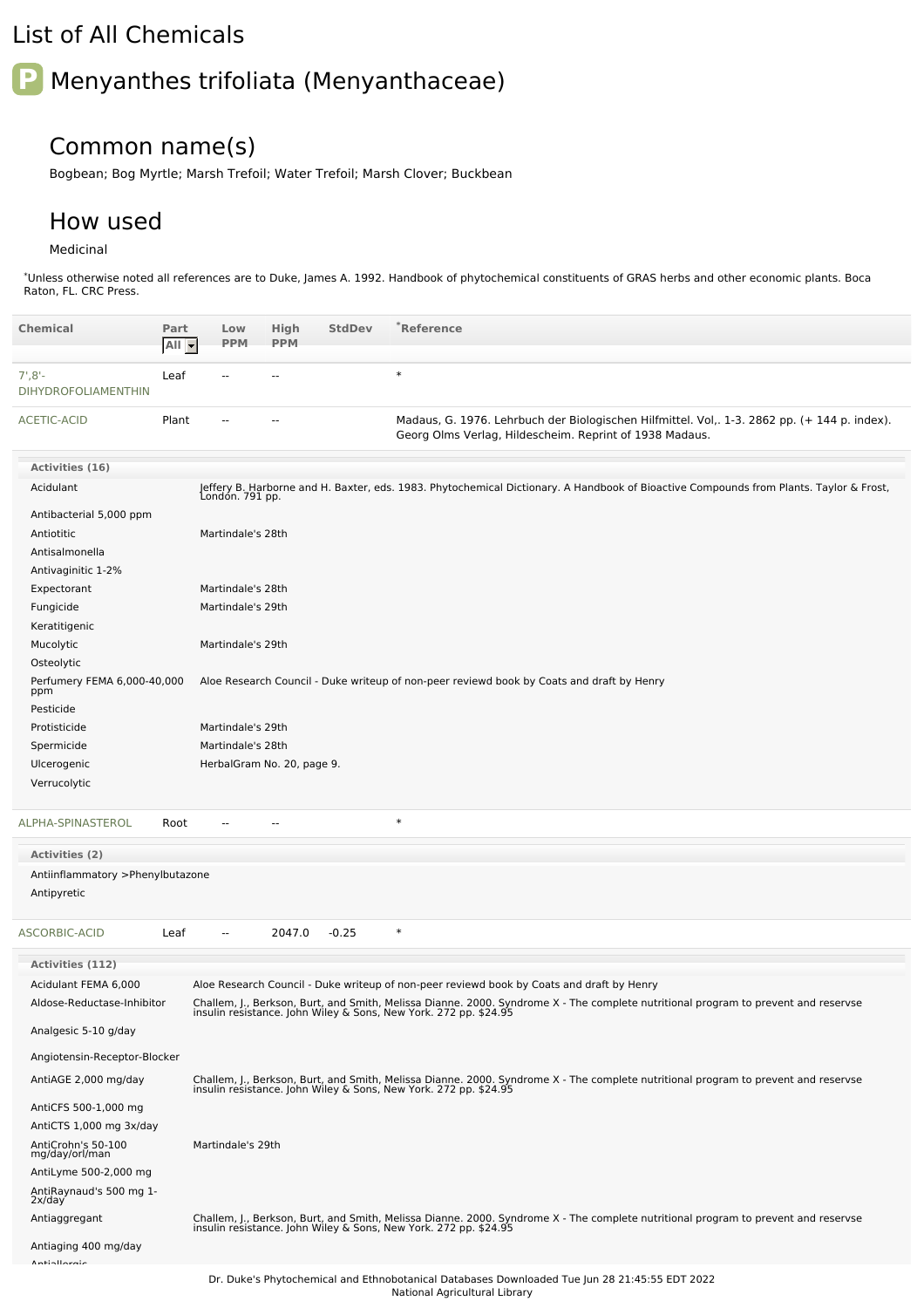| Antianeryit                                                             |                                                                                                                                                                                                                    |
|-------------------------------------------------------------------------|--------------------------------------------------------------------------------------------------------------------------------------------------------------------------------------------------------------------|
| Antialzheimeran 2,000-6,000<br>mg/day                                   |                                                                                                                                                                                                                    |
| Antiarthritic 0.2-1 g/day                                               |                                                                                                                                                                                                                    |
| Antiasthmatic 1,000 mg/day                                              | Werbach, M. 1993. Healing with Food. Harper Collins, New York, 443 pp.                                                                                                                                             |
| Antiatherosclerotic                                                     |                                                                                                                                                                                                                    |
| Antibacterial                                                           | Davies, S., and Stewart, A. 1990. Nutritional Medicine. Avon Books, New York. 509pp.                                                                                                                               |
| Anticataract 350 mg/day                                                 | Werbach, M. 1993. Healing with Food. Harper Collins, New York, 443 pp.                                                                                                                                             |
| Anticataract 400 mg/day                                                 | Challem, J., Berkson, Burt, and Smith, Melissa Dianne. 2000. Syndrome X - The complete nutritional program to prevent and reservse<br>insulin resistance. John Wiley & Sons, New York. 272 pp. \$24.95             |
| Anticataract 1 g 3x/day<br>Anticervicaldysplasic 1,000-<br>2,000 mg/day |                                                                                                                                                                                                                    |
| Anticlimacteric 500-5,000<br>mg/day                                     |                                                                                                                                                                                                                    |
| Anticold 1-2 g/man/day                                                  |                                                                                                                                                                                                                    |
| Antidecubitic 500<br>mg/man/2x/day<br>Antidementia                      | Martindale's 28th                                                                                                                                                                                                  |
| Antidepressant 2,000 mg/day                                             | Werbach, M. 1993. Healing with Food. Harper Collins, New York, 443 pp.                                                                                                                                             |
| Antidiabetic                                                            | Challem, J., Berkson, Burt, and Smith, Melissa Dianne. 2000. Syndrome X - The complete nutritional program to prevent and reservse<br>insulin resistance. John Wiley & Sons, New York. 272 pp. \$24.95             |
| Antidote (Aluminum)                                                     | Economic & Medicinal Plant Research, 6: 189.                                                                                                                                                                       |
| Antidote (Cadmium)                                                      | Davies, S., and Stewart, A. 1990. Nutritional Medicine. Avon Books, New York. 509pp.                                                                                                                               |
| Antidote (Lead)                                                         | Davies, S., and Stewart, A. 1990. Nutritional Medicine. Avon Books, New York. 509pp.                                                                                                                               |
| Antidote (Paraquat)                                                     | Martindale's 28th                                                                                                                                                                                                  |
| Antieczemic 3.5-5 g/day                                                 | Werbach, M. 1993. Healing with Food. Harper Collins, New York, 443 pp.                                                                                                                                             |
| Antiedemic 1 g/man/day                                                  | Davies, S., and Stewart, A. 1990. Nutritional Medicine. Avon Books, New York. 509pp.                                                                                                                               |
| Antiencephalitic<br>Antiendometriotic 2,000                             | Davies, S., and Stewart, A. 1990. Nutritional Medicine. Avon Books, New York. 509pp.                                                                                                                               |
| mg/day                                                                  |                                                                                                                                                                                                                    |
| Antifatigue 500-1,000 mg                                                |                                                                                                                                                                                                                    |
| Antifibrotic 1,000-2,000 mg                                             |                                                                                                                                                                                                                    |
| Antigallstone 1,000-3,000<br>mg/day                                     |                                                                                                                                                                                                                    |
| Antigastritic                                                           |                                                                                                                                                                                                                    |
| Antigingivitic                                                          |                                                                                                                                                                                                                    |
| Antiglaucomic 2 g/day                                                   | Werbach, M. 1993. Healing with Food. Harper Collins, New York, 443 pp.                                                                                                                                             |
| Antihangover 1,000 mg<br>Antihemorrhagic 1 g/man/day                    | Davies, S., and Stewart, A. 1990. Nutritional Medicine. Avon Books, New York. 509pp.                                                                                                                               |
| Antihepatitic 2-6 g/man/day                                             | Davies, S., and Stewart, A. 1990. Nutritional Medicine. Avon Books, New York. 509pp.                                                                                                                               |
| Antihepatotoxic                                                         | Economic & Medicinal Plant Research, 6: 189.                                                                                                                                                                       |
| Antiherpetic 1-5 g/day                                                  |                                                                                                                                                                                                                    |
| Antihistaminic 2 g/day orl<br>man                                       |                                                                                                                                                                                                                    |
| Antihypertensive                                                        |                                                                                                                                                                                                                    |
| Antiinfertility 1 g/day                                                 | Werbach, M. 1993. Healing with Food. Harper Collins, New York, 443 pp.                                                                                                                                             |
| Antiinflammatory                                                        | Pizzorno, J.E. and Murray, M.T. 1985. A Textbook of Natural Medicine. John Bastyr College Publications, Seattle, Washington (Looseleaf).                                                                           |
| Antilepric 1.5 g/man/day                                                | Martindale's 28th                                                                                                                                                                                                  |
| Antilithic 1,000-3,000 mg/day                                           |                                                                                                                                                                                                                    |
| Antimaculitic                                                           |                                                                                                                                                                                                                    |
| Antimeasles                                                             | Davies, S., and Stewart, A. 1990. Nutritional Medicine. Avon Books, New York. 509pp.                                                                                                                               |
| Antimenopausal 500-5,000<br>mg/day                                      |                                                                                                                                                                                                                    |
| Antimigraine                                                            | Martindale's 29th                                                                                                                                                                                                  |
| Antimutagenic                                                           | Economic & Medicinal Plant Research, 6: 235.                                                                                                                                                                       |
| Antineuramidase                                                         | Martindale's 28th                                                                                                                                                                                                  |
| Antinitrosic 1 g/man/day<br>Antiobesity 1 g 3x/day                      | Werbach, M. 1993. Healing with Food. Harper Collins, New York, 443 pp.                                                                                                                                             |
| Antiorchitic                                                            | Davies, S., and Stewart, A. 1990. Nutritional Medicine. Avon Books, New York. 509pp.                                                                                                                               |
| Antiosteoarthritic 1 g 2x/day                                           | Werbach, M. 1993. Healing with Food. Harper Collins, New York, 443 pp.                                                                                                                                             |
| Antiosteoporotic 500 mg/day                                             |                                                                                                                                                                                                                    |
| Antioxidant 100 ppm                                                     |                                                                                                                                                                                                                    |
| Antiparkinsonian 1 g 2-3x/day                                           |                                                                                                                                                                                                                    |
| Antiparotitic                                                           | Davies, S., and Stewart, A. 1990. Nutritional Medicine. Avon Books, New York. 509pp.                                                                                                                               |
| Antiperiodontitic 1 g 2x/day<br>Antipneumonic                           | Werbach, M. 1993. Healing with Food. Harper Collins, New York, 443 pp.<br>Pizzorno, J.E. and Murray, M.T. 1985. A Textbook of Natural Medicine. John Bastyr College Publications, Seattle, Washington (Looseleaf). |
| Antipodriac                                                             | Davies, S., and Stewart, A. 1990. Nutritional Medicine. Avon Books, New York. 509pp.                                                                                                                               |
| Antipoliomyelitic                                                       | Davies, S., and Stewart, A. 1990. Nutritional Medicine. Avon Books, New York. 509pp.                                                                                                                               |
| Antipyretic                                                             | Economic & Medicinal Plant Research, 6: 189.                                                                                                                                                                       |
| Antiradicular                                                           | Challem, J., Berkson, Burt, and Smith, Melissa Dianne. 2000. Syndrome X - The complete nutritional program to prevent and reservse<br>insulin resistance. John Wiley & Sons, New York. 272 pp. \$24.95             |

Dr. Duke's Phytochemical and Ethnobotanical Databases Downloaded Tue Jun 28 21:45:55 EDT 2022 National Agricultural Library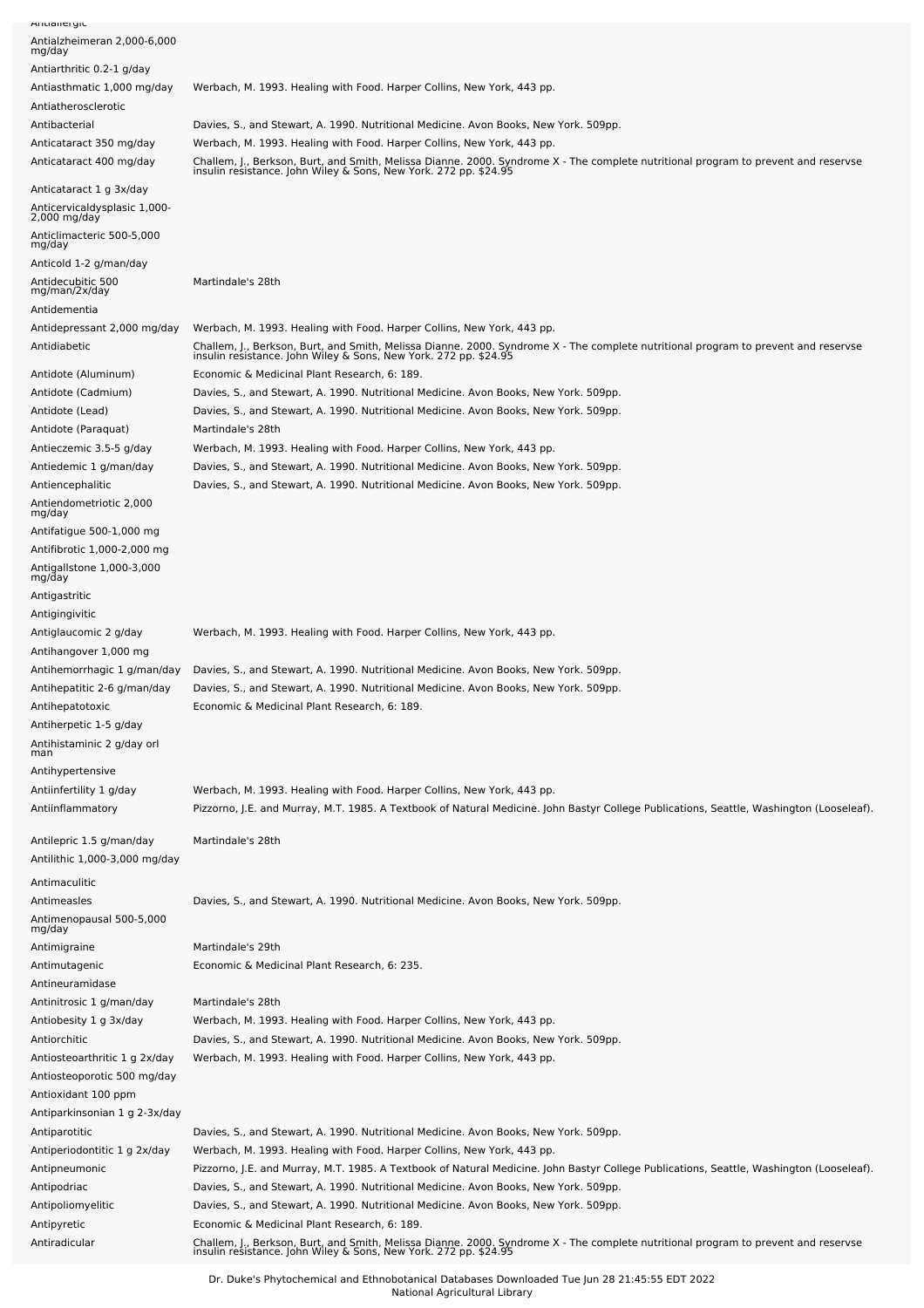| Antiretinotic                                 |      |                                                                                                                                                                                                        |  |
|-----------------------------------------------|------|--------------------------------------------------------------------------------------------------------------------------------------------------------------------------------------------------------|--|
| Antirheumatic                                 |      |                                                                                                                                                                                                        |  |
| Antirhinitic 1,000 mg 3x/day                  |      |                                                                                                                                                                                                        |  |
| Antiscorbutic 10 mg/man/day                   |      | Martindale's 28th                                                                                                                                                                                      |  |
| Antiseptic MIC=3.3-217<br>mg/ml               |      | Martindale's 28th                                                                                                                                                                                      |  |
| Antiseptic 4-8 g/day                          |      | Challem, J., Berkson, Burt, and Smith, Melissa Dianne. 2000. Syndrome X - The complete nutritional program to prevent and reservse<br>insulin resistance. John Wiley & Sons, New York. 272 pp. \$24.95 |  |
| Antishingles                                  |      | Davies, S., and Stewart, A. 1990. Nutritional Medicine. Avon Books, New York. 509pp.                                                                                                                   |  |
| Antispasmodic 500-5,000<br>mg/day             |      |                                                                                                                                                                                                        |  |
| Antistress 500-1,000 mg                       |      |                                                                                                                                                                                                        |  |
| Antisyndrome-X 1-4 g/day                      |      | Challem, J., Berkson, Burt, and Smith, Melissa Dianne. 2000. Syndrome X - The complete nutritional program to prevent and reservse<br>insulin resistance. John Wiley & Sons, New York. 272 pp. \$24.95 |  |
| Antitumor (Gastric)                           |      |                                                                                                                                                                                                        |  |
| Antitumor (Lung)                              |      |                                                                                                                                                                                                        |  |
| Antiulcer                                     |      |                                                                                                                                                                                                        |  |
| Antiviral 1-5 g/day                           |      |                                                                                                                                                                                                        |  |
|                                               |      |                                                                                                                                                                                                        |  |
| Apoptotic 1-10 mM                             |      |                                                                                                                                                                                                        |  |
| Asthma-preventive 1,000<br>mg/day/orl         |      | Pizzorno, J.E. and Murray, M.T. 1985. A Textbook of Natural Medicine. John Bastyr College Publications, Seattle, Washington (Looseleaf).                                                               |  |
| Beta-Adrenergic Receptor<br>Blocker           |      |                                                                                                                                                                                                        |  |
| Beta-Glucuronidase-Inhibitor<br>1.5 g/day/man |      |                                                                                                                                                                                                        |  |
| Calcium-Antagonist                            |      |                                                                                                                                                                                                        |  |
|                                               |      |                                                                                                                                                                                                        |  |
| Cancer-Preventive                             |      | Stitt, P. A. Why George Should Eat Broccoli. Dougherty Co, Milwaukee, WI, 1990, 399 pp.                                                                                                                |  |
| Cardioprotective                              |      |                                                                                                                                                                                                        |  |
| Cold-preventive 1-2 g/day                     |      | Davies, S., and Stewart, A. 1990. Nutritional Medicine. Avon Books, New York. 509pp.                                                                                                                   |  |
| Collagenic                                    |      |                                                                                                                                                                                                        |  |
| Detoxicant                                    |      |                                                                                                                                                                                                        |  |
| Diuretic 700 mg/man/orl                       |      |                                                                                                                                                                                                        |  |
| Fistula-Preventive                            |      | Pizzorno, J.E. and Murray, M.T. 1985. A Textbook of Natural Medicine. John Bastyr College Publications, Seattle, Washington (Looseleaf).                                                               |  |
|                                               |      |                                                                                                                                                                                                        |  |
| Hypocholesterolemic 300-<br>$1,000$ mg/day    |      | Davies, S., and Stewart, A. 1990. Nutritional Medicine. Avon Books, New York. 509pp.                                                                                                                   |  |
| Hypoglycemic                                  |      | Challem, J., Berkson, Burt, and Smith, Melissa Dianne. 2000. Syndrome X - The complete nutritional program to prevent and reservse<br>insulin resistance. John Wiley & Sons, New York. 272 pp. \$24.95 |  |
| Hypotensive 1,000                             |      |                                                                                                                                                                                                        |  |
| mg/man/day                                    |      |                                                                                                                                                                                                        |  |
| Immunomodulator                               |      |                                                                                                                                                                                                        |  |
| Immunostimulant                               |      | Challem, J., Berkson, Burt, and Smith, Melissa Dianne. 2000. Syndrome X - The complete nutritional program to prevent and reservse<br>insulin resistance. John Wiley & Sons, New York. 272 pp. \$24.95 |  |
|                                               |      |                                                                                                                                                                                                        |  |
| Interferonogenic                              |      | Pizzorno, J.E. and Murray, M.T. 1985. A Textbook of Natural Medicine. John Bastyr College Publications, Seattle, Washington (Looseleaf).                                                               |  |
| Lithogenic                                    |      | Davies, S., and Stewart, A. 1990. Nutritional Medicine. Avon Books, New York. 509pp.                                                                                                                   |  |
| Mucolytic 1 g/woman/day                       |      | Martindale's 28th                                                                                                                                                                                      |  |
| Pesticide                                     |      |                                                                                                                                                                                                        |  |
| Uricosuric 4 g/man/day                        |      | Davies, S., and Stewart, A. 1990. Nutritional Medicine. Avon Books, New York. 509pp.                                                                                                                   |  |
| Urinary-Acidulant                             |      | Martindale's 29th                                                                                                                                                                                      |  |
| Vasodilator                                   |      |                                                                                                                                                                                                        |  |
| Vulnerary                                     |      | Pizzorno, J.E. and Murray, M.T. 1985. A Textbook of Natural Medicine. John Bastyr College Publications, Seattle, Washington (Looseleaf).                                                               |  |
|                                               |      |                                                                                                                                                                                                        |  |
| BENZYL-ALCOHOL                                | Leaf | Chemical Constituents of Oriental Herbs (3 diff. books)                                                                                                                                                |  |
| <b>Activities (9)</b>                         |      |                                                                                                                                                                                                        |  |
| Allergenic                                    |      | Martindale's 29th                                                                                                                                                                                      |  |
| Anesthetic                                    |      | Martindale's 28th                                                                                                                                                                                      |  |
|                                               |      |                                                                                                                                                                                                        |  |
| Antiodontalgic                                |      | Martindale's 28th                                                                                                                                                                                      |  |
| Antipruritic                                  |      |                                                                                                                                                                                                        |  |
| Antiseptic                                    |      | Martindale's 29th                                                                                                                                                                                      |  |
| FLavor Fema 200-1,200                         |      | Aloe Research Council - Duke writeup of non-peer reviewd book by Coats and draft by Henry                                                                                                              |  |
| Fungicide                                     |      |                                                                                                                                                                                                        |  |
| Pesticide                                     |      |                                                                                                                                                                                                        |  |
| Sedative                                      |      | Jim Duke's personal files.                                                                                                                                                                             |  |
|                                               |      |                                                                                                                                                                                                        |  |
| BETA-AMYRENOL                                 | Leaf | $\ast$<br>--<br>--                                                                                                                                                                                     |  |
| BETA-CAROTENE                                 | Leaf | List, P.H. and Horhammer, L., Hager's Handbuch der Pharmazeutischen Praxis, Vols. 2-6,<br>--<br>Springer-Verlag, Berlin, 1969-1979.                                                                    |  |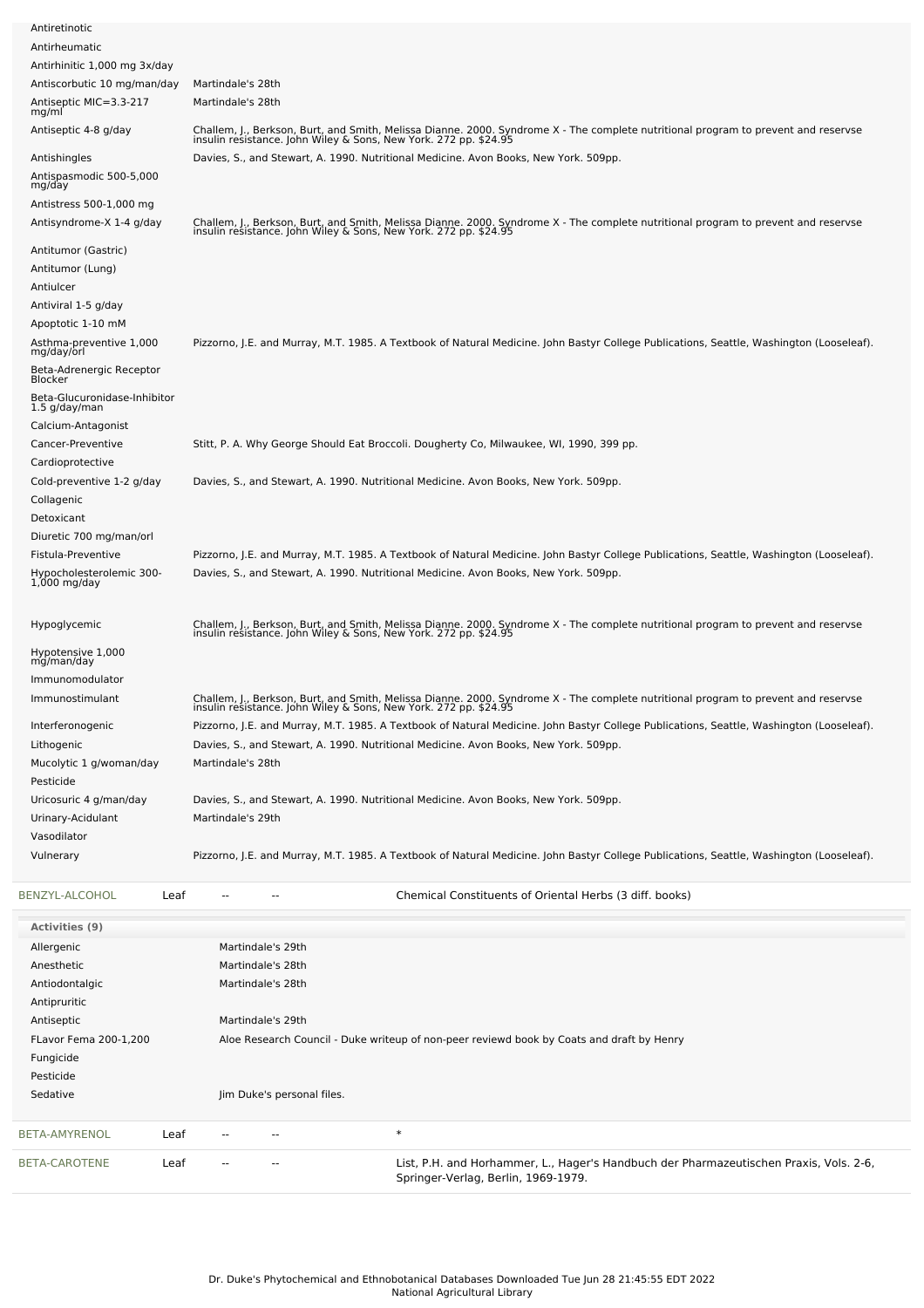| Activities (53)                       |                                                                                                                                                               |
|---------------------------------------|---------------------------------------------------------------------------------------------------------------------------------------------------------------|
| Allergenic                            |                                                                                                                                                               |
| Androgenic?                           | Pizzorno, J.E. and Murray, M.T. 1985. A Textbook of Natural Medicine. John Bastyr College Publications, Seattle, Washington (Looseleaf).                      |
| AntiPMS                               |                                                                                                                                                               |
| Antiacne                              | Pizzorno, J.E. and Murray, M.T. 1985. A Textbook of Natural Medicine. John Bastyr College Publications, Seattle, Washington (Looseleaf).                      |
| Antiaging                             |                                                                                                                                                               |
| Antiarthritic                         |                                                                                                                                                               |
| Antiasthmatic                         | Pizzorno, J.E. and Murray, M.T. 1985. A Textbook of Natural Medicine. John Bastyr College Publications, Seattle, Washington (Looseleaf).                      |
| Anticancer                            | Joseph, J., Nadeau, D. and Underwood, A. 2001. The Color Code. Hyperion, NY.                                                                                  |
| Anticarcinomic                        | Pizzorno, J.E. and Murray, M.T. 1985. A Textbook of Natural Medicine. John Bastyr College Publications, Seattle, Washington (Looseleaf).                      |
| Anticervicaldysplasic                 |                                                                                                                                                               |
| Anticoronary 50 mg/man/2 days         |                                                                                                                                                               |
| Antihyperkeratotic                    |                                                                                                                                                               |
| Antiichythyotic                       | Pizzorno, J.E. and Murray, M.T. 1985. A Textbook of Natural Medicine. John Bastyr College Publications, Seattle, Washington (Looseleaf).                      |
| Antileukoplakic                       |                                                                                                                                                               |
| Antilipoperoxidant IC71=50            |                                                                                                                                                               |
| ug/ml                                 |                                                                                                                                                               |
| Antilupus 150 mg/man/day/2<br>mos     | Martindale's 28th                                                                                                                                             |
| Antimaculitic                         |                                                                                                                                                               |
| Antimastitic                          | Pizzorno, J.E. and Murray, M.T. 1985. A Textbook of Natural Medicine. John Bastyr College Publications, Seattle, Washington (Looseleaf).                      |
| Antimutagenic                         | Economic & Medicinal Plant Research, 6: 235.                                                                                                                  |
| Antioxidant                           | Pizzorno, J.E. and Murray, M.T. 1985. A Textbook of Natural Medicine. John Bastyr College Publications, Seattle, Washington (Looseleaf).                      |
| Antiozenic                            |                                                                                                                                                               |
| Antipapillomic                        |                                                                                                                                                               |
| Antiphotophobic 30-300                | Martindale's 29th                                                                                                                                             |
| mg/man/day                            |                                                                                                                                                               |
| Antipityriasic                        | Pizzorno, J.E. and Murray, M.T. 1985. A Textbook of Natural Medicine. John Bastyr College Publications, Seattle, Washington (Looseleaf).<br>Martindale's 28th |
| Antiporphyric 30-300<br>mg/man/day    |                                                                                                                                                               |
| Antiproliferant                       | Joseph, J., Nadeau, D. and Underwood, A. 2001. The Color Code. Hyperion, NY.                                                                                  |
| Antipsoriac                           | Pizzorno, J.E. and Murray, M.T. 1985. A Textbook of Natural Medicine. John Bastyr College Publications, Seattle, Washington (Looseleaf).                      |
| Antiradicular                         | Pizzorno, J.E. and Murray, M.T. 1985. A Textbook of Natural Medicine. John Bastyr College Publications, Seattle, Washington (Looseleaf).                      |
| Antirheumatic                         |                                                                                                                                                               |
| Antistress                            | Davies, S., and Stewart, A. 1990. Nutritional Medicine. Avon Books, New York. 509pp.                                                                          |
| Antitumor                             | Simon, P.W. Carrots and Other Horticultural Crops as a Source of Provitamin A Carotenes. HortScience, 25(12): 1495, 1990.                                     |
| Antitumor (Breast) IC45=60<br>ug/ml   |                                                                                                                                                               |
| Antitumor (CNS) IC43=45 ug/ml         |                                                                                                                                                               |
| Antitumor (Colon) IC43=45 ug/ml       |                                                                                                                                                               |
| Antitumor (Lung) IC30=60 ug/ml        |                                                                                                                                                               |
| Antitumor (Prostate)                  |                                                                                                                                                               |
| Antitumor (Stomach) IC26=45<br>ug/ml  |                                                                                                                                                               |
| Antiulcer 12 mg 3x/day/man/orl        | Pizzorno, J.E. and Murray, M.T. 1985. A Textbook of Natural Medicine. John Bastyr College Publications, Seattle, Washington (Looseleaf).                      |
| Antiulcer 15,000-25,000 IU/day        |                                                                                                                                                               |
| Antixerophthalmic                     | Davies, S., and Stewart, A. 1990. Nutritional Medicine. Avon Books, New York. 509pp.                                                                          |
| COX-1-Inhibitor IC78=50 ug/ml         |                                                                                                                                                               |
| COX-2-Inhibitor IC82=50 ug/ml         |                                                                                                                                                               |
| Cancer-Preventive 22 ppm              | Jim Duke's personal files.                                                                                                                                    |
| Chemopreventive                       |                                                                                                                                                               |
| Colorant                              | Jeffery B. Harborne and H. Baxter, eds. 1983. Phytochemical Dictionary. A Handbook of Bioactive Compounds from Plants. Taylor &<br>Frost, London. 791 pp.     |
| Gastroprotective                      |                                                                                                                                                               |
| Immunostimulant 180<br>mg/man/day/orl | Pizzorno, J.E. and Murray, M.T. 1985. A Textbook of Natural Medicine. John Bastyr College Publications, Seattle, Washington (Looseleaf).                      |
| Interferon-Synergist                  |                                                                                                                                                               |
| Mucogenic                             | Pizzorno, J.E. and Murray, M.T. 1985. A Textbook of Natural Medicine. John Bastyr College Publications, Seattle, Washington (Looseleaf).                      |
| Phagocytotic                          | Pizzorno, J.E. and Murray, M.T. 1985. A Textbook of Natural Medicine. John Bastyr College Publications, Seattle, Washington (Looseleaf).                      |
| Prooxidant 20 ug/g                    |                                                                                                                                                               |
| Thymoprotective                       | Pizzorno, J.E. and Murray, M.T. 1985. A Textbook of Natural Medicine. John Bastyr College Publications, Seattle, Washington (Looseleaf).                      |
| Ubiquiot                              | Jeffery B. Harborne and H. Baxter, eds. 1983. Phytochemical Dictionary. A Handbook of Bioactive Compounds from Plants. Taylor &<br>Frost, London. 791 pp.     |
|                                       |                                                                                                                                                               |
| BETULIN<br>Root                       | $\ast$                                                                                                                                                        |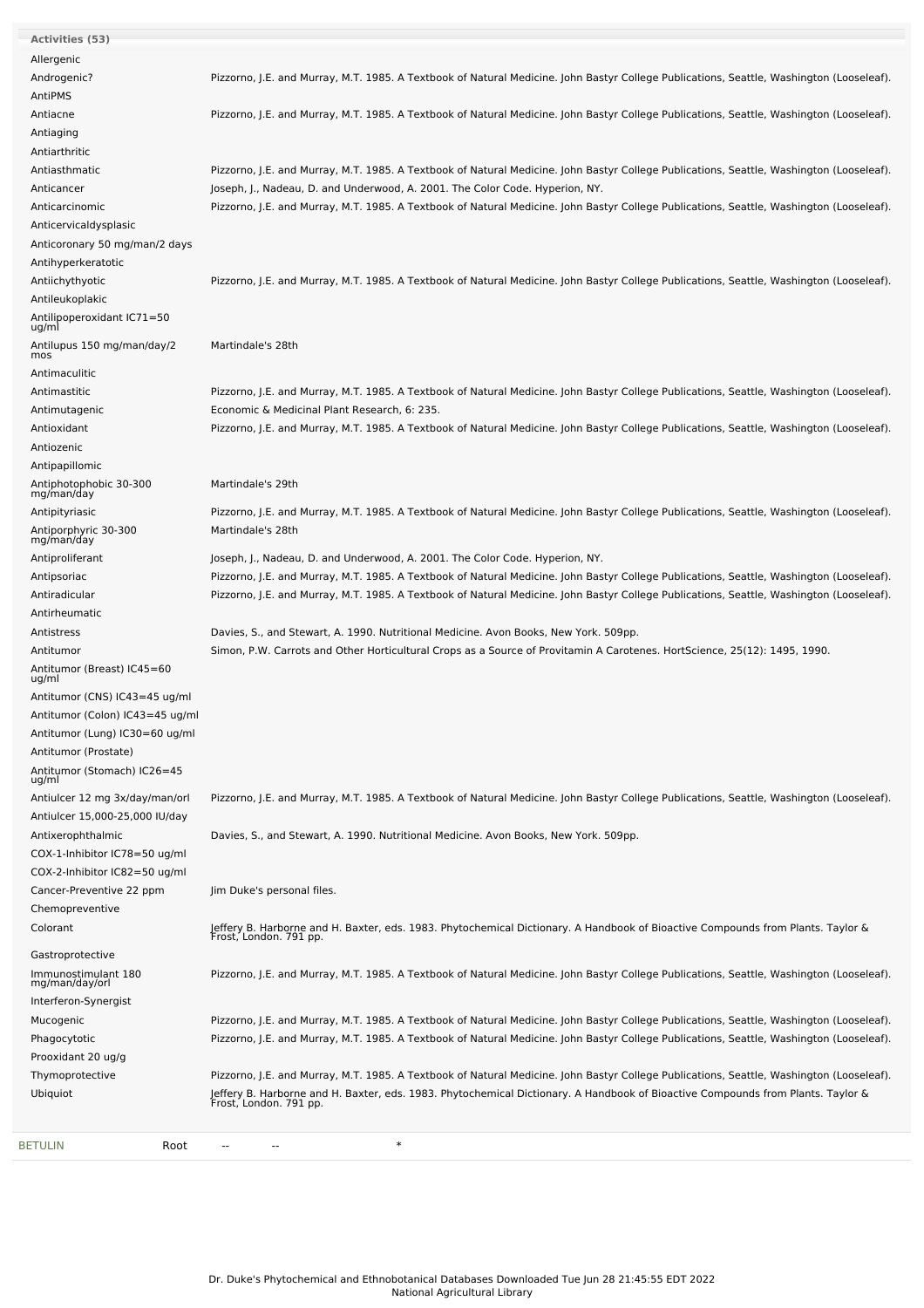| <b>Activities (13)</b>                                |                                                                                                                                                                                                     |
|-------------------------------------------------------|-----------------------------------------------------------------------------------------------------------------------------------------------------------------------------------------------------|
| AntiHIV 6.1 uM                                        |                                                                                                                                                                                                     |
| Anticarcinomic                                        |                                                                                                                                                                                                     |
| Antifeedant                                           |                                                                                                                                                                                                     |
| Antiflu                                               |                                                                                                                                                                                                     |
| Antiinflammatory                                      | Recio, M., et al. 1994. Investigations on the Steroidal Anti-Inflammatory Activity of Triterpenoids from Diospyros leucomelas*. Planta<br>Medica. 61: 9.                                            |
| Antitumor                                             | Jeffery B. Harborne and H. Baxter, eds. 1983. Phytochemical Dictionary. A Handbook of Bioactive Compounds from Plants. Taylor &<br>Frost, London. 791 pp.                                           |
| Antiviral 6.1 uM                                      |                                                                                                                                                                                                     |
| Aphidifuge                                            | Lugemwa, F.N., Huang, F-Y., Bentley, M.D., Mendel, M.J., and Alford, A.R. 1990. A Heliothis zea Antifeedant from the Abundant Birchbark<br>Triterpene Betulin. J. Agric. Food Chem. 38(2): 493-494. |
| Cytotoxic 600 ppm                                     |                                                                                                                                                                                                     |
| Cytotoxic 8.6 uM                                      |                                                                                                                                                                                                     |
| Hypolipemic                                           |                                                                                                                                                                                                     |
| Prostaglandin-Synthesis-<br>Inhibitor $IC50 = 119$ uM | Huang, C., Tunon, H., Bohlin, L. 1995. Anti-Inflammatory Compounds Isolated from Menyanthes trifoliata L. Yao Hsueh Hsueh Pao, 30(8):<br>$621 - 626$ .                                              |
| Topoisomerase-II-Inhibitor<br>$IC50 = 38.6$ uM        |                                                                                                                                                                                                     |

| <b>Activities (22)</b><br>Anthelmintic<br>AntiHIV EC50=2.0 ug/ml |                                                                                                                                                                                                                       |
|------------------------------------------------------------------|-----------------------------------------------------------------------------------------------------------------------------------------------------------------------------------------------------------------------|
|                                                                  |                                                                                                                                                                                                                       |
|                                                                  |                                                                                                                                                                                                                       |
|                                                                  | Kashiwada, Y., et. al. 1998. Anti-AIDS Agents. 30. Anti-HIV Activity of Oleanolic Acid, Pomolic Acid, and Structurally Related Triterpenoids.<br>J. Nat. Prod., 61 (9): 1090-1095.                                    |
| AntiHIV IC50=6.5 ug/ml                                           |                                                                                                                                                                                                                       |
| AntiHIV 14.8 uM                                                  |                                                                                                                                                                                                                       |
| Antibacterial                                                    |                                                                                                                                                                                                                       |
| Anticancer                                                       | Jeffery B. Harborne and H. Baxter, eds. 1983. Phytochemical Dictionary. A Handbook of Bioactive Compounds from Plants. Taylor & Frost,<br>London. 791 pp.                                                             |
| Anticarcinomic                                                   | Jeffery B. Harborne and H. Baxter, eds. 1983. Phytochemical Dictionary. A Handbook of Bioactive Compounds from Plants. Taylor & Frost,<br>London. 791 pp.                                                             |
| Antiedemic                                                       |                                                                                                                                                                                                                       |
| Antiinflammatory                                                 | Recio, M., et al. 1994. Investigations on the Steroidal Anti-Inflammatory Activity of Triterpenoids from Diospyros leucomelas*. Planta<br>Medica, 61: 9.                                                              |
| Antileukemic                                                     |                                                                                                                                                                                                                       |
| Antimalarial IC50=19-26 ug/ml                                    |                                                                                                                                                                                                                       |
| Antimelanomic                                                    | New York Times, 3/28/95.                                                                                                                                                                                              |
| Antinociceptive                                                  |                                                                                                                                                                                                                       |
| Antiplasmodial IC50=19-26<br>ug/ml                               |                                                                                                                                                                                                                       |
| Antitumor                                                        | Jeffery B. Harborne and H. Baxter, eds. 1983. Phytochemical Dictionary. A Handbook of Bioactive Compounds from Plants. Taylor & Frost,<br>London. 791 pp.                                                             |
| Antiviral 14.8 uM                                                |                                                                                                                                                                                                                       |
| Apoptotic                                                        |                                                                                                                                                                                                                       |
| Cytotoxic 50-100 ppm                                             | Biosyn. Prod. Cancer Chemotherapy (Petit et al)                                                                                                                                                                       |
| Cytotoxic 16.4 uM                                                |                                                                                                                                                                                                                       |
| Phospholipase-A2-Inhibitor                                       |                                                                                                                                                                                                                       |
| Prostaglandin-Synthesis-<br>Inhibitor 200 ug/ml                  | Dunstan, C. A., Liu, B., Welch, C. J., Perera, P., Bohlin, L. 1998. Alphitol, a Phenolic Substance from Alphitonia zizyphoides which Inhibits<br>Prostaglandin Biosynthesis in vitro. Phytochemistry, 48(3): 495-497. |
| Prostaglandin-Synthesis-<br>Inhibitor IC50=101 uM                | Huang, C., Tunon, H., Bohlin, L. 1995. Anti-Inflammatory Compounds Isolated from Menyanthes trifoliata L. Yao Hsueh Hsueh Pao, 30(8):<br>$621 - 626.$                                                                 |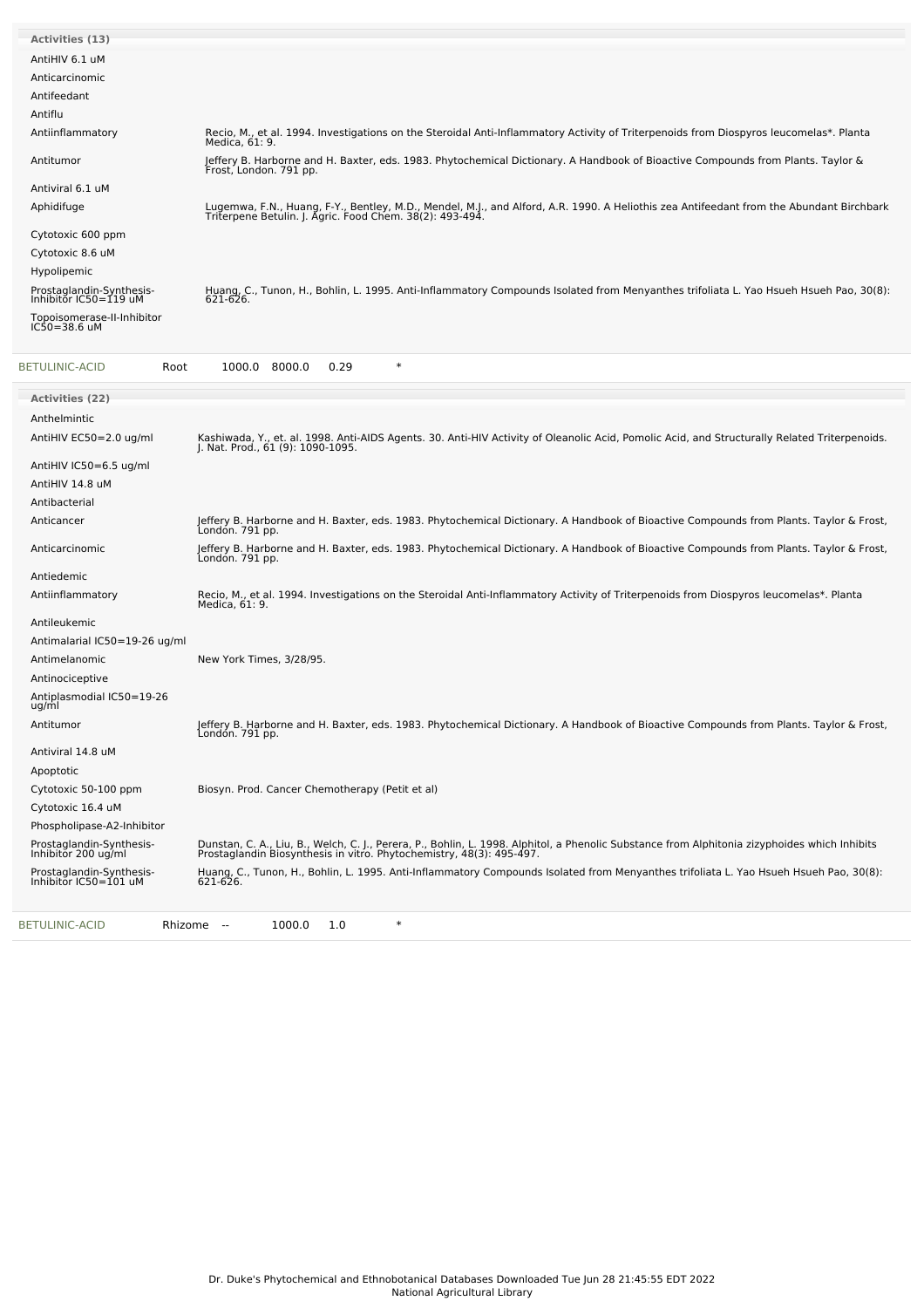| <b>Activities (22)</b>                            |                                                                                                                                                                                                                       |
|---------------------------------------------------|-----------------------------------------------------------------------------------------------------------------------------------------------------------------------------------------------------------------------|
| Anthelmintic                                      |                                                                                                                                                                                                                       |
| AntiHIV EC50=2.0 ug/ml                            | Kashiwada, Y., et. al. 1998. Anti-AIDS Agents. 30. Anti-HIV Activity of Oleanolic Acid, Pomolic Acid, and Structurally Related Triterpenoids.<br>J. Nat. Prod., 61 (9): 1090-1095.                                    |
| AntiHIV IC50=6.5 ug/ml                            |                                                                                                                                                                                                                       |
| AntiHIV 14.8 uM                                   |                                                                                                                                                                                                                       |
| Antibacterial                                     |                                                                                                                                                                                                                       |
| Anticancer                                        | Jeffery B. Harborne and H. Baxter, eds. 1983. Phytochemical Dictionary. A Handbook of Bioactive Compounds from Plants. Taylor & Frost,<br>Londón. 791 pp.                                                             |
| Anticarcinomic                                    | Jeffery B. Harborne and H. Baxter, eds. 1983. Phytochemical Dictionary. A Handbook of Bioactive Compounds from Plants. Taylor & Frost,<br>Londón. 791 pp.                                                             |
| Antiedemic                                        |                                                                                                                                                                                                                       |
| Antiinflammatory                                  | Recio, M., et al. 1994. Investigations on the Steroidal Anti-Inflammatory Activity of Triterpenoids from Diospyros leucomelas*. Planta<br>Medica, 61: 9.                                                              |
| Antileukemic                                      |                                                                                                                                                                                                                       |
| Antimalarial IC50=19-26 ug/ml                     |                                                                                                                                                                                                                       |
| Antimelanomic                                     | New York Times, 3/28/95.                                                                                                                                                                                              |
| Antinociceptive                                   |                                                                                                                                                                                                                       |
| Antiplasmodial IC50=19-26<br>ug/ml                |                                                                                                                                                                                                                       |
| Antitumor                                         | Jeffery B. Harborne and H. Baxter, eds. 1983. Phytochemical Dictionary. A Handbook of Bioactive Compounds from Plants. Taylor & Frost,<br>Londón. 791 pp.                                                             |
| Antiviral 14.8 uM                                 |                                                                                                                                                                                                                       |
| Apoptotic                                         |                                                                                                                                                                                                                       |
| Cytotoxic 50-100 ppm                              | Biosyn. Prod. Cancer Chemotherapy (Petit et al)                                                                                                                                                                       |
| Cytotoxic 16.4 uM                                 |                                                                                                                                                                                                                       |
| Phospholipase-A2-Inhibitor                        |                                                                                                                                                                                                                       |
| Prostaglandin-Synthesis-<br>Inhibitor 200 ug/ml   | Dunstan, C. A., Liu, B., Welch, C. J., Perera, P., Bohlin, L. 1998. Alphitol, a Phenolic Substance from Alphitonia zizyphoides which Inhibits<br>Prostaglandin Biosynthesis in vitro. Phytochemistry, 48(3): 495-497. |
| Prostaglandin-Synthesis-<br>Inhibitor IC50=101 uM | Huang, C., Tunon, H., Bohlin, L. 1995. Anti-Inflammatory Compounds Isolated from Menyanthes trifoliata L. Yao Hsueh Hsueh Pao, 30(8):<br>621-626.                                                                     |
|                                                   |                                                                                                                                                                                                                       |

| <b>BRAYLIN</b>       | Shoot |  | Bisset, N.G., ed. 1994. Herbal Drugs and Phytopharmaceuticals. CRC Press. Boca Raton, FL.<br>566 pp.                                                    |
|----------------------|-------|--|---------------------------------------------------------------------------------------------------------------------------------------------------------|
| <b>BUTYRIC-ACID</b>  | Plant |  | Madaus, G. 1976. Lehrbuch der Biologischen Hilfmittel. Vol., 1-3. 2862 pp. (+ 144 p. index).<br>Georg Olms Verlag, Hildescheim. Reprint of 1938 Madaus. |
| Activities (6)       |       |  |                                                                                                                                                         |
|                      |       |  |                                                                                                                                                         |
| Anticancer           |       |  | Werbach, M. 1993. Healing with Food. Harper Collins, New York, 443 pp.                                                                                  |
| Antitumor            |       |  | Werbach, M. 1993. Healing with Food. Harper Collins, New York, 443 pp.                                                                                  |
| Apoptotic            |       |  |                                                                                                                                                         |
| <b>Bruchifuge</b>    |       |  | Jacobson, M., Glossary of Plant-Derived Insect Deterrents, CRC Press, Inc., Boca Raton, FL, 213 p, 1990.                                                |
| Nematistat 880 ug/ml |       |  | Nigg, H.N. and Seigler, D.S., eds. 1992. Phytochemical Resources for Medicine and Agriculture. Plenum Press, New York. 445 pp.                          |
| Pesticide            |       |  |                                                                                                                                                         |
|                      |       |  |                                                                                                                                                         |

[CAFFEIC-ACID](file:///phytochem/chemicals/show/5086) Leaf -- - - - - List, P.H. and Horhammer, L., Hager's Handbuch der Pharmazeutischen Praxis, Vols. 2-6, Springer-Verlag, Berlin, 1969-1979.

| <b>Activities (102)</b>                               |                                                                                                                                                                                                            |
|-------------------------------------------------------|------------------------------------------------------------------------------------------------------------------------------------------------------------------------------------------------------------|
| Aldose-Reductase-Inhibitor 4 ug/ml<br>(weak activity) | Ichikawa, K., et al. 1991. Isolation and Structure Determination of Aldose Reductase Inhibitors from Traditional Thai Medicine,<br>and Syntheses of Their Derivatives. Sankyo Kenkyusho Nempo, 43: 99-110. |
| Allergenic                                            |                                                                                                                                                                                                            |
| Analgesic                                             |                                                                                                                                                                                                            |
| AntiHIV EC50=200 ug/ml                                |                                                                                                                                                                                                            |
| AntiLegionella                                        |                                                                                                                                                                                                            |
| Antiadenoviral                                        | Economic & Medicinal Plant Research, 5: 207.                                                                                                                                                               |
| Antiaggregant                                         | Jeffery B. Harborne and H. Baxter, eds. 1983. Phytochemical Dictionary. A Handbook of Bioactive Compounds from Plants. Taylor<br>& Frost, London. 791 pp.                                                  |
| Antiaging                                             |                                                                                                                                                                                                            |
| Antiatherogenic                                       |                                                                                                                                                                                                            |
| Antibacterial                                         |                                                                                                                                                                                                            |
| Anticancer                                            |                                                                                                                                                                                                            |
| Anticarcinogenic                                      | Economic & Medicinal Plant Research, 6: 189.                                                                                                                                                               |
| Antidepressant                                        |                                                                                                                                                                                                            |
| Antiedemic                                            | Economic & Medicinal Plant Research, 6: 189.                                                                                                                                                               |
| Antielastase IC50=93 um/l                             |                                                                                                                                                                                                            |
| Antielastase IC50=86 ug/ml (475 uM)                   |                                                                                                                                                                                                            |
| Antiescherichic                                       |                                                                                                                                                                                                            |
| Antiflu                                               | Economic & Medicinal Plant Research, 5: 207.                                                                                                                                                               |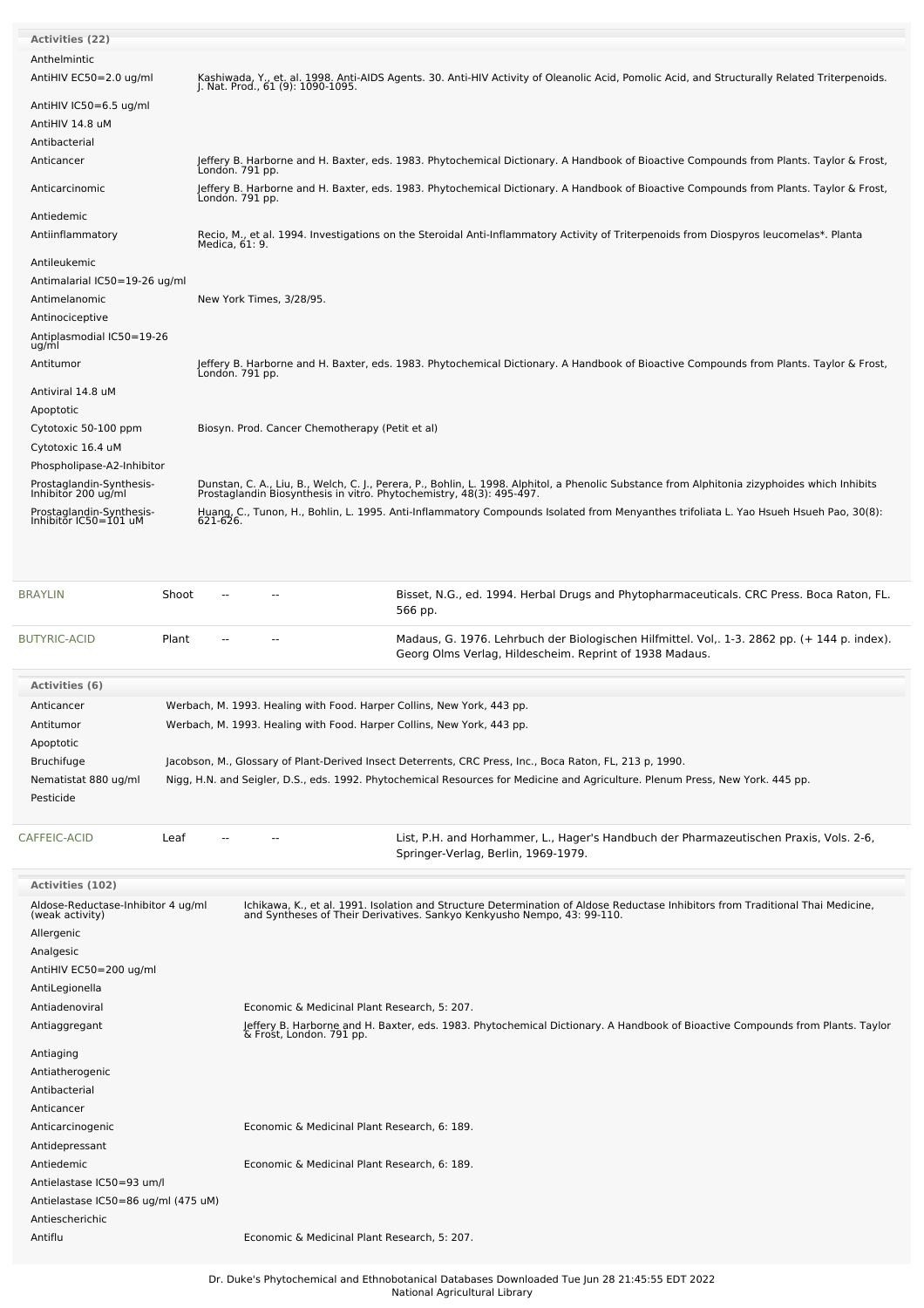| Antigonadotropic                                   | Jim Duke's personal files.                                                                                                                                                                                                       |
|----------------------------------------------------|----------------------------------------------------------------------------------------------------------------------------------------------------------------------------------------------------------------------------------|
| Antihemolytic 25 uM                                | Ohnishi, M., Morishita, H., Iwahashi, H., Toda, S., Shirataki, Y., Kimura, M., and Kido, R. 1993. Inhibitory Effects of Chlorogenic<br>Acids on Linoleic Acid Peroxidation and Haemolysis. Phytochemistry. 36(3): 579-583. 1994. |
| Antihepatoadenomic 200 ppm diet orl                |                                                                                                                                                                                                                                  |
| mus                                                |                                                                                                                                                                                                                                  |
| Antihepatotoxic                                    |                                                                                                                                                                                                                                  |
| Antiherpetic 50 ug/ml                              |                                                                                                                                                                                                                                  |
| Antiherpetic EC50=>50 ug/ml                        |                                                                                                                                                                                                                                  |
| Antihistaminic                                     |                                                                                                                                                                                                                                  |
| Antihypercholesterolemic                           | Economic & Medicinal Plant Research, 6: 189.                                                                                                                                                                                     |
| Antihyperthyroid                                   |                                                                                                                                                                                                                                  |
| Antiinflammatory                                   |                                                                                                                                                                                                                                  |
| Antileukemic                                       | Chiang, L. C., Chiang, W., Chang, M. Y., Ng, L. T., Lin, C. C. 2003. Antileukemic activity of selected natural products in Taiwan. Am<br>J Chin Med, 31(1):37-46.                                                                |
| Antileukotriene                                    |                                                                                                                                                                                                                                  |
| Antimelanogenic                                    |                                                                                                                                                                                                                                  |
| Antimutagenic                                      | Ki Soon Rhee. Oilseed Food Ingredients Used To Minimize Oxidative Flavor Deterioration in Meat Products. Phenolic Compounds<br>in Food and Their Effects on Health, Ch.18.                                                       |
|                                                    |                                                                                                                                                                                                                                  |
| Antinitrosaminic                                   | Ki Soon Rhee. Oilseed Food Ingredients Used To Minimize Oxidative Flavor Deterioration in Meat Products. Phenolic Compounds<br>in Food and Their Effects on Health, Ch.18.                                                       |
| Antiophidic                                        |                                                                                                                                                                                                                                  |
|                                                    |                                                                                                                                                                                                                                  |
| Antioxidant 50 uM                                  |                                                                                                                                                                                                                                  |
| Antioxidant IC57=30 ppm                            |                                                                                                                                                                                                                                  |
| Antioxidant 1/3 quercetin                          |                                                                                                                                                                                                                                  |
| Antioxidant 30 mM                                  |                                                                                                                                                                                                                                  |
| Antioxidant 1.3 x Vit. E                           |                                                                                                                                                                                                                                  |
| Antioxidant 1/2 BHA                                |                                                                                                                                                                                                                                  |
| Antiperoxidant IC50=44 uM                          | Planta Medica, 57: A54, 1991.                                                                                                                                                                                                    |
| Antiperoxidant IC35=200 ug/ml                      |                                                                                                                                                                                                                                  |
| Antiperoxidant IC85=100 ug/ml                      |                                                                                                                                                                                                                                  |
| Antiproliferant                                    | Chiang, L. C., Chiang, W., Chang, M. Y., Ng, L. T., Lin, C. C. 2003. Antileukemic activity of selected natural products in Taiwan. Am<br>J Chin Med, 31(1):37-46.                                                                |
| Antiprostaglandin                                  |                                                                                                                                                                                                                                  |
| Antiradicular 10 uM                                | Ohnishi, M., Morishita, H., Iwahashi, H., Toda, S., Shirataki, Y., Kimura, M., and Kido, R. 1993. Inhibitory Effects of Chlorogenic<br>Acids on Linoleic Acid Peroxidation and Haemolysis. Phytochemistry. 36(3): 579-583. 1994. |
|                                                    |                                                                                                                                                                                                                                  |
| Antiradicular 1/3 quercetin                        |                                                                                                                                                                                                                                  |
| Antiradicular 30 mM<br>Antiradicular IC50=32-35 uM |                                                                                                                                                                                                                                  |
|                                                    |                                                                                                                                                                                                                                  |
| Antiseptic<br>Antispasmodic EC50=3.4-15 uM         | Phytotherapy Research, 4: 73.                                                                                                                                                                                                    |
| Antistaphylococcic                                 |                                                                                                                                                                                                                                  |
| Antistomatitic                                     | Economic & Medicinal Plant Research, 5: 207.                                                                                                                                                                                     |
| Antisunburn                                        |                                                                                                                                                                                                                                  |
| Antithiamin                                        | Phenolic Compounds in Food and Their Effects on Health, 69.                                                                                                                                                                      |
| Antithyroid                                        | Jim Duke's personal files.                                                                                                                                                                                                       |
| Antitumor 200 ppm diet orl mus                     |                                                                                                                                                                                                                                  |
| Antitumor (Skin)                                   |                                                                                                                                                                                                                                  |
| Antitumor-Promoter IC42=10 uM                      | Cancer Research, 48: 5941.                                                                                                                                                                                                       |
| Antiulcerogenic                                    |                                                                                                                                                                                                                                  |
| Antivaccinia                                       | Economic & Medicinal Plant Research, 5: 207.                                                                                                                                                                                     |
| Antiviral IC50=62.5 ug/ml                          |                                                                                                                                                                                                                                  |
| Anxiolytic                                         |                                                                                                                                                                                                                                  |
| <b>CNS-Active</b>                                  | Wichtl, M. 1984. Teedrogen. Ein Handbuch fur Apotheker und Arzte. Wissenschaftliche Verlagsgesellscharft. mbH Stuttgart. 393                                                                                                     |
|                                                    | pp.                                                                                                                                                                                                                              |
| COX-2-Inhibitor IC32=100 uM                        |                                                                                                                                                                                                                                  |
| Calcium-Antagonist IC50=1.2 uM rbt                 |                                                                                                                                                                                                                                  |
| Cancer-Preventive                                  | Stitt, P. A. Why George Should Eat Broccoli. Dougherty Co, Milwaukee, WI, 1990, 399 pp.                                                                                                                                          |
| Carcinogenic 2% (diet)                             |                                                                                                                                                                                                                                  |
| Chemopreventive                                    | Wichtl, M. 1984. Teedrogen. Ein Handbuch fur Apotheker und Arzte. Wissenschaftliche Verlagsgesellscharft. mbH Stuttgart. 393                                                                                                     |
| Cholagogue                                         | pp.                                                                                                                                                                                                                              |
| Choleretic                                         | Williamson, E. M. and Evans, F. J., Potter's New Cyclopaedia of Botanical Drugs and Preparations, Revised Ed., Saffron Walden,<br>the C. W. Daniel Co., Ltd., Essex UK, 362 pp, 1988, reprint 1989.                              |
| Clastogenic                                        |                                                                                                                                                                                                                                  |
|                                                    | Jeffery B. Harborne and H. Baxter, eds. 1983. Phytochemical Dictionary. A Handbook of Bioactive Compounds from Plants. Taylor<br>& Frost, London. 791 pp.                                                                        |
| Co-carcinogenic                                    |                                                                                                                                                                                                                                  |
| Collagen-Sparing                                   |                                                                                                                                                                                                                                  |
| Cytoprotective                                     | Newall, C. A., Anderson, L. A. and Phillipson, J. D. 1996. Herbal Medicine - A Guide for Health-care Professionals. The<br>Pharmaceutical Press, London. 296pp.                                                                  |
| Cytotoxic TC50=200 ug/ml                           |                                                                                                                                                                                                                                  |
| DNA-Active                                         |                                                                                                                                                                                                                                  |
|                                                    | Jeffery B. Harborne and H. Baxter, eds. 1983. Phytochemical Dictionary. A Handbook of Bioactive Compounds from Plants. Taylor<br>& Frost, London. 791 pp.                                                                        |
| <b>DNA-Protective</b>                              |                                                                                                                                                                                                                                  |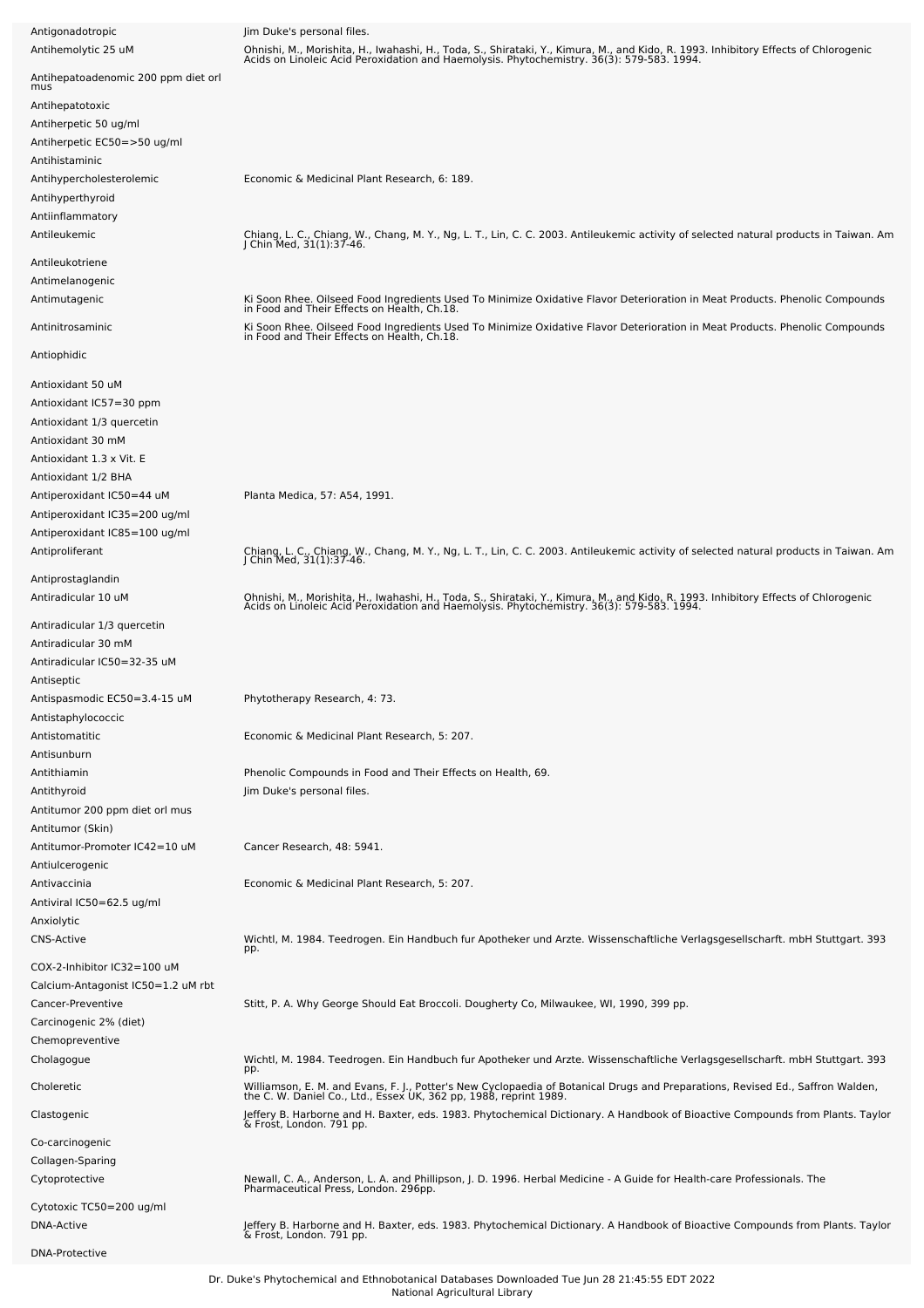| <b>Diuretic</b>                                                                                   | Wichtl, M. 1984. Teedrogen. Ein Handbuch fur Apotheker und Arzte. Wissenschaftliche Verlagsgesellscharft. mbH Stuttgart. 393<br>pp.                                                                                               |
|---------------------------------------------------------------------------------------------------|-----------------------------------------------------------------------------------------------------------------------------------------------------------------------------------------------------------------------------------|
| Fungicide MIC=0.4 mg/ml<br>Hepatocarcinogenic 400 ppm diet orl<br>mus (in the absence of alcohol) |                                                                                                                                                                                                                                   |
| Hepatoprotective                                                                                  | Advance in Chinese Medicinal Materials Research. 1985. Eds. H. M. Chang, H. W. Yeung, W. -W. Tso and A. Koo. World Scientific<br>Publishing Co., Philadelphia Pa., page 210.                                                      |
| Hepatotropic<br>Histamine-Inhibitor                                                               |                                                                                                                                                                                                                                   |
| Immunostimulant<br>Insectifuge                                                                    | Tunon, H., Thorsell, W., and Bohlin, L. 1993. Mosquito Repelling Activity of Compounds Occurring in Achillea millefolium L.<br>(Asteraceae). Economic Botany 48(2): 111-120, 1994.                                                |
| Leukotriene-Inhibitor<br>Lipoxygenase-Inhibitor IC27=5 mM                                         | Oszmianski, J. and Lee, C.Y. 1990. Inhibitory Effect of Phenolics on Carotene Bleaching in Vegetables. J. Agric. Food Chem. 38:<br>688-690.                                                                                       |
| Lipoxygenase-Inhibitor IC50=62-148 uM<br>Lyase-Inhibitor IC50=94-164 uM                           |                                                                                                                                                                                                                                   |
| Metal-Chelator                                                                                    | McEvily, A.J., Iyengar, R., and Gross, A.T. Inhibition of Polyphenol Oxidase by Phenolic Compounds. Phenolic Compounds in Food<br>and Their Effects on Health, Ch.25.                                                             |
| Ornithine-Decarboxylase-Inhibitor<br>Pesticide<br>Prooxidant                                      | Hagerman, A.E. Tannin-Protein Interactions. Phenolic Compounds in Food and Their Effects on Health, Ch.19.                                                                                                                        |
| Prostaglandigenic<br>Sedative 500 mg<br>Sunscreen IC50=2.5 mg/l                                   |                                                                                                                                                                                                                                   |
|                                                                                                   | Lazarova*, G., Kostova, I., Neychev, H. 1992. Photodynamic damage prevention by some hydroxycoumarins. Fitoterapia 64(2):<br>134-136, 1993.                                                                                       |
| Sunscreen IC91=5 mg/l                                                                             | Lazarova*, G., Kostova, I., Neychev, H. 1992. Photodynamic damage prevention by some hydroxycoumarins. Fitoterapia 64(2):<br>134-136, 1993.                                                                                       |
| Sunscreen IC98=25 mg/l                                                                            | Lazarova*, G., Kostova, I., Neychev, H. 1992. Photodynamic damage prevention by some hydroxycoumarins. Fitoterapia 64(2):<br>134-136, 1993.                                                                                       |
| Tumorigenic                                                                                       | Jim Duke's personal files.                                                                                                                                                                                                        |
| Vulnerary<br>Xanthine-Oxidase-Inhibitor IC50=39.21<br>uМ                                          | Mills, Simon and Bone, Kerry. 2000. Phytotherapy. Churchill Livinston, Edinburgh.                                                                                                                                                 |
| <b>CATECHIN-TANNINS</b><br>Leaf                                                                   | List, P.H. and Horhammer, L., Hager's Handbuch der Pharmazeutischen Praxis, Vols. 2-6,<br>Springer-Verlag, Berlin, 1969-1979.                                                                                                     |
| CERYL-ALCOHOL<br>Leaf                                                                             | List, P.H. and Horhammer, L., Hager's Handbuch der Pharmazeutischen Praxis, Vols. 2-6,<br>Springer-Verlag, Berlin, 1969-1979.                                                                                                     |
| CERYL-ALCOHOL-<br>Plant<br><b>ESTERS</b>                                                          | Madaus, G. 1976. Lehrbuch der Biologischen Hilfmittel. Vol,. 1-3. 2862 pp. (+ 144 p. index).<br>Georg Olms Verlag, Hildescheim. Reprint of 1938 Madaus.                                                                           |
| CHLOROGENIC-ACID<br>Leaf                                                                          | List, P.H. and Horhammer, L., Hager's Handbuch der Pharmazeutischen Praxis, Vols. 2-6,<br>Springer-Verlag, Berlin, 1969-1979.                                                                                                     |
| Activities (77)                                                                                   |                                                                                                                                                                                                                                   |
| Aldose-Reductase-Inhibitor<br>IC50=1.8 uM rat (strong<br>activity)                                | Yoshikawa, M., et al. 1999. Medicinal Flowers. I. Aldose Reductase Inhibitors and Three New Eudesmane-Type Sesquiterpenes, Kikkanols<br>A, B, and C, From the Flowers of Chrysanthemum inducum L. Chem Pharm Bull, 47(3): 340-345 |
| Allelochemic                                                                                      |                                                                                                                                                                                                                                   |
| Allergenic                                                                                        |                                                                                                                                                                                                                                   |
| Analgesic                                                                                         |                                                                                                                                                                                                                                   |
| AntiEBV                                                                                           | Economic & Medicinal Plant Research, 6: 189.                                                                                                                                                                                      |
| AntiHIV                                                                                           | Economic & Medicinal Plant Research, 6: 189.                                                                                                                                                                                      |
| AntiLegionella<br>Antiatherosclerotic                                                             |                                                                                                                                                                                                                                   |
| Antibacterial                                                                                     |                                                                                                                                                                                                                                   |
| Anticancer (Colon)                                                                                |                                                                                                                                                                                                                                   |
| Anticancer (Forestomach)                                                                          |                                                                                                                                                                                                                                   |
| Anticancer (Liver)                                                                                |                                                                                                                                                                                                                                   |
| Anticancer (Skin)                                                                                 |                                                                                                                                                                                                                                   |
| Anticarcinogenic                                                                                  |                                                                                                                                                                                                                                   |
| Antidiabetic                                                                                      |                                                                                                                                                                                                                                   |
| Antifeedant                                                                                       |                                                                                                                                                                                                                                   |
| Antigenotoxic<br>Antigonadotropic                                                                 | Jim Duke's personal files.                                                                                                                                                                                                        |
| Antihemolytic 10 uM                                                                               | Ohnishi, M., Morishita, H., Iwahashi, H., Toda, S., Shirataki, Y., Kimura, M., and Kido, R. 1993. Inhibitory Effects of Chlorogenic Acids on<br>Linoleic Acid Peroxidation and Haemolysis. Phytochemistry. 36(3): 579-583. 1994.  |
| Antihepatotoxic                                                                                   |                                                                                                                                                                                                                                   |
| Antiherpetic                                                                                      | Economic & Medicinal Plant Research, 5: 194.                                                                                                                                                                                      |
| Antihistaminic                                                                                    |                                                                                                                                                                                                                                   |
| Antihypercholesterolemic                                                                          | Economic & Medicinal Plant Research, 6: 189.                                                                                                                                                                                      |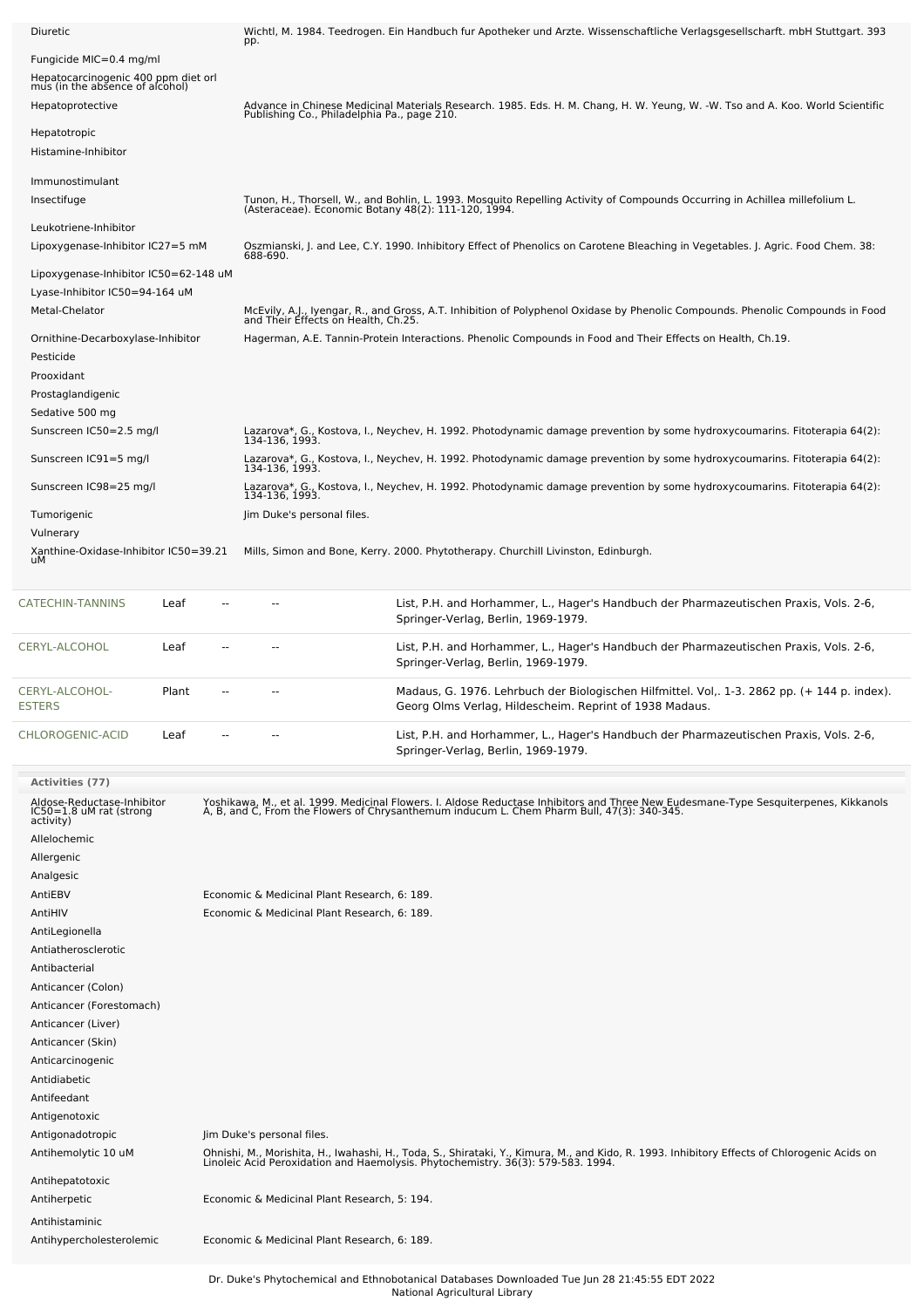| Antihyperthyroid<br>Antiinflammatory<br>Antileukotriene           | Hagerman, A.E. Tannin-Protein Interactions. Phenolic Compounds in Food and Their Effects on Health, Ch.19.                                                                                                                                                                                      |
|-------------------------------------------------------------------|-------------------------------------------------------------------------------------------------------------------------------------------------------------------------------------------------------------------------------------------------------------------------------------------------|
| Antimelanogenic<br>Antimutagenic<br>Antinitrosaminic              |                                                                                                                                                                                                                                                                                                 |
| Antioxidant IC53=200 ppm<br>Antioxidant IC80=12 uM                | Huang, M-T., and Ferraro, T. Phenolic Compounds in Food and Cancer Prevention. Phenolic Compounds in Food and Their Effects on<br>Health, Ch.2 p.21.                                                                                                                                            |
| Antioxidant IC50=54.2 uM                                          |                                                                                                                                                                                                                                                                                                 |
| Antiperoxidant IC50=36 uM<br>Antipolio<br>Antiradicular 10 uM     | Planta Medica, 57: A54, 1991.<br>Jim Duke's personal files.<br>Ohnishi, M., Morishita, H., Iwahashi, H., Toda, S., Shirataki, Y., Kimura, M., and Kido, R. 1993. Inhibitory Effects of Chlorogenic Acids on<br>Linoleic Acid Peroxidation and Haemolysis. Phytochemistry. 36(3): 579-583. 1994. |
| Antiradicular 9 x quercetin<br>Antiseptic<br>Antisunburn          |                                                                                                                                                                                                                                                                                                 |
| Antithyroid                                                       | Jim Duke's personal files.                                                                                                                                                                                                                                                                      |
| Antitumor                                                         | Jeffery B. Harborne and H. Baxter, eds. 1983. Phytochemical Dictionary. A Handbook of Bioactive Compounds from Plants. Taylor & Frost,<br>London. 791 pp.                                                                                                                                       |
| Antitumor (Colon)<br>Antitumor (Forestomach)<br>Antitumor (Liver) |                                                                                                                                                                                                                                                                                                 |
| Antitumor (Skin)<br>Antitumor-Promoter IC25=10<br>иM              |                                                                                                                                                                                                                                                                                                 |
| Antiulcer                                                         | Economic & Medicinal Plant Research, 6: 189.                                                                                                                                                                                                                                                    |
| Antiviral                                                         | Vlietinck, A.J. and Dommisse, R.A. eds. 1985. Advances in Medicinal Plant Research. Wiss. Verlag. Stuttgart.                                                                                                                                                                                    |
| Autotoxic                                                         |                                                                                                                                                                                                                                                                                                 |
| <b>CNS-Active</b><br>CNS-Stimulant 1/6 Caffeine                   | Wichtl, M. 1984. Teedrogen. Ein Handbuch fur Apotheker und Arzte. Wissenschaftliche Verlagsgesellscharft. mbH Stuttgart. 393 pp.                                                                                                                                                                |
| Cancer-Preventive                                                 | Stitt, P. A. Why George Should Eat Broccoli. Dougherty Co, Milwaukee, WI, 1990, 399 pp.                                                                                                                                                                                                         |
| Cardioprotective                                                  |                                                                                                                                                                                                                                                                                                 |
| Chemopreventive                                                   |                                                                                                                                                                                                                                                                                                 |
| Cholagogue                                                        | Wichtl, M. 1984. Teedrogen. Ein Handbuch fur Apotheker und Arzte. Wissenschaftliche Verlagsgesellscharft. mbH Stuttgart. 393 pp.                                                                                                                                                                |
| Choleretic                                                        | Huang, K. C. 1993. The Pharmacology of Chinese Herbs. CRC Press, Boca Raton, FL 388 pp.                                                                                                                                                                                                         |
| Clastogenic                                                       | Friedman, M. and Dao, L. 1990. Effect of Autoclaving and Conventional and Microwave Baking on the Ergot Alkaloid and Chlorogenic<br>Acid Contents of Morning Glory (Ipomoea tricolor Cav. cv.) Heavenly Blue Seeds. J. Agric. Foo                                                               |
| Collagen-Sparing                                                  |                                                                                                                                                                                                                                                                                                 |
| Diuretic                                                          |                                                                                                                                                                                                                                                                                                 |
| Fungicide                                                         | Nigg, H.N. and Seigler, D.S., eds. 1992. Phytochemical Resources for Medicine and Agriculture. Plenum Press, New York. 445 pp.                                                                                                                                                                  |
| Hepatoprotective                                                  | Huang, K. C. 1993. The Pharmacology of Chinese Herbs. CRC Press, Boca Raton, FL 388 pp.                                                                                                                                                                                                         |
| Histamine-Inhibitor                                               |                                                                                                                                                                                                                                                                                                 |
| Hypoglycemic                                                      |                                                                                                                                                                                                                                                                                                 |
| Immunostimulant                                                   |                                                                                                                                                                                                                                                                                                 |
| Insectifuge                                                       | Tunon, H., Thorsell, W., and Bohlin, L. 1993. Mosquito Repelling Activity of Compounds Occurring in Achillea millefolium L. (Asteraceae).<br>Economic Botany 48(2): 111-120, 1994.                                                                                                              |
| Interferonogenic<br>Juvabional                                    | Economic & Medicinal Plant Research, 1: 124.<br>Jacobson, M., Glossary of Plant-Derived Insect Deterrents, CRC Press, Inc., Boca Raton, FL, 213 p, 1990.                                                                                                                                        |
| Larvistat                                                         | Jeffery B. Harborne and H. Baxter, eds. 1983. Phytochemical Dictionary. A Handbook of Bioactive Compounds from Plants. Taylor & Frost,<br>London. 791 pp.                                                                                                                                       |
| Leukotriene-Inhibitor                                             |                                                                                                                                                                                                                                                                                                 |
| Lipoxygenase-Inhibitor IC23=5<br>mM                               | Oszmianski, J. and Lee, C.Y. 1990. Inhibitory Effect of Phenolics on Carotene Bleaching in Vegetables. J. Agric. Food Chem. 38: 688-690.                                                                                                                                                        |
| Metal-Chelator                                                    | McEvily, A.J., Iyengar, R., and Gross, A.T. Inhibition of Polyphenol Oxidase by Phenolic Compounds. Phenolic Compounds in Food and<br>Their Effects on Health, Ch.25.                                                                                                                           |
| NO-Genic<br>Ornithine-Decarboxylase-<br>Inhibitor                 | Hagerman, A.E. Tannin-Protein Interactions. Phenolic Compounds in Food and Their Effects on Health, Ch.19.                                                                                                                                                                                      |
| Oviposition-Stimulant                                             | Jeffery B. Harborne and H. Baxter, eds. 1983. Phytochemical Dictionary. A Handbook of Bioactive Compounds from Plants. Taylor & Frost,<br>London. 791 pp.                                                                                                                                       |
| Pesticide<br>Sunscreen                                            |                                                                                                                                                                                                                                                                                                 |
| Sweetener                                                         | Leung, A. Y. and Foster, S. 1995. Encyclopedia of Common Natural Ingredients 2nd Ed. John Wiley & Sons, New York. 649 pp.                                                                                                                                                                       |
| Vulnerary                                                         |                                                                                                                                                                                                                                                                                                 |
|                                                                   |                                                                                                                                                                                                                                                                                                 |
| CHOLINE<br>Leaf                                                   | List, P.H. and Horhammer, L., Hager's Handbuch der Pharmazeutischen Praxis, Vols. 2-6,<br>Springer-Verlag, Berlin, 1969-1979.                                                                                                                                                                   |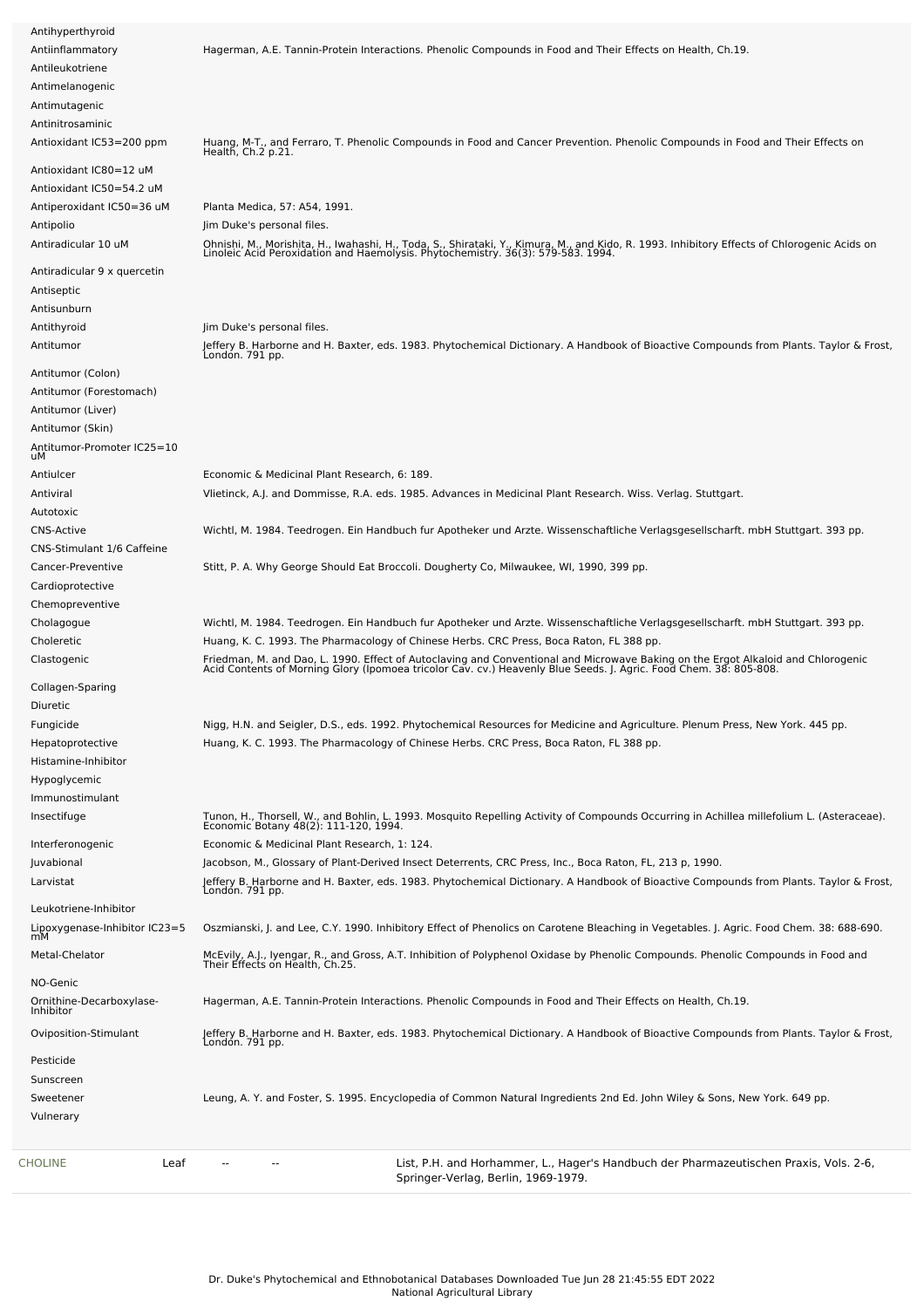| <b>Activities (20)</b><br>Antialzheimeran 5-16 g/man/day |                            |       |                                 |                                      |                                                                                                                                                                                                                                                               |  |  |  |  |  |
|----------------------------------------------------------|----------------------------|-------|---------------------------------|--------------------------------------|---------------------------------------------------------------------------------------------------------------------------------------------------------------------------------------------------------------------------------------------------------------|--|--|--|--|--|
| Antichoreic                                              |                            |       |                                 |                                      | Davies, S., and Stewart, A. 1990. Nutritional Medicine. Avon Books, New York. 509pp.                                                                                                                                                                          |  |  |  |  |  |
| Anticirrhotic 6,000 mg/man/day                           |                            |       |                                 |                                      |                                                                                                                                                                                                                                                               |  |  |  |  |  |
| Anticystinuric                                           |                            |       |                                 |                                      |                                                                                                                                                                                                                                                               |  |  |  |  |  |
| Antidementia                                             |                            |       |                                 |                                      |                                                                                                                                                                                                                                                               |  |  |  |  |  |
| Antidiabetic                                             |                            |       |                                 |                                      |                                                                                                                                                                                                                                                               |  |  |  |  |  |
| Antidyskinetic 150-200 mg/kg/man/day                     |                            |       | Martindale's 28th               |                                      |                                                                                                                                                                                                                                                               |  |  |  |  |  |
| Antihomocysteine                                         |                            |       |                                 |                                      |                                                                                                                                                                                                                                                               |  |  |  |  |  |
| Antimanic 15-30 g/man/day/orl                            |                            |       |                                 |                                      | Pizzorno, J.E. and Murray, M.T. 1985. A Textbook of Natural Medicine. John Bastyr College Publications, Seattle, Washington<br>(Looseleaf).                                                                                                                   |  |  |  |  |  |
| Antinociceptive                                          |                            |       |                                 |                                      |                                                                                                                                                                                                                                                               |  |  |  |  |  |
| Antisteatotic                                            |                            |       |                                 |                                      |                                                                                                                                                                                                                                                               |  |  |  |  |  |
| Cardiodepressant                                         |                            |       |                                 |                                      |                                                                                                                                                                                                                                                               |  |  |  |  |  |
| Cerebrotonic                                             |                            |       |                                 |                                      |                                                                                                                                                                                                                                                               |  |  |  |  |  |
| Cholinergic                                              |                            |       |                                 | Pharmaceutical Press, London. 296pp. | Newall, C. A., Anderson, L. A. and Phillipson, J. D. 1996. Herbal Medicine - A Guide for Health-care Professionals. The                                                                                                                                       |  |  |  |  |  |
| Hepatoprotective                                         |                            |       |                                 |                                      |                                                                                                                                                                                                                                                               |  |  |  |  |  |
| Hypotensive                                              |                            |       |                                 |                                      |                                                                                                                                                                                                                                                               |  |  |  |  |  |
| lleorelaxant                                             |                            |       |                                 |                                      |                                                                                                                                                                                                                                                               |  |  |  |  |  |
| Lipotropic                                               |                            |       |                                 |                                      |                                                                                                                                                                                                                                                               |  |  |  |  |  |
| Memorigenic                                              |                            |       |                                 |                                      |                                                                                                                                                                                                                                                               |  |  |  |  |  |
| Parasympathomimetic (1/1,000th                           |                            |       |                                 |                                      | Neuwinger, H. D. 1996. African Ethnobotany - Poisons and Drugs. Chapman & Hall, New York. 941 pp.                                                                                                                                                             |  |  |  |  |  |
| acetylcholine)                                           |                            |       |                                 |                                      |                                                                                                                                                                                                                                                               |  |  |  |  |  |
|                                                          |                            |       |                                 |                                      |                                                                                                                                                                                                                                                               |  |  |  |  |  |
| DEOXYLOGANIN                                             | Plant                      |       |                                 |                                      | Jeffery B. Harborne and H. Baxter, eds. 1983. Phytochemical Dictionary. A Handbook of<br>Bioactive Compounds from Plants. Taylor & Frost, London. 791 pp.                                                                                                     |  |  |  |  |  |
|                                                          |                            |       |                                 |                                      |                                                                                                                                                                                                                                                               |  |  |  |  |  |
| Activities (1)                                           |                            |       |                                 |                                      |                                                                                                                                                                                                                                                               |  |  |  |  |  |
| Cathartic ED50=800 mg/kg                                 |                            |       |                                 |                                      | Wagner & Wolff, eds. 1977. New Natural Products (RS164. 156. 176)                                                                                                                                                                                             |  |  |  |  |  |
|                                                          |                            |       |                                 |                                      |                                                                                                                                                                                                                                                               |  |  |  |  |  |
| <b>EMULSIN</b>                                           | Plant                      |       |                                 |                                      | Newall, C. A., Anderson, L. A. and Phillipson, J. D. 1996. Herbal Medicine - A Guide for Health-                                                                                                                                                              |  |  |  |  |  |
|                                                          |                            |       |                                 |                                      | care Professionals. The Pharmaceutical Press, London. 296pp.                                                                                                                                                                                                  |  |  |  |  |  |
| EO                                                       | Leaf                       | 670.0 | 700.0                           | $-0.95$                              | $\ast$                                                                                                                                                                                                                                                        |  |  |  |  |  |
|                                                          |                            |       |                                 |                                      |                                                                                                                                                                                                                                                               |  |  |  |  |  |
|                                                          |                            |       |                                 |                                      |                                                                                                                                                                                                                                                               |  |  |  |  |  |
| <b>FERULIC-ACID</b>                                      | Leaf                       |       |                                 |                                      | List, P.H. and Horhammer, L., Hager's Handbuch der Pharmazeutischen Praxis, Vols. 2-6,<br>Springer-Verlag, Berlin, 1969-1979.                                                                                                                                 |  |  |  |  |  |
|                                                          |                            |       |                                 |                                      |                                                                                                                                                                                                                                                               |  |  |  |  |  |
| <b>Activities (61)</b>                                   |                            |       |                                 |                                      |                                                                                                                                                                                                                                                               |  |  |  |  |  |
| Allelopathic                                             |                            |       |                                 |                                      | Holappa. L.D and Blum*, U. 1991. Effects of Exogenously Applied Ferulic Acid, a Potential Allelopathic Compound, on Leaf Growth, Water<br>Utilization, and Endogenous Abscisic Acid Levels of Tomato, Cucumber, and Bean. J. of Chemical Ecology, 17(5): 865. |  |  |  |  |  |
| Analgesic                                                |                            |       |                                 |                                      | Advance in Chinese Medicinal Materials Research. 1985. Eds. H. M. Chang, H. W. Yeung, W. -W. Tso and A. Koo. World Scientific Publishing Co.,                                                                                                                 |  |  |  |  |  |
|                                                          | Philadelphia Pa., page 69. |       |                                 |                                      |                                                                                                                                                                                                                                                               |  |  |  |  |  |
| Antiaggregant                                            |                            |       |                                 |                                      | Ozaki, Y. and Ma, J-P. 1989. Inhibitory Effects of Tetramethylpyrazine and Ferulic Acid on Spontaneous Movement of Rat Uterus in Situ. Chem.<br>Pharm. Bull. 38(6): 1620-1623, 1990.                                                                          |  |  |  |  |  |
| Antiallergic                                             |                            |       |                                 |                                      | Leung, A. Y. and Foster, S. 1995. Encyclopedia of Common Natural Ingredients 2nd Ed. John Wiley & Sons, New York. 649 pp.                                                                                                                                     |  |  |  |  |  |
| Antiarrhythmic                                           |                            |       |                                 |                                      |                                                                                                                                                                                                                                                               |  |  |  |  |  |
| Antibacterial                                            |                            |       |                                 |                                      |                                                                                                                                                                                                                                                               |  |  |  |  |  |
| Anticancer (Colon)                                       |                            |       |                                 |                                      | Jeffery B. Harborne and H. Baxter, eds. 1983. Phytochemical Dictionary. A Handbook of Bioactive Compounds from Plants. Taylor & Frost,<br>London. 791 pp.                                                                                                     |  |  |  |  |  |
| Anticancer                                               |                            |       |                                 |                                      |                                                                                                                                                                                                                                                               |  |  |  |  |  |
| (Forestomach)                                            |                            |       |                                 |                                      |                                                                                                                                                                                                                                                               |  |  |  |  |  |
| Anticancer (Liver)                                       |                            |       |                                 |                                      |                                                                                                                                                                                                                                                               |  |  |  |  |  |
| Anticancer (Skin)                                        |                            |       |                                 |                                      |                                                                                                                                                                                                                                                               |  |  |  |  |  |
| Anticarcinogenic                                         |                            |       |                                 |                                      |                                                                                                                                                                                                                                                               |  |  |  |  |  |
| Antidysmenorrheic                                        |                            |       |                                 |                                      |                                                                                                                                                                                                                                                               |  |  |  |  |  |
| Antiestrogenic                                           | Londón. 791 pp.            |       |                                 |                                      | Jeffery B. Harborne and H. Baxter, eds. 1983. Phytochemical Dictionary. A Handbook of Bioactive Compounds from Plants. Taylor & Frost,                                                                                                                        |  |  |  |  |  |
| Antihepatotoxic                                          | London. 791 pp.            |       |                                 |                                      | Jeffery B. Harborne and H. Baxter, eds. 1983. Phytochemical Dictionary. A Handbook of Bioactive Compounds from Plants. Taylor & Frost,                                                                                                                        |  |  |  |  |  |
| Antiherpetic                                             |                            |       |                                 |                                      |                                                                                                                                                                                                                                                               |  |  |  |  |  |
| Antiinflammatory                                         |                            |       |                                 |                                      | Hagerman, A.E. Tannin-Protein Interactions. Phenolic Compounds in Food and Their Effects on Health, Ch.19.                                                                                                                                                    |  |  |  |  |  |
| Antileukemic IC50=25-<br>56 ug/ml                        |                            |       |                                 |                                      | Chiang, L. C., Chiang, W., Chang, M. Y., Ng, L. T., Lin, C. C. 2003. Antileukemic activity of selected natural products in Taiwan. Am J Chin Med,<br>31(1):37-46.                                                                                             |  |  |  |  |  |
| Antimitotic                                              | Londón. 791 pp.            |       |                                 |                                      | Jeffery B. Harborne and H. Baxter, eds. 1983. Phytochemical Dictionary. A Handbook of Bioactive Compounds from Plants. Taylor & Frost,                                                                                                                        |  |  |  |  |  |
| Antimutagenic                                            |                            |       | Their Effects on Health, Ch.18. |                                      | Ki Soon Rhee. Oilseed Food Ingredients Used To Minimize Oxidative Flavor Deterioration in Meat Products. Phenolic Compounds in Food and                                                                                                                       |  |  |  |  |  |
| Antineoplastic                                           |                            |       |                                 |                                      |                                                                                                                                                                                                                                                               |  |  |  |  |  |
| (Stomach)                                                |                            |       |                                 |                                      |                                                                                                                                                                                                                                                               |  |  |  |  |  |
| Antinitrosaminic<br>Antioxidant 3,000 uM                 |                            |       |                                 |                                      | Ki Soon Rhee. Oilseed Food Ingredients Used To Minimize Oxidative Flavor Deterioration in Meat Products. Phenolic Compounds in Food and<br>Their Effects on Health, Ch.18.                                                                                    |  |  |  |  |  |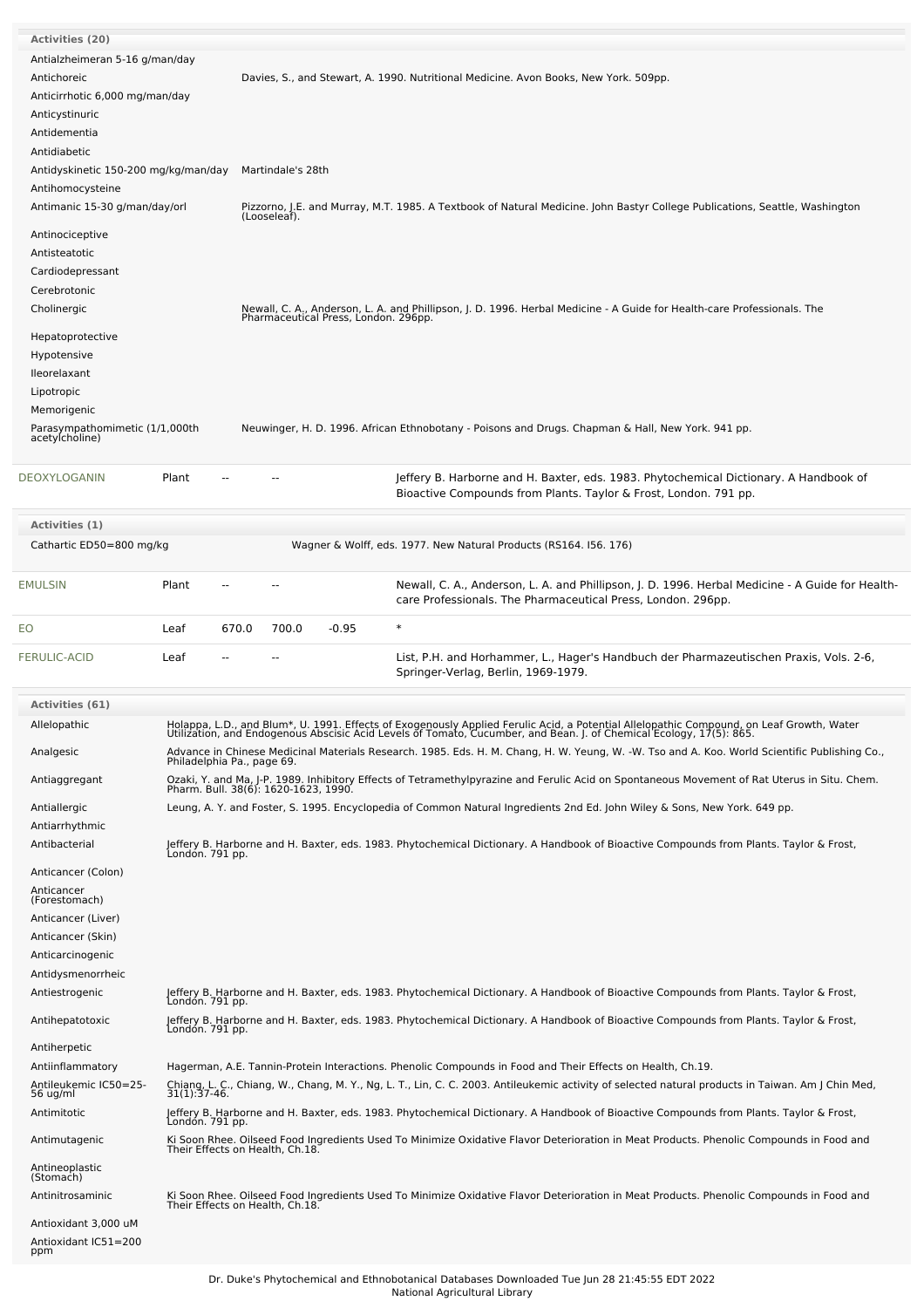| FOLACIN                                           | $\ast$<br>Leaf                                                                                                                                                                                                                    |
|---------------------------------------------------|-----------------------------------------------------------------------------------------------------------------------------------------------------------------------------------------------------------------------------------|
| Uterosedative 30-100<br>mg/kg ivn rat             | Ozaki, Y. and Ma, J-P. 1989. Inhibitory Effects of Tetramethylpyrazine and Ferulic Acid on Spontaneous Movement of Rat Uterus in Situ. Chem.<br>Pharm. Bull. 38(6): 1620-1623, 1990.                                              |
| Sunscreen                                         | Chemical Marketing Reporter; a weekly tabloid, 9/10/92.                                                                                                                                                                           |
| Prostaglandin-Synthesis-<br>Inhibitor 0.58-3.2 mM | Xu, L. N., Yu, W. G., Tian, J. Y., Liu, Q. Y. 1990. Effect of Sodium Ferulate on Arachidonic Acid Metabolism. Yao Hsueh Hsueh Pao, 25(6): 412-416.                                                                                |
| Prostaglandigenic                                 |                                                                                                                                                                                                                                   |
| Preservative                                      | Merck 11th Edition                                                                                                                                                                                                                |
| Phagocytotic                                      |                                                                                                                                                                                                                                   |
| Decarboxylase-Inhibitor<br>Pesticide              |                                                                                                                                                                                                                                   |
| Ornithine-                                        | Effects on Health, Ch.25.<br>Hagerman, A.E. Tannin-Protein Interactions. Phenolic Compounds in Food and Their Effects on Health, Ch.19.                                                                                           |
| Metal-Chelator                                    | McEvily, A.J., Iyengar, R., and Gross, A.T. Inhibition of Polyphenol Oxidase by Phenolic Compounds. Phenolic Compounds in Food and Their                                                                                          |
| Insectifuge                                       | Tunon, H., Thorsell, W., and Bohlin, L. 1993. Mosquito Repelling Activity of Compounds Occurring in Achillea millefolium L. (Asteraceae).<br>Economic Botany 48(2): 111-120, 1994.                                                |
| Immunostimulant                                   | Economic & Medicinal Plant Research, 1: 124.                                                                                                                                                                                      |
| Hypolipidemic                                     |                                                                                                                                                                                                                                   |
| Hydrocholerectic                                  | Jeffery B. Harborne and H. Baxter, eds. 1983. Phytochemical Dictionary. A Handbook of Bioactive Compounds from Plants. Taylor & Frost,<br>Londón. 791 pp.                                                                         |
| Herbicide                                         | Angewandte Botanik 68(5/6)=1994. Page 195.                                                                                                                                                                                        |
| Hepatoprotective<br>Hepatotropic                  | Mills, Simon and Bone, Kerry. 2000. Phytotherapy. Churchill Livinston, Edinburgh.                                                                                                                                                 |
| Fungicide                                         | Nigg, H.N. and Seigler, D.S., eds. 1992. Phytochemical Resources for Medicine and Agriculture. Plenum Press, New York. 445 pp.                                                                                                    |
|                                                   | Williamson, E. M. and Evans, F. J., Potter's New Cyclopaedia of Botanical Drugs and Preparations, Revised Ed., Saffron Walden, the C. W. Daniel<br>Co., Ltd., Essex UK, 362 pp, 1988, reprint 1989.                               |
| Cholagogue<br>Choleretic                          | Pharmazie, 46: 156, 1991.                                                                                                                                                                                                         |
|                                                   | Ozaki, Y. and Ma, J-P. 1989. Inhibitory Effects of Tetramethylpyrazine and Ferulic Acid on Spontaneous Movement of Rat Uterus in Situ. Chem.<br>Pharm. Bull. 38(6): 1620-1623, 1990.                                              |
| Cardiac                                           | Londón. 791 pp.                                                                                                                                                                                                                   |
| Cancer-Preventive<br>Candidicide                  | Stitt, P. A. Why George Should Eat Broccoli. Dougherty Co, Milwaukee, WI, 1990, 399 pp.<br>Jeffery B. Harborne and H. Baxter, eds. 1983. Phytochemical Dictionary. A Handbook of Bioactive Compounds from Plants. Taylor & Frost, |
|                                                   |                                                                                                                                                                                                                                   |
| Arteriodilator                                    | Ozaki, Y. and Ma, J-P. 1989. Inhibitory Effects of Tetramethylpyrazine and Ferulic Acid on Spontaneous Movement of Rat Uterus in Situ. Chem.<br>Pharm. Bull. 38(6): 1620-1623, 1990.                                              |
| IC46=10 uM<br>Antiviral                           | Vlietinck, A.J. and Dommisse, R.A. eds. 1985. Advances in Medicinal Plant Research. Wiss. Verlag. Stuttgart.                                                                                                                      |
| Antitumor-Promoter                                | Cancer Research, 48: 5941.                                                                                                                                                                                                        |
| Antitumor (Skin)                                  |                                                                                                                                                                                                                                   |
| (Forestomach)<br>Antitumor (Liver)                |                                                                                                                                                                                                                                   |
| Antitumor                                         |                                                                                                                                                                                                                                   |
| Antitumor (Colon)                                 |                                                                                                                                                                                                                                   |
| Antitumor                                         | Jeffery B. Harborne and H. Baxter, eds. 1983. Phytochemical Dictionary. A Handbook of Bioactive Compounds from Plants. Taylor & Frost,<br>Londón. 791 pp.                                                                         |
| Antithrombic                                      | Leung, A. Y. and Foster, S. 1995. Encyclopedia of Common Natural Ingredients 2nd Ed. John Wiley & Sons, New York. 649 pp.                                                                                                         |
| Antispasmodic                                     | Leung, A. Y. and Foster, S. 1995. Encyclopedia of Common Natural Ingredients 2nd Ed. John Wiley & Sons, New York. 649 pp.                                                                                                         |
| Antiserotonin                                     | Jeffery B. Harborne and H. Baxter, eds. 1983. Phytochemical Dictionary. A Handbook of Bioactive Compounds from Plants. Taylor & Frost,<br>London. 791 pp.                                                                         |
| Antiradicular IC50=116-<br>124 uM                 |                                                                                                                                                                                                                                   |
| Antiradicular EC50=9-15<br>ug/ml                  |                                                                                                                                                                                                                                   |
| Antioxidant EC50=9-15<br>ug/ml                    |                                                                                                                                                                                                                                   |
| Antioxidant 1/2 BHA                               |                                                                                                                                                                                                                                   |
| quercetin                                         |                                                                                                                                                                                                                                   |
| Antioxidant 1/3                                   |                                                                                                                                                                                                                                   |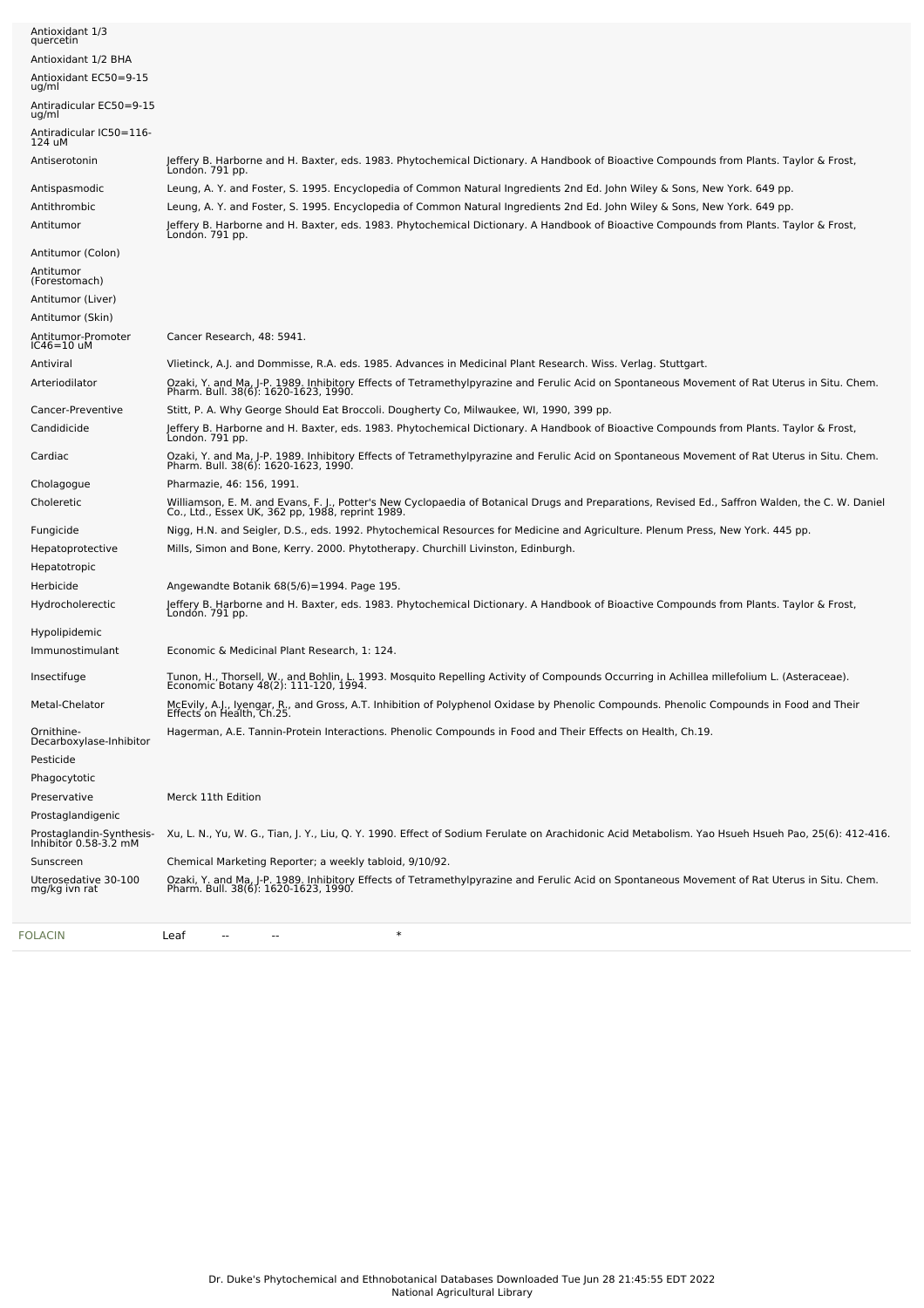| <b>Activities (15)</b>                       |                                                                                                                                             |
|----------------------------------------------|---------------------------------------------------------------------------------------------------------------------------------------------|
| AntiSpina-Bifida                             | Davies, S., and Stewart, A. 1990. Nutritional Medicine. Avon Books, New York. 509pp.                                                        |
| Antianemic 5-20 mg/man/day                   |                                                                                                                                             |
| Anticervicaldysplasic 8-30<br>mg/wmn/day/orl | Pizzorno, J.E. and Murray, M.T. 1985. A Textbook of Natural Medicine. John Bastyr College Publications, Seattle, Washington<br>(Looseleaf). |
| Anticheilitic                                | Davies, S., and Stewart, A. 1990. Nutritional Medicine. Avon Books, New York. 509pp.                                                        |
| Antidepressant                               | Davies, S., and Stewart, A. 1990. Nutritional Medicine. Avon Books, New York. 509pp.                                                        |
| Antigingivitic 2-5 mg/day/man                | Pizzorno, J.E. and Murray, M.T. 1985. A Textbook of Natural Medicine. John Bastyr College Publications, Seattle, Washington<br>(Looseleaf). |
| Antiglossitic                                | Davies, S., and Stewart, A. 1990. Nutritional Medicine. Avon Books, New York. 509pp.                                                        |
| Antimyelotoxic 5 mg/day/orl/man              | Martindale's 29th                                                                                                                           |
| Antineuropathic                              | Davies, S., and Stewart, A. 1990. Nutritional Medicine. Avon Books, New York, 509pp.                                                        |
| Antiperiodontitic                            | Pizzorno, J.E. and Murray, M.T. 1985. A Textbook of Natural Medicine. John Bastyr College Publications, Seattle, Washington<br>(Looseleaf). |
| Antiplaque                                   | Pizzorno, J.E. and Murray, M.T. 1985. A Textbook of Natural Medicine. John Bastyr College Publications, Seattle, Washington<br>(Looseleaf). |
| Antipsychotic                                | Martindale's 29th                                                                                                                           |
| Hematopoietic                                | Merck 11th Edition                                                                                                                          |
| <b>Uricosuric</b>                            | Pizzorno, J.E. and Murray, M.T. 1985. A Textbook of Natural Medicine. John Bastyr College Publications, Seattle, Washington<br>(Looseleaf). |
| Xanthine-Oxidase-Inhibitor                   | Pizzorno, J.E. and Murray, M.T. 1985. A Textbook of Natural Medicine. John Bastyr College Publications, Seattle, Washington<br>(Looseleaf). |
|                                              |                                                                                                                                             |

| <b>FOLIAMENTHIN</b> | ∟eaf | $\sim$ $-$ | $\sim$ |                                                                                                                               |
|---------------------|------|------------|--------|-------------------------------------------------------------------------------------------------------------------------------|
| FOLIC-ACID          | ∟eaf | $\sim$     | $\sim$ | List, P.H. and Horhammer, L., Hager's Handbuch der Pharmazeutischen Praxis, Vols. 2-6,<br>Springer-Verlag, Berlin, 1969-1979. |

| Activities (23)                              |                                                                                                                                                         |
|----------------------------------------------|---------------------------------------------------------------------------------------------------------------------------------------------------------|
| AntiSpina-Bifida                             | Davies, S., and Stewart, A. 1990. Nutritional Medicine. Avon Books, New York. 509pp.                                                                    |
| Antianemic 5-20 mg/man/day                   |                                                                                                                                                         |
| Anticervicaldysplasic 8-30<br>mg/wmn/day/orl | Pizzorno, J.E. and Murray, M.T. 1985. A Textbook of Natural Medicine. John Bastyr College Publications, Seattle, Washington<br>(Looseleaf).             |
| Anticheilitic                                | Davies, S., and Stewart, A. 1990. Nutritional Medicine. Avon Books, New York. 509pp.                                                                    |
| Anticoronary 400 ug/man/day                  |                                                                                                                                                         |
| Antidementia 10-20 mg/day                    | Werbach, M. 1993. Healing with Food. Harper Collins, New York, 443 pp.                                                                                  |
| Antidepressant 800 ug/day                    |                                                                                                                                                         |
| Antigingivitic 2-5 mg/day/man                | Pizzorno, J.E. and Murray, M.T. 1985. A Textbook of Natural Medicine. John Bastyr College Publications, Seattle, Washington<br>(Looseleaf).             |
| Antiglossitic                                | Davies, S., and Stewart, A. 1990. Nutritional Medicine. Avon Books, New York. 509pp.                                                                    |
| Antigout 10-40 mg/day                        |                                                                                                                                                         |
| Antiinfertility                              | Werbach, M. 1993. Healing with Food. Harper Collins, New York, 443 pp.                                                                                  |
| Antimetaplastic 10 mg/day                    | Werbach, M. 1993. Healing with Food. Harper Collins, New York, 443 pp.                                                                                  |
| Antimyelotoxic 5 mg/day/orl/man              | Martindale's 29th                                                                                                                                       |
| Antineuropathic                              | Davies, S., and Stewart, A. 1990. Nutritional Medicine. Avon Books, New York. 509pp.                                                                    |
| Antiperiodontal 1 mg day                     |                                                                                                                                                         |
| Antiplaque                                   | Pizzorno, J.E. and Murray, M.T. 1985. A Textbook of Natural Medicine. John Bastyr College Publications, Seattle, Washington<br>(Looseleaf).             |
| Antipolyp (preventive)                       |                                                                                                                                                         |
| Antipsychotic                                | Martindale's 29th                                                                                                                                       |
| Cancer-Preventive                            |                                                                                                                                                         |
| Hematopoietic                                | Merck 11th Edition                                                                                                                                      |
| Immunostimulant                              |                                                                                                                                                         |
| Uricosuric                                   | Pizzorno, J.E. and Murray, M.T. 1985. A Textbook of Natural Medicine. John Bastyr College Publications, Seattle, Washington<br>(Looseleaf).             |
| Xanthine-Oxidase-Inhibitor                   | Pizzorno, J.E. and Murray, M.T. 1985. A Textbook of Natural Medicine. John Bastyr College Publications, Seattle, Washington<br>(Looseleaf).             |
| <b>FORMIC-ACID</b><br>Plant                  | Madaus, G. 1976. Lehrbuch der Biologischen Hilfmittel. Vol., 1-3. 2862 pp. (+ 144 p. index).<br>Georg Olms Verlag, Hildescheim. Reprint of 1938 Madaus. |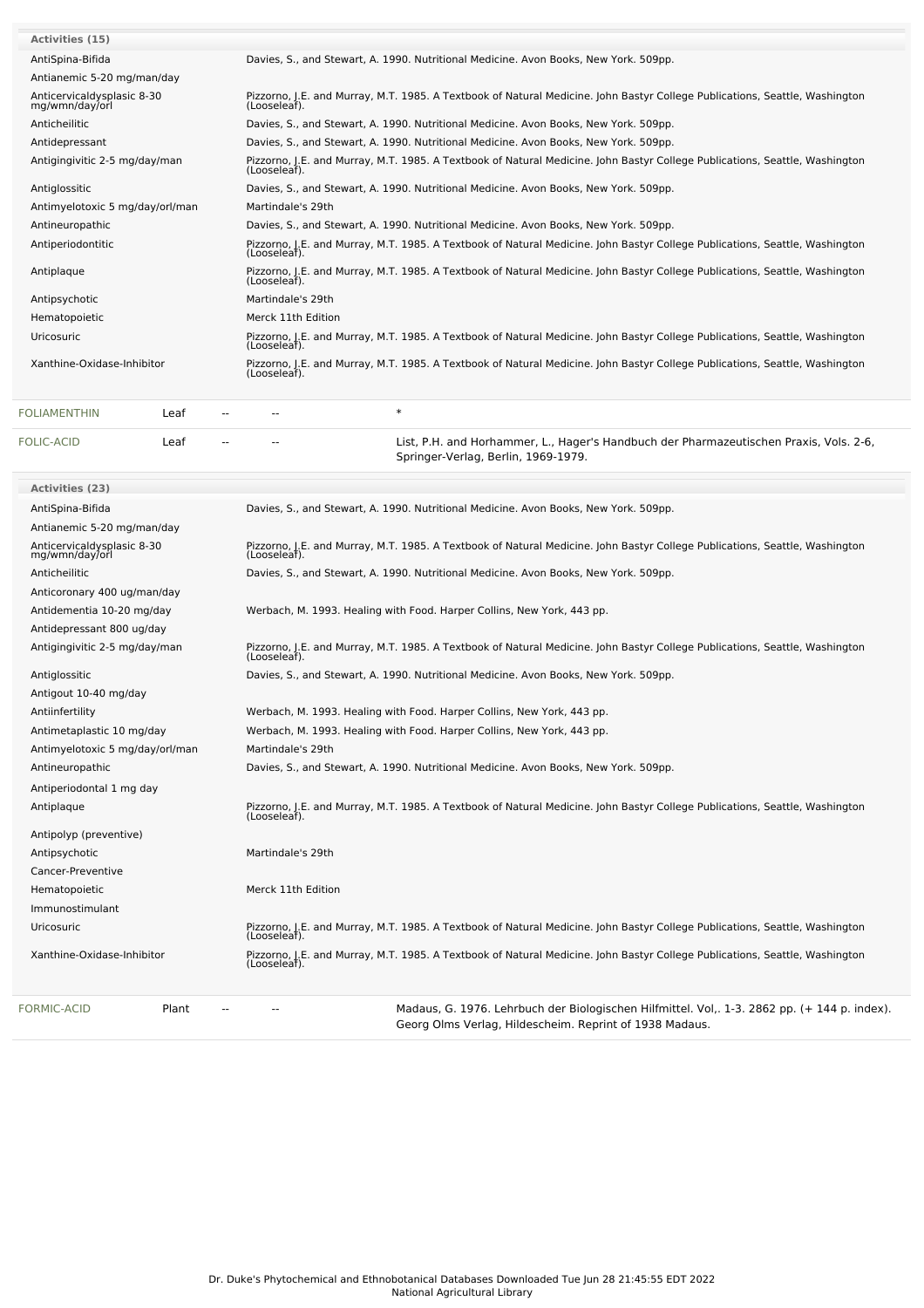| Activities (13)           |                    |  |        |                                                                                                                                                    |
|---------------------------|--------------------|--|--------|----------------------------------------------------------------------------------------------------------------------------------------------------|
| Acaricide                 |                    |  |        |                                                                                                                                                    |
| Antiseptic                |                    |  |        |                                                                                                                                                    |
| Antisyncopic              |                    |  |        |                                                                                                                                                    |
| Astringent                | Merck 11th Edition |  |        |                                                                                                                                                    |
| Corrosive                 |                    |  |        | Aloe Research Council - Duke writeup of non-peer reviewd book by Coats and draft by Henry                                                          |
| Counterirritant           | Merck 11th Edition |  |        |                                                                                                                                                    |
| FLavor FEMA 500-<br>2,500 |                    |  |        | Aloe Research Council - Duke writeup of non-peer reviewd book by Coats and draft by Henry                                                          |
| Fungistat                 | 791 pp.            |  |        | Jeffery B. Harborne and H. Baxter, eds. 1983. Phytochemical Dictionary. A Handbook of Bioactive Compounds from Plants. Taylor & Frost, London.     |
| Fungitoxic                | 791 pp.            |  |        | Jeffery B. Harborne and H. Baxter, eds. 1983. Phytochemical Dictionary. A Handbook of Bioactive Compounds from Plants. Taylor & Frost, London.     |
| Irritant                  |                    |  |        |                                                                                                                                                    |
| Pesticide                 |                    |  |        |                                                                                                                                                    |
| Preservative              |                    |  |        | Aloe Research Council - Duke writeup of non-peer reviewd book by Coats and draft by Henry                                                          |
| Toxic                     | 791 pp.            |  |        | Jeffery B. Harborne and H. Baxter, eds. 1983. Phytochemical Dictionary. A Handbook of Bioactive Compounds from Plants. Taylor & Frost, London.     |
| GENTIALUTINE              | Leaf               |  |        | List, P.H. and Horhammer, L., Hager's Handbuch der Pharmazeutischen Praxis, Vols. 2-6,<br>Springer-Verlag, Berlin, 1969-1979.                      |
| <b>GENTIANIDINE</b>       | Leaf               |  | $\ast$ |                                                                                                                                                    |
| <b>Activities (5)</b>     |                    |  |        |                                                                                                                                                    |
| Antiinflammatory          | pp.                |  |        | Jeffery B. Harborne and H. Baxter, eds. 1983. Phytochemical Dictionary. A Handbook of Bioactive Compounds from Plants. Taylor & Frost, London. 791 |
| Antirheumatic             |                    |  |        |                                                                                                                                                    |
| Hypotensive               | pp.                |  |        | Jeffery B. Harborne and H. Baxter, eds. 1983. Phytochemical Dictionary. A Handbook of Bioactive Compounds from Plants. Taylor & Frost, London. 791 |
| Hypothermic               | pp.                |  |        | Jeffery B. Harborne and H. Baxter, eds. 1983. Phytochemical Dictionary. A Handbook of Bioactive Compounds from Plants. Taylor & Frost, London. 791 |
| Myorelaxant               | pp.                |  |        | Jeffery B. Harborne and H. Baxter, eds. 1983. Phytochemical Dictionary. A Handbook of Bioactive Compounds from Plants. Taylor & Frost, London. 791 |
| <b>GENTIANINE</b>         | Leaf               |  | $\ast$ |                                                                                                                                                    |
| <b>Activities (24)</b>    |                    |  |        |                                                                                                                                                    |

| <b>Activities (24)</b>    |      |  |                                                                   |                                                                                                                                                                                                                                   |
|---------------------------|------|--|-------------------------------------------------------------------|-----------------------------------------------------------------------------------------------------------------------------------------------------------------------------------------------------------------------------------|
| Analgesic                 |      |  | Wagner & Wolff, eds. 1977. New Natural Products (RS164. 156. 176) |                                                                                                                                                                                                                                   |
| Antianaphylactic          |      |  |                                                                   |                                                                                                                                                                                                                                   |
| Antiarthritic             |      |  |                                                                   |                                                                                                                                                                                                                                   |
| Antibacterial             |      |  |                                                                   |                                                                                                                                                                                                                                   |
| Antiedemic                |      |  |                                                                   |                                                                                                                                                                                                                                   |
| Antihistaminic            |      |  |                                                                   |                                                                                                                                                                                                                                   |
| Antiinflammatory          |      |  | Wagner & Wolff, eds. 1977. New Natural Products (RS164. 156. 176) |                                                                                                                                                                                                                                   |
| Antimeningitic ivn<br>man |      |  |                                                                   |                                                                                                                                                                                                                                   |
| Antipsychotic             |      |  | Wagner & Wolff, eds. 1977. New Natural Products (RS164. 156. 176) |                                                                                                                                                                                                                                   |
| Antirheumatic             |      |  |                                                                   |                                                                                                                                                                                                                                   |
| Antishigellic             |      |  |                                                                   |                                                                                                                                                                                                                                   |
| Antistaphylococcic        |      |  |                                                                   |                                                                                                                                                                                                                                   |
| Antistreptococcic         |      |  |                                                                   |                                                                                                                                                                                                                                   |
| Ataractic                 |      |  | Wagner & Wolff, eds. 1977. New Natural Products (RS164. 156. 176) |                                                                                                                                                                                                                                   |
| CNS-Paralytic             | pp.  |  |                                                                   | Jeffery B. Harborne and H. Baxter, eds. 1983. Phytochemical Dictionary. A Handbook of Bioactive Compounds from Plants. Taylor & Frost, London. 791                                                                                |
| <b>CNS-Stimulant</b>      | pp.  |  |                                                                   | Jeffery B. Harborne and H. Baxter, eds. 1983. Phytochemical Dictionary. A Handbook of Bioactive Compounds from Plants. Taylor & Frost, London. 791                                                                                |
| Corticosterogenic         |      |  |                                                                   | Huang, K. C. 1993. The Pharmacology of Chinese Herbs. CRC Press, Boca Raton, FL 388 pp.                                                                                                                                           |
| Emetic                    |      |  |                                                                   | Huang, K. C. 1993. The Pharmacology of Chinese Herbs. CRC Press, Boca Raton, FL 388 pp.                                                                                                                                           |
| Hypoglycemic              |      |  |                                                                   |                                                                                                                                                                                                                                   |
| Hypotensive               | pp.  |  |                                                                   | Jeffery B. Harborne and H. Baxter, eds. 1983. Phytochemical Dictionary. A Handbook of Bioactive Compounds from Plants. Taylor & Frost, London. 791                                                                                |
| Myorelaxant               | pp.  |  |                                                                   | Jeffery B. Harborne and H. Baxter, eds. 1983. Phytochemical Dictionary. A Handbook of Bioactive Compounds from Plants. Taylor & Frost, London. 791                                                                                |
| Neurotoxic                |      |  |                                                                   | R.J. Hixtable (Huxtable, R.J. (as T. Max). 1992. This and That:The Essential Pharmacology of Herbs and Spices. Tips 13:15-20 Huxtable, R.J. 1992b. The<br>Myth of Benficent Nature. The Risk of Herbal Preparations. Anns. Intern |
| Pesticide                 |      |  |                                                                   |                                                                                                                                                                                                                                   |
| Sedative                  |      |  | Wagner & Wolff, eds. 1977. New Natural Products (RS164. I56. 176) |                                                                                                                                                                                                                                   |
| <b>GENTIANINE-E</b>       | Leaf |  | $\ast$                                                            |                                                                                                                                                                                                                                   |
| <b>GENTIATIBETINE</b>     | Leaf |  |                                                                   | List, P.H. and Horhammer, L., Hager's Handbuch der Pharmazeutischen Praxis, Vols. 2-6,<br>Springer-Verlag, Berlin, 1969-1979.                                                                                                     |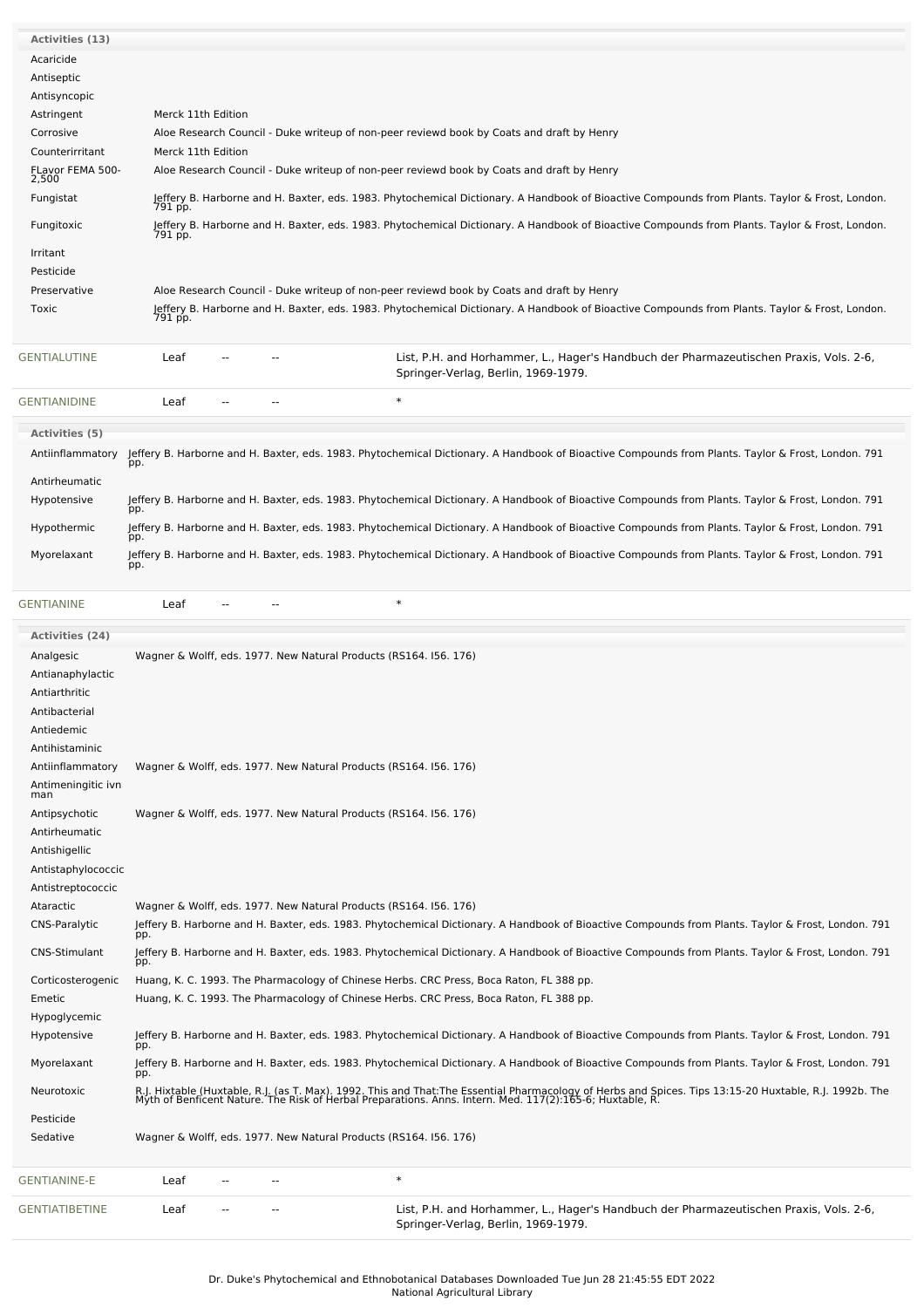[HYPERIN](file:///phytochem/chemicals/show/10041) Leaf -- -- -- List, P.H. and Horhammer, L., Hager's Handbuch der Pharmazeutischen Praxis, Vols. 2-6, Springer-Verlag, Berlin, 1969-1979.

| Activities (14)<br>Jeffery B. Harborne and H. Baxter, eds. 1983. Phytochemical Dictionary. A Handbook of Bioactive Compounds from Plants. Taylor & Frost,<br>London. 791 pp.<br>Aldose-Reductase-Inhibitor<br>Antibacterial<br>Antiinflammatory<br>Antiischemic<br>Antioxidant<br>Antiradicular<br>Antitussive<br>Antiviral<br>Jeffery B. Harborne and H. Baxter, eds. 1983. Phytochemical Dictionary. A Handbook of Bioactive Compounds from Plants. Taylor & Frost,<br>Capillarifortificant<br>Londón. 791 pp.<br>Jeffery B. Harborne and H. Baxter, eds. 1983. Phytochemical Dictionary. A Handbook of Bioactive Compounds from Plants. Taylor & Frost,<br>Capillarigenic<br>Londón. 791 pp.<br><b>Diuretic</b><br>Hepatoprotective IC80=30<br>Mayumi Ito (nee Someya), et al. 1990. Hepatoprotective Compounds from Canarium album and Euphorbia nematocypha. Chem. Pharm. Bull.<br>38(8): 2201-2203, 1990.<br>ug/ml<br>Hypotensive<br>Pesticide<br>$\ast$<br><b>HYPEROSIDE</b><br>Plant<br>Activities (30)<br>Jeffery B. Harborne and H. Baxter, eds. 1983. Phytochemical Dictionary. A Handbook of Bioactive Compounds from Plants. Taylor & Frost,<br>London. 791 pp.<br>Aldose-Reductase-Inhibitor<br>Analgesic<br>Antiaging<br>Antibacterial MIC=250-500<br>Planta Medica, 57: A43, 1991.<br>ug/ml<br>Anticancer<br>Keeler, R.F. and Tu, A.T. eds. 1991. Toxicology of Plant and Fungal Compounds. (Handbook of Natural Toxins Vol. 6) Marcel Dekker, Inc. NY.<br>Anticapillary-Fragility<br>665 pp.<br>Antidermatitic<br>Antielastase IC50=0.15<br>ug/ml<br>Antiflu<br>Leung, A.Y., Encyclopedia of Common Natural Ingredients Used in Food, Drugs, and Cosmetics, John Wiley & Sons, New York, 1980.<br>Keeler, R.F. and Tu, A.T. eds. 1991. Toxicology of Plant and Fungal Compounds. (Handbook of Natural Toxins Vol. 6) Marcel Dekker, Inc. NY.<br>665 pp.<br>Antihepatotoxic<br>Antiinflammatory 1/4<br>Planta Medica, 57: A131, 1991.<br>indomethacin<br>Antiischemic<br>Antinociceptive<br>Antioxidant IC50=4.6 uM<br>Antiradicular<br>Antitussive<br>Antiviral<br>Antiwrinkle<br>Calcium-Antagonist<br>Stitt, P. A. Why George Should Eat Broccoli. Dougherty Co, Milwaukee, WI, 1990, 399 pp.<br>Cancer-Preventive<br>Jeffery B. Harborne and H. Baxter, eds. 1983. Phytochemical Dictionary. A Handbook of Bioactive Compounds from Plants. Taylor & Frost,<br>Capillarifortificant<br>Londón. 791 pp.<br>Jeffery B. Harborne and H. Baxter, eds. 1983. Phytochemical Dictionary. A Handbook of Bioactive Compounds from Plants. Taylor & Frost,<br>Capillarigenic<br>Londón. 791 pp.<br>Hansel, R., Keller, K., Rimpler, H., and Schneider, G. eds. 1992. Hager's Handbuch der Pharmazeutischen Praxis, Drogen (A-D), 1209 pp., 1993<br>(E-O), 970 pp., 1994 (P-Z), 1196 pp. Springer-Verlag, Berlin.<br>Cyclooxygenase-Activator<br>100 uM<br>Diuretic<br>Hepatoprotective IC80=30<br>Mayumi Ito (nee Someya), et al. 1990. Hepatoprotective Compounds from Canarium album and Euphorbia nematocypha. Chem. Pharm. Bull.<br>38(8): 2201-2203, 1990.<br>ug/ml<br>Hypotensive ivn dog<br>Pesticide<br>Tissue-Thromboplastin-<br>Inhibitor IC50=20.8 uM<br>Xanthine-Oxidase-Inhibitor<br>Schussler, M., Fricke, U., Nikolov, N., and Holzl, J. 1991. Comparison of the Flavonoids Occurring in Crataegus species and Inhibition of 3',5'-<br>Cyclic Adenosine Monophosphate Phosphodiesterase. Plant Medica 57: Suppl Issu<br>cAMP-Inhibitor IC50=0.14<br>mg/ml |  |
|------------------------------------------------------------------------------------------------------------------------------------------------------------------------------------------------------------------------------------------------------------------------------------------------------------------------------------------------------------------------------------------------------------------------------------------------------------------------------------------------------------------------------------------------------------------------------------------------------------------------------------------------------------------------------------------------------------------------------------------------------------------------------------------------------------------------------------------------------------------------------------------------------------------------------------------------------------------------------------------------------------------------------------------------------------------------------------------------------------------------------------------------------------------------------------------------------------------------------------------------------------------------------------------------------------------------------------------------------------------------------------------------------------------------------------------------------------------------------------------------------------------------------------------------------------------------------------------------------------------------------------------------------------------------------------------------------------------------------------------------------------------------------------------------------------------------------------------------------------------------------------------------------------------------------------------------------------------------------------------------------------------------------------------------------------------------------------------------------------------------------------------------------------------------------------------------------------------------------------------------------------------------------------------------------------------------------------------------------------------------------------------------------------------------------------------------------------------------------------------------------------------------------------------------------------------------------------------------------------------------------------------------------------------------------------------------------------------------------------------------------------------------------------------------------------------------------------------------------------------------------------------------------------------------------------------------------------------------------------------------------------------------------------------------------------------------------------------------------------------------------------------------------------------------------------------------------------------------------------------------------------------------------------------------------------------------------------------------------------------------------------------------------------------------------------------------------------------------------------|--|
|                                                                                                                                                                                                                                                                                                                                                                                                                                                                                                                                                                                                                                                                                                                                                                                                                                                                                                                                                                                                                                                                                                                                                                                                                                                                                                                                                                                                                                                                                                                                                                                                                                                                                                                                                                                                                                                                                                                                                                                                                                                                                                                                                                                                                                                                                                                                                                                                                                                                                                                                                                                                                                                                                                                                                                                                                                                                                                                                                                                                                                                                                                                                                                                                                                                                                                                                                                                                                                                                                    |  |
|                                                                                                                                                                                                                                                                                                                                                                                                                                                                                                                                                                                                                                                                                                                                                                                                                                                                                                                                                                                                                                                                                                                                                                                                                                                                                                                                                                                                                                                                                                                                                                                                                                                                                                                                                                                                                                                                                                                                                                                                                                                                                                                                                                                                                                                                                                                                                                                                                                                                                                                                                                                                                                                                                                                                                                                                                                                                                                                                                                                                                                                                                                                                                                                                                                                                                                                                                                                                                                                                                    |  |
|                                                                                                                                                                                                                                                                                                                                                                                                                                                                                                                                                                                                                                                                                                                                                                                                                                                                                                                                                                                                                                                                                                                                                                                                                                                                                                                                                                                                                                                                                                                                                                                                                                                                                                                                                                                                                                                                                                                                                                                                                                                                                                                                                                                                                                                                                                                                                                                                                                                                                                                                                                                                                                                                                                                                                                                                                                                                                                                                                                                                                                                                                                                                                                                                                                                                                                                                                                                                                                                                                    |  |
|                                                                                                                                                                                                                                                                                                                                                                                                                                                                                                                                                                                                                                                                                                                                                                                                                                                                                                                                                                                                                                                                                                                                                                                                                                                                                                                                                                                                                                                                                                                                                                                                                                                                                                                                                                                                                                                                                                                                                                                                                                                                                                                                                                                                                                                                                                                                                                                                                                                                                                                                                                                                                                                                                                                                                                                                                                                                                                                                                                                                                                                                                                                                                                                                                                                                                                                                                                                                                                                                                    |  |
|                                                                                                                                                                                                                                                                                                                                                                                                                                                                                                                                                                                                                                                                                                                                                                                                                                                                                                                                                                                                                                                                                                                                                                                                                                                                                                                                                                                                                                                                                                                                                                                                                                                                                                                                                                                                                                                                                                                                                                                                                                                                                                                                                                                                                                                                                                                                                                                                                                                                                                                                                                                                                                                                                                                                                                                                                                                                                                                                                                                                                                                                                                                                                                                                                                                                                                                                                                                                                                                                                    |  |
|                                                                                                                                                                                                                                                                                                                                                                                                                                                                                                                                                                                                                                                                                                                                                                                                                                                                                                                                                                                                                                                                                                                                                                                                                                                                                                                                                                                                                                                                                                                                                                                                                                                                                                                                                                                                                                                                                                                                                                                                                                                                                                                                                                                                                                                                                                                                                                                                                                                                                                                                                                                                                                                                                                                                                                                                                                                                                                                                                                                                                                                                                                                                                                                                                                                                                                                                                                                                                                                                                    |  |
|                                                                                                                                                                                                                                                                                                                                                                                                                                                                                                                                                                                                                                                                                                                                                                                                                                                                                                                                                                                                                                                                                                                                                                                                                                                                                                                                                                                                                                                                                                                                                                                                                                                                                                                                                                                                                                                                                                                                                                                                                                                                                                                                                                                                                                                                                                                                                                                                                                                                                                                                                                                                                                                                                                                                                                                                                                                                                                                                                                                                                                                                                                                                                                                                                                                                                                                                                                                                                                                                                    |  |
|                                                                                                                                                                                                                                                                                                                                                                                                                                                                                                                                                                                                                                                                                                                                                                                                                                                                                                                                                                                                                                                                                                                                                                                                                                                                                                                                                                                                                                                                                                                                                                                                                                                                                                                                                                                                                                                                                                                                                                                                                                                                                                                                                                                                                                                                                                                                                                                                                                                                                                                                                                                                                                                                                                                                                                                                                                                                                                                                                                                                                                                                                                                                                                                                                                                                                                                                                                                                                                                                                    |  |
|                                                                                                                                                                                                                                                                                                                                                                                                                                                                                                                                                                                                                                                                                                                                                                                                                                                                                                                                                                                                                                                                                                                                                                                                                                                                                                                                                                                                                                                                                                                                                                                                                                                                                                                                                                                                                                                                                                                                                                                                                                                                                                                                                                                                                                                                                                                                                                                                                                                                                                                                                                                                                                                                                                                                                                                                                                                                                                                                                                                                                                                                                                                                                                                                                                                                                                                                                                                                                                                                                    |  |
|                                                                                                                                                                                                                                                                                                                                                                                                                                                                                                                                                                                                                                                                                                                                                                                                                                                                                                                                                                                                                                                                                                                                                                                                                                                                                                                                                                                                                                                                                                                                                                                                                                                                                                                                                                                                                                                                                                                                                                                                                                                                                                                                                                                                                                                                                                                                                                                                                                                                                                                                                                                                                                                                                                                                                                                                                                                                                                                                                                                                                                                                                                                                                                                                                                                                                                                                                                                                                                                                                    |  |
|                                                                                                                                                                                                                                                                                                                                                                                                                                                                                                                                                                                                                                                                                                                                                                                                                                                                                                                                                                                                                                                                                                                                                                                                                                                                                                                                                                                                                                                                                                                                                                                                                                                                                                                                                                                                                                                                                                                                                                                                                                                                                                                                                                                                                                                                                                                                                                                                                                                                                                                                                                                                                                                                                                                                                                                                                                                                                                                                                                                                                                                                                                                                                                                                                                                                                                                                                                                                                                                                                    |  |
|                                                                                                                                                                                                                                                                                                                                                                                                                                                                                                                                                                                                                                                                                                                                                                                                                                                                                                                                                                                                                                                                                                                                                                                                                                                                                                                                                                                                                                                                                                                                                                                                                                                                                                                                                                                                                                                                                                                                                                                                                                                                                                                                                                                                                                                                                                                                                                                                                                                                                                                                                                                                                                                                                                                                                                                                                                                                                                                                                                                                                                                                                                                                                                                                                                                                                                                                                                                                                                                                                    |  |
|                                                                                                                                                                                                                                                                                                                                                                                                                                                                                                                                                                                                                                                                                                                                                                                                                                                                                                                                                                                                                                                                                                                                                                                                                                                                                                                                                                                                                                                                                                                                                                                                                                                                                                                                                                                                                                                                                                                                                                                                                                                                                                                                                                                                                                                                                                                                                                                                                                                                                                                                                                                                                                                                                                                                                                                                                                                                                                                                                                                                                                                                                                                                                                                                                                                                                                                                                                                                                                                                                    |  |
|                                                                                                                                                                                                                                                                                                                                                                                                                                                                                                                                                                                                                                                                                                                                                                                                                                                                                                                                                                                                                                                                                                                                                                                                                                                                                                                                                                                                                                                                                                                                                                                                                                                                                                                                                                                                                                                                                                                                                                                                                                                                                                                                                                                                                                                                                                                                                                                                                                                                                                                                                                                                                                                                                                                                                                                                                                                                                                                                                                                                                                                                                                                                                                                                                                                                                                                                                                                                                                                                                    |  |
|                                                                                                                                                                                                                                                                                                                                                                                                                                                                                                                                                                                                                                                                                                                                                                                                                                                                                                                                                                                                                                                                                                                                                                                                                                                                                                                                                                                                                                                                                                                                                                                                                                                                                                                                                                                                                                                                                                                                                                                                                                                                                                                                                                                                                                                                                                                                                                                                                                                                                                                                                                                                                                                                                                                                                                                                                                                                                                                                                                                                                                                                                                                                                                                                                                                                                                                                                                                                                                                                                    |  |
|                                                                                                                                                                                                                                                                                                                                                                                                                                                                                                                                                                                                                                                                                                                                                                                                                                                                                                                                                                                                                                                                                                                                                                                                                                                                                                                                                                                                                                                                                                                                                                                                                                                                                                                                                                                                                                                                                                                                                                                                                                                                                                                                                                                                                                                                                                                                                                                                                                                                                                                                                                                                                                                                                                                                                                                                                                                                                                                                                                                                                                                                                                                                                                                                                                                                                                                                                                                                                                                                                    |  |
|                                                                                                                                                                                                                                                                                                                                                                                                                                                                                                                                                                                                                                                                                                                                                                                                                                                                                                                                                                                                                                                                                                                                                                                                                                                                                                                                                                                                                                                                                                                                                                                                                                                                                                                                                                                                                                                                                                                                                                                                                                                                                                                                                                                                                                                                                                                                                                                                                                                                                                                                                                                                                                                                                                                                                                                                                                                                                                                                                                                                                                                                                                                                                                                                                                                                                                                                                                                                                                                                                    |  |
|                                                                                                                                                                                                                                                                                                                                                                                                                                                                                                                                                                                                                                                                                                                                                                                                                                                                                                                                                                                                                                                                                                                                                                                                                                                                                                                                                                                                                                                                                                                                                                                                                                                                                                                                                                                                                                                                                                                                                                                                                                                                                                                                                                                                                                                                                                                                                                                                                                                                                                                                                                                                                                                                                                                                                                                                                                                                                                                                                                                                                                                                                                                                                                                                                                                                                                                                                                                                                                                                                    |  |
|                                                                                                                                                                                                                                                                                                                                                                                                                                                                                                                                                                                                                                                                                                                                                                                                                                                                                                                                                                                                                                                                                                                                                                                                                                                                                                                                                                                                                                                                                                                                                                                                                                                                                                                                                                                                                                                                                                                                                                                                                                                                                                                                                                                                                                                                                                                                                                                                                                                                                                                                                                                                                                                                                                                                                                                                                                                                                                                                                                                                                                                                                                                                                                                                                                                                                                                                                                                                                                                                                    |  |
|                                                                                                                                                                                                                                                                                                                                                                                                                                                                                                                                                                                                                                                                                                                                                                                                                                                                                                                                                                                                                                                                                                                                                                                                                                                                                                                                                                                                                                                                                                                                                                                                                                                                                                                                                                                                                                                                                                                                                                                                                                                                                                                                                                                                                                                                                                                                                                                                                                                                                                                                                                                                                                                                                                                                                                                                                                                                                                                                                                                                                                                                                                                                                                                                                                                                                                                                                                                                                                                                                    |  |
|                                                                                                                                                                                                                                                                                                                                                                                                                                                                                                                                                                                                                                                                                                                                                                                                                                                                                                                                                                                                                                                                                                                                                                                                                                                                                                                                                                                                                                                                                                                                                                                                                                                                                                                                                                                                                                                                                                                                                                                                                                                                                                                                                                                                                                                                                                                                                                                                                                                                                                                                                                                                                                                                                                                                                                                                                                                                                                                                                                                                                                                                                                                                                                                                                                                                                                                                                                                                                                                                                    |  |
|                                                                                                                                                                                                                                                                                                                                                                                                                                                                                                                                                                                                                                                                                                                                                                                                                                                                                                                                                                                                                                                                                                                                                                                                                                                                                                                                                                                                                                                                                                                                                                                                                                                                                                                                                                                                                                                                                                                                                                                                                                                                                                                                                                                                                                                                                                                                                                                                                                                                                                                                                                                                                                                                                                                                                                                                                                                                                                                                                                                                                                                                                                                                                                                                                                                                                                                                                                                                                                                                                    |  |
|                                                                                                                                                                                                                                                                                                                                                                                                                                                                                                                                                                                                                                                                                                                                                                                                                                                                                                                                                                                                                                                                                                                                                                                                                                                                                                                                                                                                                                                                                                                                                                                                                                                                                                                                                                                                                                                                                                                                                                                                                                                                                                                                                                                                                                                                                                                                                                                                                                                                                                                                                                                                                                                                                                                                                                                                                                                                                                                                                                                                                                                                                                                                                                                                                                                                                                                                                                                                                                                                                    |  |
|                                                                                                                                                                                                                                                                                                                                                                                                                                                                                                                                                                                                                                                                                                                                                                                                                                                                                                                                                                                                                                                                                                                                                                                                                                                                                                                                                                                                                                                                                                                                                                                                                                                                                                                                                                                                                                                                                                                                                                                                                                                                                                                                                                                                                                                                                                                                                                                                                                                                                                                                                                                                                                                                                                                                                                                                                                                                                                                                                                                                                                                                                                                                                                                                                                                                                                                                                                                                                                                                                    |  |
|                                                                                                                                                                                                                                                                                                                                                                                                                                                                                                                                                                                                                                                                                                                                                                                                                                                                                                                                                                                                                                                                                                                                                                                                                                                                                                                                                                                                                                                                                                                                                                                                                                                                                                                                                                                                                                                                                                                                                                                                                                                                                                                                                                                                                                                                                                                                                                                                                                                                                                                                                                                                                                                                                                                                                                                                                                                                                                                                                                                                                                                                                                                                                                                                                                                                                                                                                                                                                                                                                    |  |
|                                                                                                                                                                                                                                                                                                                                                                                                                                                                                                                                                                                                                                                                                                                                                                                                                                                                                                                                                                                                                                                                                                                                                                                                                                                                                                                                                                                                                                                                                                                                                                                                                                                                                                                                                                                                                                                                                                                                                                                                                                                                                                                                                                                                                                                                                                                                                                                                                                                                                                                                                                                                                                                                                                                                                                                                                                                                                                                                                                                                                                                                                                                                                                                                                                                                                                                                                                                                                                                                                    |  |
|                                                                                                                                                                                                                                                                                                                                                                                                                                                                                                                                                                                                                                                                                                                                                                                                                                                                                                                                                                                                                                                                                                                                                                                                                                                                                                                                                                                                                                                                                                                                                                                                                                                                                                                                                                                                                                                                                                                                                                                                                                                                                                                                                                                                                                                                                                                                                                                                                                                                                                                                                                                                                                                                                                                                                                                                                                                                                                                                                                                                                                                                                                                                                                                                                                                                                                                                                                                                                                                                                    |  |
|                                                                                                                                                                                                                                                                                                                                                                                                                                                                                                                                                                                                                                                                                                                                                                                                                                                                                                                                                                                                                                                                                                                                                                                                                                                                                                                                                                                                                                                                                                                                                                                                                                                                                                                                                                                                                                                                                                                                                                                                                                                                                                                                                                                                                                                                                                                                                                                                                                                                                                                                                                                                                                                                                                                                                                                                                                                                                                                                                                                                                                                                                                                                                                                                                                                                                                                                                                                                                                                                                    |  |
|                                                                                                                                                                                                                                                                                                                                                                                                                                                                                                                                                                                                                                                                                                                                                                                                                                                                                                                                                                                                                                                                                                                                                                                                                                                                                                                                                                                                                                                                                                                                                                                                                                                                                                                                                                                                                                                                                                                                                                                                                                                                                                                                                                                                                                                                                                                                                                                                                                                                                                                                                                                                                                                                                                                                                                                                                                                                                                                                                                                                                                                                                                                                                                                                                                                                                                                                                                                                                                                                                    |  |
|                                                                                                                                                                                                                                                                                                                                                                                                                                                                                                                                                                                                                                                                                                                                                                                                                                                                                                                                                                                                                                                                                                                                                                                                                                                                                                                                                                                                                                                                                                                                                                                                                                                                                                                                                                                                                                                                                                                                                                                                                                                                                                                                                                                                                                                                                                                                                                                                                                                                                                                                                                                                                                                                                                                                                                                                                                                                                                                                                                                                                                                                                                                                                                                                                                                                                                                                                                                                                                                                                    |  |
|                                                                                                                                                                                                                                                                                                                                                                                                                                                                                                                                                                                                                                                                                                                                                                                                                                                                                                                                                                                                                                                                                                                                                                                                                                                                                                                                                                                                                                                                                                                                                                                                                                                                                                                                                                                                                                                                                                                                                                                                                                                                                                                                                                                                                                                                                                                                                                                                                                                                                                                                                                                                                                                                                                                                                                                                                                                                                                                                                                                                                                                                                                                                                                                                                                                                                                                                                                                                                                                                                    |  |
|                                                                                                                                                                                                                                                                                                                                                                                                                                                                                                                                                                                                                                                                                                                                                                                                                                                                                                                                                                                                                                                                                                                                                                                                                                                                                                                                                                                                                                                                                                                                                                                                                                                                                                                                                                                                                                                                                                                                                                                                                                                                                                                                                                                                                                                                                                                                                                                                                                                                                                                                                                                                                                                                                                                                                                                                                                                                                                                                                                                                                                                                                                                                                                                                                                                                                                                                                                                                                                                                                    |  |
|                                                                                                                                                                                                                                                                                                                                                                                                                                                                                                                                                                                                                                                                                                                                                                                                                                                                                                                                                                                                                                                                                                                                                                                                                                                                                                                                                                                                                                                                                                                                                                                                                                                                                                                                                                                                                                                                                                                                                                                                                                                                                                                                                                                                                                                                                                                                                                                                                                                                                                                                                                                                                                                                                                                                                                                                                                                                                                                                                                                                                                                                                                                                                                                                                                                                                                                                                                                                                                                                                    |  |
|                                                                                                                                                                                                                                                                                                                                                                                                                                                                                                                                                                                                                                                                                                                                                                                                                                                                                                                                                                                                                                                                                                                                                                                                                                                                                                                                                                                                                                                                                                                                                                                                                                                                                                                                                                                                                                                                                                                                                                                                                                                                                                                                                                                                                                                                                                                                                                                                                                                                                                                                                                                                                                                                                                                                                                                                                                                                                                                                                                                                                                                                                                                                                                                                                                                                                                                                                                                                                                                                                    |  |
|                                                                                                                                                                                                                                                                                                                                                                                                                                                                                                                                                                                                                                                                                                                                                                                                                                                                                                                                                                                                                                                                                                                                                                                                                                                                                                                                                                                                                                                                                                                                                                                                                                                                                                                                                                                                                                                                                                                                                                                                                                                                                                                                                                                                                                                                                                                                                                                                                                                                                                                                                                                                                                                                                                                                                                                                                                                                                                                                                                                                                                                                                                                                                                                                                                                                                                                                                                                                                                                                                    |  |
|                                                                                                                                                                                                                                                                                                                                                                                                                                                                                                                                                                                                                                                                                                                                                                                                                                                                                                                                                                                                                                                                                                                                                                                                                                                                                                                                                                                                                                                                                                                                                                                                                                                                                                                                                                                                                                                                                                                                                                                                                                                                                                                                                                                                                                                                                                                                                                                                                                                                                                                                                                                                                                                                                                                                                                                                                                                                                                                                                                                                                                                                                                                                                                                                                                                                                                                                                                                                                                                                                    |  |
|                                                                                                                                                                                                                                                                                                                                                                                                                                                                                                                                                                                                                                                                                                                                                                                                                                                                                                                                                                                                                                                                                                                                                                                                                                                                                                                                                                                                                                                                                                                                                                                                                                                                                                                                                                                                                                                                                                                                                                                                                                                                                                                                                                                                                                                                                                                                                                                                                                                                                                                                                                                                                                                                                                                                                                                                                                                                                                                                                                                                                                                                                                                                                                                                                                                                                                                                                                                                                                                                                    |  |
|                                                                                                                                                                                                                                                                                                                                                                                                                                                                                                                                                                                                                                                                                                                                                                                                                                                                                                                                                                                                                                                                                                                                                                                                                                                                                                                                                                                                                                                                                                                                                                                                                                                                                                                                                                                                                                                                                                                                                                                                                                                                                                                                                                                                                                                                                                                                                                                                                                                                                                                                                                                                                                                                                                                                                                                                                                                                                                                                                                                                                                                                                                                                                                                                                                                                                                                                                                                                                                                                                    |  |
|                                                                                                                                                                                                                                                                                                                                                                                                                                                                                                                                                                                                                                                                                                                                                                                                                                                                                                                                                                                                                                                                                                                                                                                                                                                                                                                                                                                                                                                                                                                                                                                                                                                                                                                                                                                                                                                                                                                                                                                                                                                                                                                                                                                                                                                                                                                                                                                                                                                                                                                                                                                                                                                                                                                                                                                                                                                                                                                                                                                                                                                                                                                                                                                                                                                                                                                                                                                                                                                                                    |  |
|                                                                                                                                                                                                                                                                                                                                                                                                                                                                                                                                                                                                                                                                                                                                                                                                                                                                                                                                                                                                                                                                                                                                                                                                                                                                                                                                                                                                                                                                                                                                                                                                                                                                                                                                                                                                                                                                                                                                                                                                                                                                                                                                                                                                                                                                                                                                                                                                                                                                                                                                                                                                                                                                                                                                                                                                                                                                                                                                                                                                                                                                                                                                                                                                                                                                                                                                                                                                                                                                                    |  |
|                                                                                                                                                                                                                                                                                                                                                                                                                                                                                                                                                                                                                                                                                                                                                                                                                                                                                                                                                                                                                                                                                                                                                                                                                                                                                                                                                                                                                                                                                                                                                                                                                                                                                                                                                                                                                                                                                                                                                                                                                                                                                                                                                                                                                                                                                                                                                                                                                                                                                                                                                                                                                                                                                                                                                                                                                                                                                                                                                                                                                                                                                                                                                                                                                                                                                                                                                                                                                                                                                    |  |
|                                                                                                                                                                                                                                                                                                                                                                                                                                                                                                                                                                                                                                                                                                                                                                                                                                                                                                                                                                                                                                                                                                                                                                                                                                                                                                                                                                                                                                                                                                                                                                                                                                                                                                                                                                                                                                                                                                                                                                                                                                                                                                                                                                                                                                                                                                                                                                                                                                                                                                                                                                                                                                                                                                                                                                                                                                                                                                                                                                                                                                                                                                                                                                                                                                                                                                                                                                                                                                                                                    |  |

[INULIN](file:///phytochem/chemicals/show/10152) Root -- - - - - List, P.H. and Horhammer, L., Hager's Handbuch der Pharmazeutischen Praxis, Vols. 2-6, Springer-Verlag, Berlin, 1969-1979.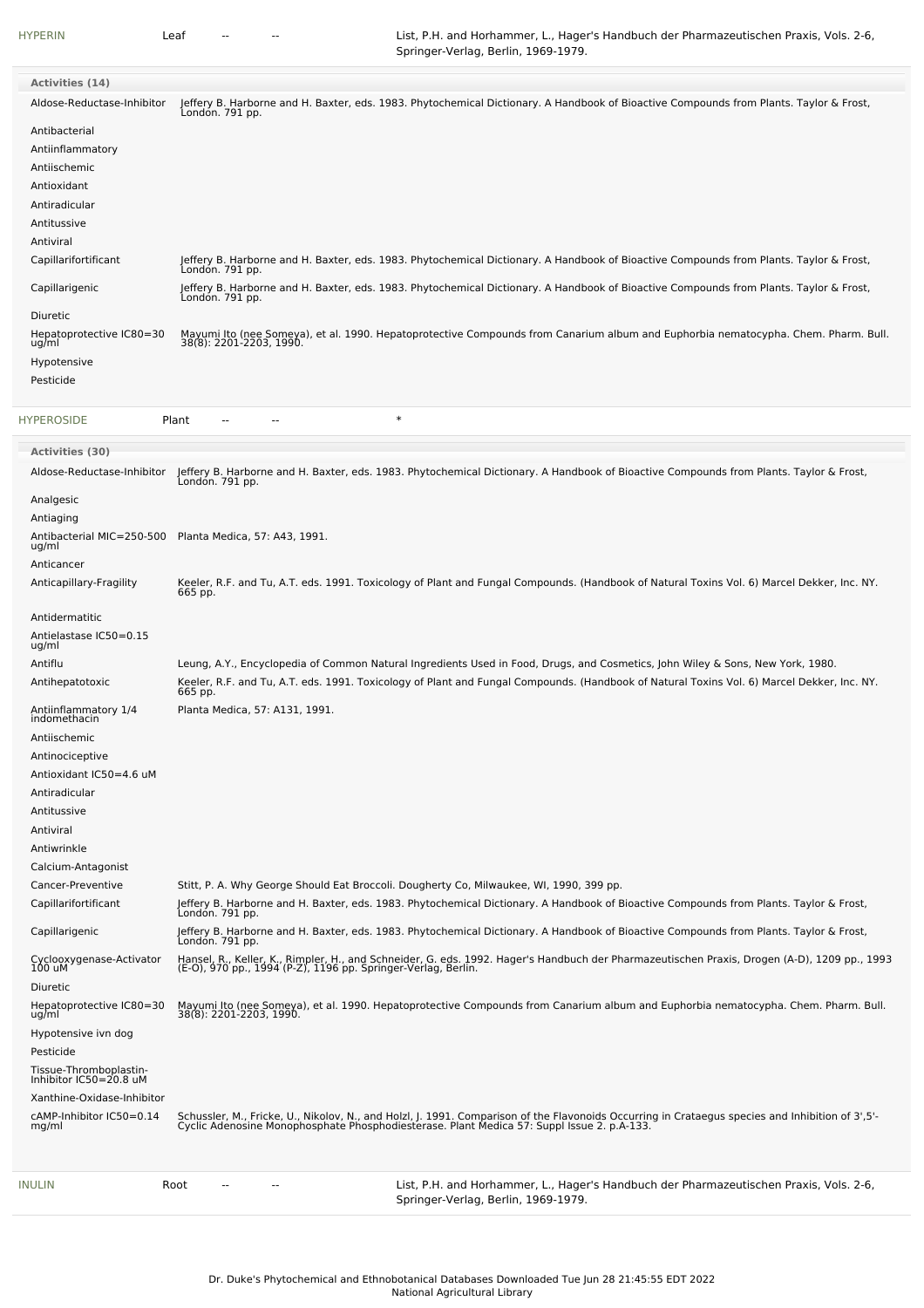| <b>Activities (19)</b>                    |                                                               |                                                                                                                                                                                                                                   |
|-------------------------------------------|---------------------------------------------------------------|-----------------------------------------------------------------------------------------------------------------------------------------------------------------------------------------------------------------------------------|
|                                           | Alcohol-Dehydrogenase-Inhibitor (diagnostic)=50 mg/kg/ivn/man | Martindale's 29th                                                                                                                                                                                                                 |
| Anticolitic?                              |                                                               |                                                                                                                                                                                                                                   |
| Antidiabetic                              |                                                               |                                                                                                                                                                                                                                   |
| Antidiarrheic                             |                                                               |                                                                                                                                                                                                                                   |
|                                           |                                                               |                                                                                                                                                                                                                                   |
| Antiobesity?                              |                                                               |                                                                                                                                                                                                                                   |
| Antiosteoporotic?                         |                                                               |                                                                                                                                                                                                                                   |
| Bifidogenic                               |                                                               |                                                                                                                                                                                                                                   |
| Chemopreventive (Breast Cancer)           |                                                               |                                                                                                                                                                                                                                   |
| Chemopreventive (Colon Cancer)            |                                                               |                                                                                                                                                                                                                                   |
|                                           |                                                               |                                                                                                                                                                                                                                   |
| Expectorant                               |                                                               | Pedersen, M. 1987. Nutritional Herbology. Pederson Publishing. Bountiful, Utah. 377 pp.                                                                                                                                           |
| Gastrostimulant                           |                                                               |                                                                                                                                                                                                                                   |
| Hypocholesterolemic                       |                                                               |                                                                                                                                                                                                                                   |
| Hypoglycemic                              |                                                               |                                                                                                                                                                                                                                   |
| Immunostimulant                           |                                                               |                                                                                                                                                                                                                                   |
| Laxative                                  |                                                               |                                                                                                                                                                                                                                   |
| Lipolytic                                 |                                                               |                                                                                                                                                                                                                                   |
|                                           |                                                               |                                                                                                                                                                                                                                   |
| Prebiotic                                 |                                                               |                                                                                                                                                                                                                                   |
| Probiotic                                 |                                                               |                                                                                                                                                                                                                                   |
| Probiotigenic                             |                                                               |                                                                                                                                                                                                                                   |
|                                           |                                                               |                                                                                                                                                                                                                                   |
| INVERTIN                                  | Plant<br>$\overline{a}$                                       | Newall, C. A., Anderson, L. A. and Phillipson, J. D. 1996. Herbal Medicine - A Guide for Health-<br>care Professionals. The Pharmaceutical Press, London. 296pp.                                                                  |
| KAEMPFEROL                                | Plant<br>$-$                                                  | Newall, C. A., Anderson, L. A. and Phillipson, J. D. 1996. Herbal Medicine - A Guide for Health-<br>care Professionals. The Pharmaceutical Press, London. 296pp.                                                                  |
| <b>Activities (75)</b>                    |                                                               |                                                                                                                                                                                                                                   |
| 11B-HSD-Inhibitor                         |                                                               |                                                                                                                                                                                                                                   |
|                                           |                                                               |                                                                                                                                                                                                                                   |
| 5-Lipoxygenase-<br>Inhibitor IC50 (uM)=20 |                                                               |                                                                                                                                                                                                                                   |
| Aldose-Reductase-                         |                                                               |                                                                                                                                                                                                                                   |
| Inhibitor 100 uM                          |                                                               | Oliveira, T. T., Nagem, T. J., Miranda, L. C. G., Paula, V. F., Teixeira, M. A. 1997. Inhibitory Action on Aldose Reductase by Soybean Flavonoids. J<br>Braz Chem Soc, 8(3): 211-213.                                             |
| Antiaflatoxin IC50=8.73                   |                                                               |                                                                                                                                                                                                                                   |
| uМ<br>Antiaflatoxin IC50=3.28             |                                                               |                                                                                                                                                                                                                                   |
| ppm                                       |                                                               |                                                                                                                                                                                                                                   |
| Antiaggregant 30 uM                       |                                                               |                                                                                                                                                                                                                                   |
| Antiallergic                              |                                                               |                                                                                                                                                                                                                                   |
| Antibacterial 20 ug/ml                    |                                                               |                                                                                                                                                                                                                                   |
| Anticancer                                |                                                               |                                                                                                                                                                                                                                   |
| Antifertility 250                         |                                                               | Kumar, P., Dixit*, V.P., and Khanna, P. Antifertility Studies of Kaempferol: Isolation and Identification from Tissue Culture of some Medicinally                                                                                 |
| mg/kg/daý/60 days/orl                     |                                                               | Important Plant Species. Plantes medicinales et phytotherapie, 23: 193-201, 1989.                                                                                                                                                 |
| rať                                       |                                                               |                                                                                                                                                                                                                                   |
| Antigingivitic 20 ug/ml                   |                                                               |                                                                                                                                                                                                                                   |
| Antiherpetic 23-92<br>ug/ml               |                                                               | Amoros, M., Simoes, C.M.O., Girre, L., et al. Synergistic Effect Of Flavones And Flavonols Against Herpes Simplex Virus Type 1 In Cell Culture.<br>Comparison With The Antiviral Activity Of Propolis. J. of Natural Products 55( |
|                                           |                                                               |                                                                                                                                                                                                                                   |
| Antihistaminic                            |                                                               | Williamson, E. M. and Evans, F. J., Potter's New Cyclopaedia of Botanical Drugs and Preparations, Revised Ed., Saffron Walden, the C. W. Daniel<br>Co., Ltd., Essex UK, 362 pp, 1988, reprint 1989.                               |
| Antiimplantation                          |                                                               |                                                                                                                                                                                                                                   |
|                                           |                                                               |                                                                                                                                                                                                                                   |
| Antiinflammatory 20<br>mg/kg              |                                                               |                                                                                                                                                                                                                                   |
| Antiinflammatory 200                      |                                                               |                                                                                                                                                                                                                                   |
| mg/kg ipr rat                             |                                                               |                                                                                                                                                                                                                                   |
| Antileukemic IC50=3.1<br>ug/ml            | Life Sciences 55: 1061.                                       |                                                                                                                                                                                                                                   |
|                                           |                                                               |                                                                                                                                                                                                                                   |
| Antilymphocytic                           | Londón. 791 pp.                                               | Jeffery B. Harborne and H. Baxter, eds. 1983. Phytochemical Dictionary. A Handbook of Bioactive Compounds from Plants. Taylor & Frost,                                                                                            |
| Antimutagenic                             |                                                               | Phenolic Compounds in Food and Their Effects on Health. Antioxidants & Cancer Prevention. Huang, M.T., Ho, C.T. and Lee, C.Y. eds. 1992. ACS                                                                                      |
| ID50=10-40 nM                             | Symposium Series 507.ACS, Washington 402 pp.                  |                                                                                                                                                                                                                                   |
| Antioxidant IC50=40 uM                    |                                                               |                                                                                                                                                                                                                                   |
| Antioxidant 3/4                           |                                                               |                                                                                                                                                                                                                                   |
| quercetin                                 |                                                               |                                                                                                                                                                                                                                   |
| Antioxidant IC50=1.2                      |                                                               |                                                                                                                                                                                                                                   |
| ug/ml                                     |                                                               |                                                                                                                                                                                                                                   |
| Antiperiodontic 20<br>ug/ml               |                                                               |                                                                                                                                                                                                                                   |
| Antiplaque 20 ug/ml                       |                                                               |                                                                                                                                                                                                                                   |
|                                           |                                                               |                                                                                                                                                                                                                                   |
| Antiradicular 7 x<br>quercetin            |                                                               |                                                                                                                                                                                                                                   |
| Antiseptic 20 ug/ml                       |                                                               |                                                                                                                                                                                                                                   |
| Antiserotonin 200                         |                                                               |                                                                                                                                                                                                                                   |
| mg/kg ipr rat                             |                                                               |                                                                                                                                                                                                                                   |
| Antispasmodic                             |                                                               | Williamson, E. M. and Evans, F. J., Potter's New Cyclopaedia of Botanical Drugs and Preparations, Revised Ed., Saffron Walden, the C. W. Daniel                                                                                   |
|                                           | Co., Ltd., Essex UK, 362 pp, 1988, reprint 1989.              |                                                                                                                                                                                                                                   |
| Antistaphylococcic                        |                                                               |                                                                                                                                                                                                                                   |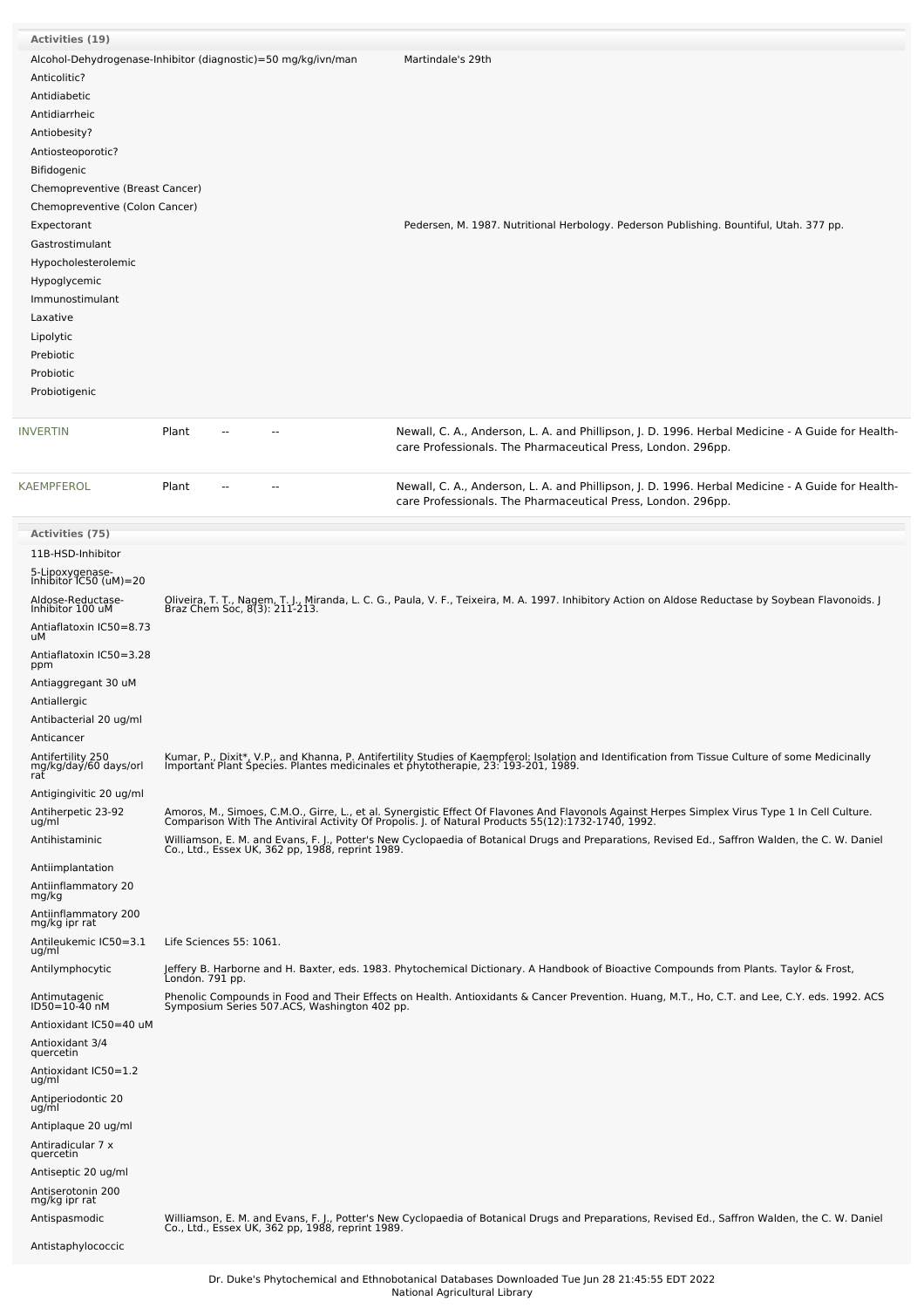| Antitumor                                                       |                           |    |                                              |                                                                                                                                                                                                                                   |
|-----------------------------------------------------------------|---------------------------|----|----------------------------------------------|-----------------------------------------------------------------------------------------------------------------------------------------------------------------------------------------------------------------------------------|
| Antitumor-Promoter                                              |                           |    |                                              | Yasukawa, K., Takido, M., Takeuchi, M., Sato, Y., Nitta, K., and Nakagawa, S. 1989. Inhibitory Effects of Flavonol Glycosides on 12-O-<br>TetradecanoyIphorbol-13-acetate-Induced Tumor Promotion. Chem. Pharm. Bull. 38(3): 774- |
| Antiulcer 50-200 mg/kg<br>ipr rat                               |                           |    |                                              |                                                                                                                                                                                                                                   |
| Antiviral 23-92 ug/ml                                           |                           |    |                                              |                                                                                                                                                                                                                                   |
| Apoptotic 60 uM<br>Aromatase-Inhibitor                          |                           |    | Journal of Medicinal Food 2: 235.1999.       |                                                                                                                                                                                                                                   |
| $IC12=1$ uM/l<br>COX-2-Inhibitor                                |                           |    |                                              |                                                                                                                                                                                                                                   |
| Cancer-Preventive                                               |                           |    |                                              | Stitt, P. A. Why George Should Eat Broccoli. Dougherty Co, Milwaukee, WI, 1990, 399 pp.                                                                                                                                           |
| Carcinogenic                                                    | 450 pp.                   |    |                                              | Hutchings, A, Scott, AH, Lewis, G, and Cunningham, A. 1996. Zulu Medicinal Plants. An inventory. University of Natal Press, Pietermaritzburg.                                                                                     |
| Choleretic<br>Copper-Chelator                                   |                           |    |                                              | Leung, A. Y. and Foster, S. 1995. Encyclopedia of Common Natural Ingredients 2nd Ed. John Wiley & Sons, New York. 649 pp.                                                                                                         |
| Cyclooxygenase-<br>Inhibitor IC50 (uM) =20<br>Cytotoxic         |                           |    |                                              |                                                                                                                                                                                                                                   |
| Diaphoretic?<br>Diuretic                                        |                           |    | Lawrence Review of Natural Products, Dec-90. |                                                                                                                                                                                                                                   |
| Estrogenic EC50=0.1-25<br>uM/l                                  |                           |    | Journal of Medicinal Food 2: 227.1999.       |                                                                                                                                                                                                                                   |
| Estrogenic EC50=0.56<br>uM                                      |                           |    |                                              |                                                                                                                                                                                                                                   |
| Fungicide 20 ug/ml                                              |                           |    |                                              | Father Nature's Farmacy: The aggregate of all these three-letter citations.                                                                                                                                                       |
| HIV-RT-Inhibitor<br>$IC50 = 50 - 150$ ug/ml<br>Hepatoprotective |                           |    |                                              | Garcia, J., Morin,* C., Nyasse, B., Sondengam, B-L., Tchouankeu, J-C., and Tsamo, E. Complete Structural Assignments Of An Ergosterol<br>Derivative From Entandrophragma utile. Journal of Natural Products, 54(1): 136-142, 1991 |
| $IC50 = 5.46$ uM<br>Hepatoprotective                            |                           |    |                                              |                                                                                                                                                                                                                                   |
| $IC50 = 1.30$ ppm<br>Hypotensive                                |                           |    |                                              |                                                                                                                                                                                                                                   |
| ICAM-1-Inhibitor                                                |                           |    |                                              |                                                                                                                                                                                                                                   |
| Inotropic<br>lodothyronine-                                     |                           |    |                                              | Jeffery B. Harborne and H. Baxter, eds. 1983. Phytochemical Dictionary. A Handbook of Bioactive Compounds from Plants. Taylor & Frost,                                                                                            |
| Deiodinase-Inhibitor<br>JNK-Inhibitor                           | Londón. 791 pp.           |    |                                              |                                                                                                                                                                                                                                   |
| Lipoxygenase-Inhibitor                                          | London. 791 pp.           |    |                                              | Jeffery B. Harborne and H. Baxter, eds. 1983. Phytochemical Dictionary. A Handbook of Bioactive Compounds from Plants. Taylor & Frost,                                                                                            |
| MAO-Inhibitor                                                   |                           |    |                                              |                                                                                                                                                                                                                                   |
| Mutagenic<br>NO-Inhibitor IC50=13.9                             |                           |    |                                              |                                                                                                                                                                                                                                   |
| uМ                                                              |                           |    |                                              |                                                                                                                                                                                                                                   |
| Natriuretic<br>Neuroprotective                                  |                           |    |                                              |                                                                                                                                                                                                                                   |
| PAF-Inhibitor                                                   |                           |    |                                              |                                                                                                                                                                                                                                   |
| Pesticide<br>Protisticide                                       |                           |    |                                              | Meckes, M., Calzada, F., Tapia-Contreras, A., Cedillo-Rivera, R. 1999. Antiprotozoal Properties of Helianthemum glomeratum. Phytotherapy                                                                                          |
| Quinone-Reductase-                                              | Research, 13(2): 102-105. |    |                                              |                                                                                                                                                                                                                                   |
| Inducer 3 uM<br>TNF-alpha-Inhibitor<br>IC50=3.99 uM             |                           |    |                                              |                                                                                                                                                                                                                                   |
| Teratologic                                                     |                           |    |                                              |                                                                                                                                                                                                                                   |
| Topoisomerase-I-<br><b>Inhibitor</b>                            | 223-237.                  |    |                                              | Santti, R., Makela, S., Strauss, L., Korman, J., Kostian, M. L. 1998. Phytoestrogens: Potential Endocrine Disruptors in Males. Toxicol Ind Health, 14:                                                                            |
| Topoisomerase-II-<br>Inhibitor IC50=8.1 ug/ml                   |                           |    |                                              | Constantinou, A., Mehta, R., Runyan, C., Rao, K., Vaughan, A., Moon, R. 1995. Flavonoids as DNA Topoisomerase Antagonists and Poisons:<br>Structure-Activity Relationships. J Natural Products, 58: 217-225.                      |
| Tyrosinase-Inhibitor<br>ID50=230 uM                             |                           |    |                                              |                                                                                                                                                                                                                                   |
| Uterotrophic EC50=0.1-<br>25 uM/l                               |                           |    | Journal of Medicinal Food 2: 227.1999.       |                                                                                                                                                                                                                                   |
| Vasodilator                                                     |                           |    |                                              |                                                                                                                                                                                                                                   |
| CAMP-<br>Phosphodiesterase-<br>Inhibitor                        |                           |    |                                              |                                                                                                                                                                                                                                   |
| iNOS-Inhibitor IC50=<br>$<$ 15 uM                               |                           |    |                                              |                                                                                                                                                                                                                                   |
| iNOS-Inhibitor<br>IC50=13.9 uM                                  |                           |    |                                              |                                                                                                                                                                                                                                   |
| KAEMPFEROL-3-0-<br><b>GALACTOSIDE</b>                           | Plant                     | -- |                                              | ANON. 1948-1976. The Wealth of India raw materials. Publications and Information<br>Directorate, CSIR, New Delhi. 11 volumes.                                                                                                     |
| LOGANIN                                                         | Root                      |    |                                              | $\ast$                                                                                                                                                                                                                            |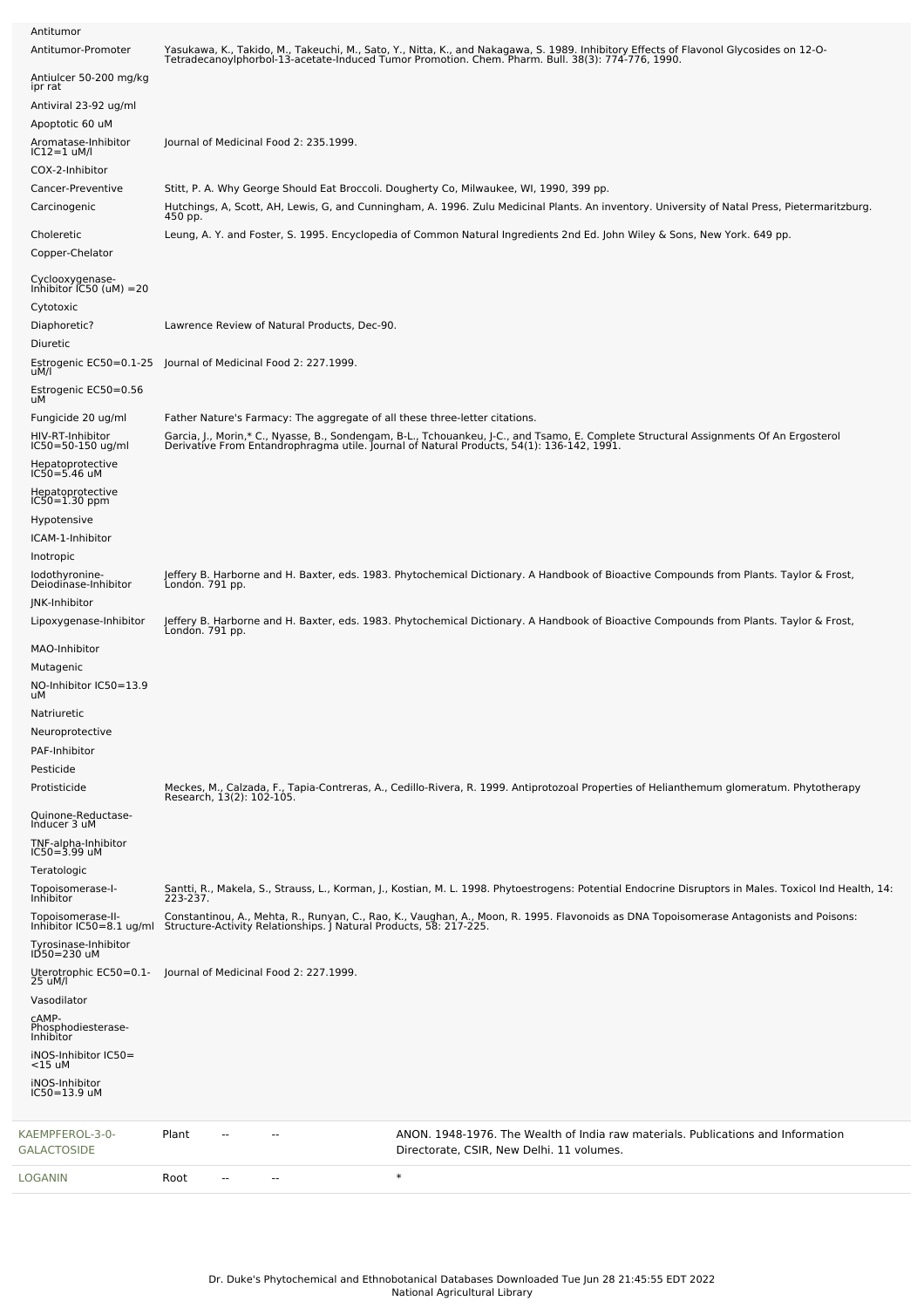| <b>Activities (4)</b>                            |                        |    |                                                                                                                                                                                                                               |
|--------------------------------------------------|------------------------|----|-------------------------------------------------------------------------------------------------------------------------------------------------------------------------------------------------------------------------------|
| Antiedemic Indomethacin                          |                        |    | Bruneton, J. 1999. Pharmacognosy, Phytochemistry, Medicinal Plants. 2nd Ed. Lavoisier Publishing, Paris. 1119 pp.                                                                                                             |
| Antiinflammatory 1/2-1/5 indomethacin            |                        |    |                                                                                                                                                                                                                               |
| Cathartic ED50=540 mg/kg                         |                        |    | Wagner & Wolff, eds. 1977. New Natural Products (RS164. 156. 176)                                                                                                                                                             |
| Laxative                                         |                        |    |                                                                                                                                                                                                                               |
|                                                  |                        |    |                                                                                                                                                                                                                               |
| LOGANIN                                          | Leaf                   | -- | $\ast$                                                                                                                                                                                                                        |
|                                                  |                        |    |                                                                                                                                                                                                                               |
| <b>Activities (4)</b><br>Antiedemic Indomethacin |                        |    | Bruneton, J. 1999. Pharmacognosy, Phytochemistry, Medicinal Plants. 2nd Ed. Lavoisier Publishing, Paris. 1119 pp.                                                                                                             |
| Antiinflammatory 1/2-1/5 indomethacin            |                        |    |                                                                                                                                                                                                                               |
| Cathartic ED50=540 mg/kg                         |                        |    | Wagner & Wolff, eds. 1977. New Natural Products (RS164. 156. 176)                                                                                                                                                             |
| Laxative                                         |                        |    |                                                                                                                                                                                                                               |
|                                                  |                        |    |                                                                                                                                                                                                                               |
| <b>LOLIOLIDE</b>                                 | Shoot<br>$\sim$ $\sim$ | -- | Bisset, N.G., ed. 1994. Herbal Drugs and Phytopharmaceuticals. CRC Press. Boca Raton, FL.<br>566 pp.                                                                                                                          |
| <b>Activities (2)</b>                            |                        |    |                                                                                                                                                                                                                               |
| Ant-Repellent                                    |                        |    |                                                                                                                                                                                                                               |
| Pesticide                                        |                        |    |                                                                                                                                                                                                                               |
| <b>LUPEOL</b>                                    | Root                   |    | $\ast$                                                                                                                                                                                                                        |
|                                                  |                        |    |                                                                                                                                                                                                                               |
| <b>Activities (21)</b>                           |                        |    |                                                                                                                                                                                                                               |
| AntiEBV                                          |                        |    |                                                                                                                                                                                                                               |
| Antiangiogenic 30-50<br>ug/ml                    |                        |    |                                                                                                                                                                                                                               |
| Antiedemic                                       |                        |    |                                                                                                                                                                                                                               |
| Antiflu                                          |                        |    |                                                                                                                                                                                                                               |
| Antihyperglycemic                                | 791 pp.                |    | Jeffery B. Harborne and H. Baxter, eds. 1983. Phytochemical Dictionary. A Handbook of Bioactive Compounds from Plants. Taylor & Frost, London.                                                                                |
| Antiinflammatory 1/3<br>indomethacin             |                        |    |                                                                                                                                                                                                                               |
| Antilithic 25                                    |                        |    |                                                                                                                                                                                                                               |
| mg/kg/day<br>Antimalarial                        |                        |    |                                                                                                                                                                                                                               |
| $IC50 = 46.8$ ug/ml                              |                        |    | Khalid, S.A., Farouk, A., Geary**, T.G., and Jensen, J.B. 1985. Potential Antimalarial Candidates From African Plants: An In Vitro Approach Using<br>Plasmodium falciparum*. Journal of Ethnopharmacology, 15: 201-209, 1986. |
| Antioxalate 25<br>mg/kg/day                      |                        |    |                                                                                                                                                                                                                               |
| Antioxidant 25                                   |                        |    |                                                                                                                                                                                                                               |
| mg/kg/day<br>Antiperoxidant 25                   |                        |    |                                                                                                                                                                                                                               |
| mg/kg/day                                        |                        |    |                                                                                                                                                                                                                               |
| Antiprostaglandin                                |                        |    |                                                                                                                                                                                                                               |
| Antirheumatic<br>Antitumor                       |                        |    |                                                                                                                                                                                                                               |
|                                                  |                        |    | Jeffery B. Harborne and H. Baxter, eds. 1983. Phytochemical Dictionary. A Handbook of Bioactive Compounds from Plants. Taylor & Frost, London.<br>791 pp.                                                                     |
| Antiurethrotic                                   |                        |    |                                                                                                                                                                                                                               |
| Antiviral<br>Cytotoxic 50-500 ppm                |                        |    |                                                                                                                                                                                                                               |
| FPTase-Inhibitor                                 |                        |    |                                                                                                                                                                                                                               |
| $IC50=65$ ug/ml                                  |                        |    |                                                                                                                                                                                                                               |
| Hypotensive                                      |                        |    | Jeffery B. Harborne and H. Baxter, eds. 1983. Phytochemical Dictionary. A Handbook of Bioactive Compounds from Plants. Taylor & Frost, London.<br>791 pp.                                                                     |
| Pesticide                                        |                        |    |                                                                                                                                                                                                                               |
| TOPO-2-Inhibitor<br>$IC50 = 10.4$ uM             |                        |    |                                                                                                                                                                                                                               |
|                                                  |                        |    |                                                                                                                                                                                                                               |
| <b>MELIATIN</b>                                  | Plant<br>$\sim$ $\sim$ | ٠. | ANON. 1948-1976. The Wealth of India raw materials. Publications and Information                                                                                                                                              |
|                                                  |                        |    | Directorate, CSIR, New Delhi. 11 volumes.                                                                                                                                                                                     |
| Activities (2)                                   |                        |    |                                                                                                                                                                                                                               |
| Insectifuge                                      |                        |    | Williamson, E. M. and Evans, F. J., Potter's New Cyclopaedia of Botanical Drugs and Preparations, Revised Ed., Saffron Walden, the C. W. Daniel Co., Ltd., Essex UK, 362 pp, 1988, reprint 1989.                              |
| Pesticide                                        |                        |    |                                                                                                                                                                                                                               |
|                                                  |                        |    |                                                                                                                                                                                                                               |
| <b>MELIATOSIDE</b>                               | Leaf<br>--             |    | $\ast$                                                                                                                                                                                                                        |

| MENYANTHIN | Leaf | $\sim$ | $-$ | List, P.H. and Horhammer, L., Hager's Handbuch der Pharmazeutischen Praxis, Vols. 2-6, |
|------------|------|--------|-----|----------------------------------------------------------------------------------------|
|            |      |        |     | Springer-Verlag, Berlin, 1969-1979.                                                    |
|            |      |        |     |                                                                                        |

[MENTHIAFOLIN](file:///phytochem/chemicals/show/12101) Leaf -- - - \*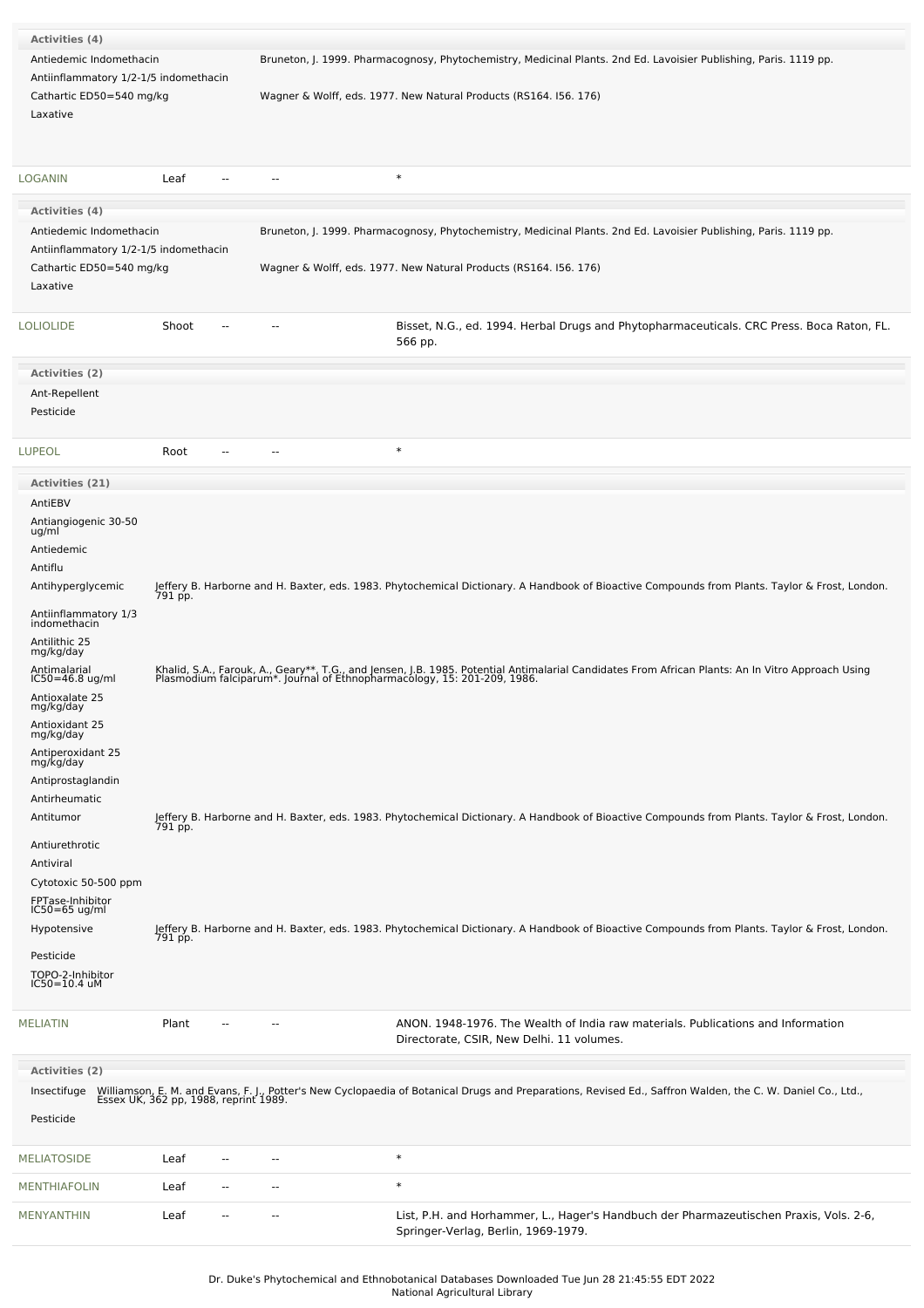| <b>MENYANTHOSIDE</b>                                                                                                                                                                                                                                                                                                                                                                                                                       |                                                               | Leaf            |                    |                                              | Bisset, N.G., ed. 1994. Herbal Drugs and Phytopharmaceuticals. CRC Press. Boca Raton, FL.<br>566 pp.                                                                                                                                                                                                                                                                                                                                                               |
|--------------------------------------------------------------------------------------------------------------------------------------------------------------------------------------------------------------------------------------------------------------------------------------------------------------------------------------------------------------------------------------------------------------------------------------------|---------------------------------------------------------------|-----------------|--------------------|----------------------------------------------|--------------------------------------------------------------------------------------------------------------------------------------------------------------------------------------------------------------------------------------------------------------------------------------------------------------------------------------------------------------------------------------------------------------------------------------------------------------------|
| P-HYDROXY-BENZOIC-<br>ACID                                                                                                                                                                                                                                                                                                                                                                                                                 |                                                               | Plant           |                    |                                              | Newall, C. A., Anderson, L. A. and Phillipson, J. D. 1996. Herbal Medicine - A Guide for Health-<br>care Professionals. The Pharmaceutical Press, London. 296pp.                                                                                                                                                                                                                                                                                                   |
| Activities (13)                                                                                                                                                                                                                                                                                                                                                                                                                            |                                                               |                 |                    |                                              |                                                                                                                                                                                                                                                                                                                                                                                                                                                                    |
| Antibacterial<br>Antimutagenic<br>Antioxidant<br>Antiradicular                                                                                                                                                                                                                                                                                                                                                                             |                                                               |                 |                    | Economic & Medicinal Plant Research, 6: 235. | Phenolic Compounds in Food and Their Effects on Health, 65.                                                                                                                                                                                                                                                                                                                                                                                                        |
| Antisickling 10.5 ug/ml<br>Cancer-Preventive<br>Fungistat EC50=607<br>ug/ml<br>Immunosuppressant                                                                                                                                                                                                                                                                                                                                           |                                                               |                 |                    |                                              | Stitt, P. A. Why George Should Eat Broccoli. Dougherty Co, Milwaukee, WI, 1990, 399 pp.<br>Nigg, H.N. and Seigler, D.S., eds. 1992. Phytochemical Resources for Medicine and Agriculture. Plenum Press, New York. 445 pp.                                                                                                                                                                                                                                          |
| Pesticide<br>Phytoalexin                                                                                                                                                                                                                                                                                                                                                                                                                   |                                                               |                 |                    |                                              | Nigg, H.N. and Seigler, D.S., eds. 1992. Phytochemical Resources for Medicine and Agriculture. Plenum Press, New York. 445 pp.                                                                                                                                                                                                                                                                                                                                     |
| Prostaglandigenic                                                                                                                                                                                                                                                                                                                                                                                                                          |                                                               | Londón. 791 pp. |                    |                                              | Jeffery B. Harborne and H. Baxter, eds. 1983. Phytochemical Dictionary. A Handbook of Bioactive Compounds from Plants. Taylor & Frost,                                                                                                                                                                                                                                                                                                                             |
| Secretogogue                                                                                                                                                                                                                                                                                                                                                                                                                               |                                                               | London. 296pp.  |                    |                                              | Newall, C. A., Anderson, L. A. and Phillipson, J. D. 1996. Herbal Medicine - A Guide for Health-care Professionals. The Pharmaceutical Press,                                                                                                                                                                                                                                                                                                                      |
| Ubiquiot                                                                                                                                                                                                                                                                                                                                                                                                                                   |                                                               | Londón. 791 pp. |                    |                                              | Jeffery B. Harborne and H. Baxter, eds. 1983. Phytochemical Dictionary. A Handbook of Bioactive Compounds from Plants. Taylor & Frost,                                                                                                                                                                                                                                                                                                                             |
| PALMATIC-ACID                                                                                                                                                                                                                                                                                                                                                                                                                              |                                                               | Plant           |                    |                                              | Madaus, G. 1976. Lehrbuch der Biologischen Hilfmittel. Vol., 1-3. 2862 pp. (+ 144 p. index).<br>Georg Olms Verlag, Hildescheim. Reprint of 1938 Madaus.                                                                                                                                                                                                                                                                                                            |
| <b>PECTIN</b>                                                                                                                                                                                                                                                                                                                                                                                                                              |                                                               | Root            |                    |                                              | $\ast$                                                                                                                                                                                                                                                                                                                                                                                                                                                             |
| <b>Activities (24)</b>                                                                                                                                                                                                                                                                                                                                                                                                                     |                                                               |                 |                    |                                              |                                                                                                                                                                                                                                                                                                                                                                                                                                                                    |
| Antiatheromic 15 g/man/day<br>Antibacterial<br>Antidiabetic 10 g/man/day/orl<br>Antidiarrheic<br>Antienteritic<br>Antigallstone<br>Antigastritic<br>Antilithic<br>Antimetastatic<br>Antimutagenic<br>Antiobesity<br>Antitumor (Colon)<br>Antitumor (Prostate)<br>Antitussive<br>Antiulcer<br>Cancer-Preventive<br>Chemopreventive<br>Demulcent<br>Fungicide<br>Hemostat<br>Hypocholesterolemic<br>Hypoglycemic<br>Peristaltic<br>Pesticide |                                                               |                 | Merck 11th Edition |                                              | Cerda, J.J. Pectin in Health and Disease. HortScience, 25(12): 1485, 1990.<br>Joseph, J., Nadeau, D. and Underwood, A. 2001. The Color Code. Hyperion, NY.<br>Stitt, P. A. Why George Should Eat Broccoli. Dougherty Co, Milwaukee, WI, 1990, 399 pp.<br>Leung, A. Y. and Foster, S. 1995. Encyclopedia of Common Natural Ingredients 2nd Ed. John Wiley & Sons, New York. 649 pp.<br>Joseph, J., Nadeau, D. and Underwood, A. 2001. The Color Code. Hyperion, NY. |
| <b>PENTOSANS</b>                                                                                                                                                                                                                                                                                                                                                                                                                           |                                                               | Root            |                    |                                              | List, P.H. and Horhammer, L., Hager's Handbuch der Pharmazeutischen Praxis, Vols. 2-6,<br>Springer-Verlag, Berlin, 1969-1979.                                                                                                                                                                                                                                                                                                                                      |
| PHENETHYL-ALCOHOL                                                                                                                                                                                                                                                                                                                                                                                                                          |                                                               | Leaf            |                    |                                              | Chemical Constituents of Oriental Herbs (3 diff. books)                                                                                                                                                                                                                                                                                                                                                                                                            |
| Activities (6)                                                                                                                                                                                                                                                                                                                                                                                                                             |                                                               |                 |                    |                                              |                                                                                                                                                                                                                                                                                                                                                                                                                                                                    |
| Antibacterial<br>Antiseptic<br>FLavor<br>Perfumery<br>Pesticide                                                                                                                                                                                                                                                                                                                                                                            | Martindale's 29th<br>Merck 11th Edition<br>Merck 11th Edition |                 |                    |                                              |                                                                                                                                                                                                                                                                                                                                                                                                                                                                    |
| Sedative                                                                                                                                                                                                                                                                                                                                                                                                                                   |                                                               |                 |                    |                                              | Buchbauer et al, e.g.Buchbauer et al,1993.Therapeutic properties of essential oils and fragrances. Chap.12 in Teranishi,R, Buttery,R.G and Sugisawa,H. Eds.<br>Bioactive Volatile Compounds from Plants. ACS Symposium Series 525                                                                                                                                                                                                                                  |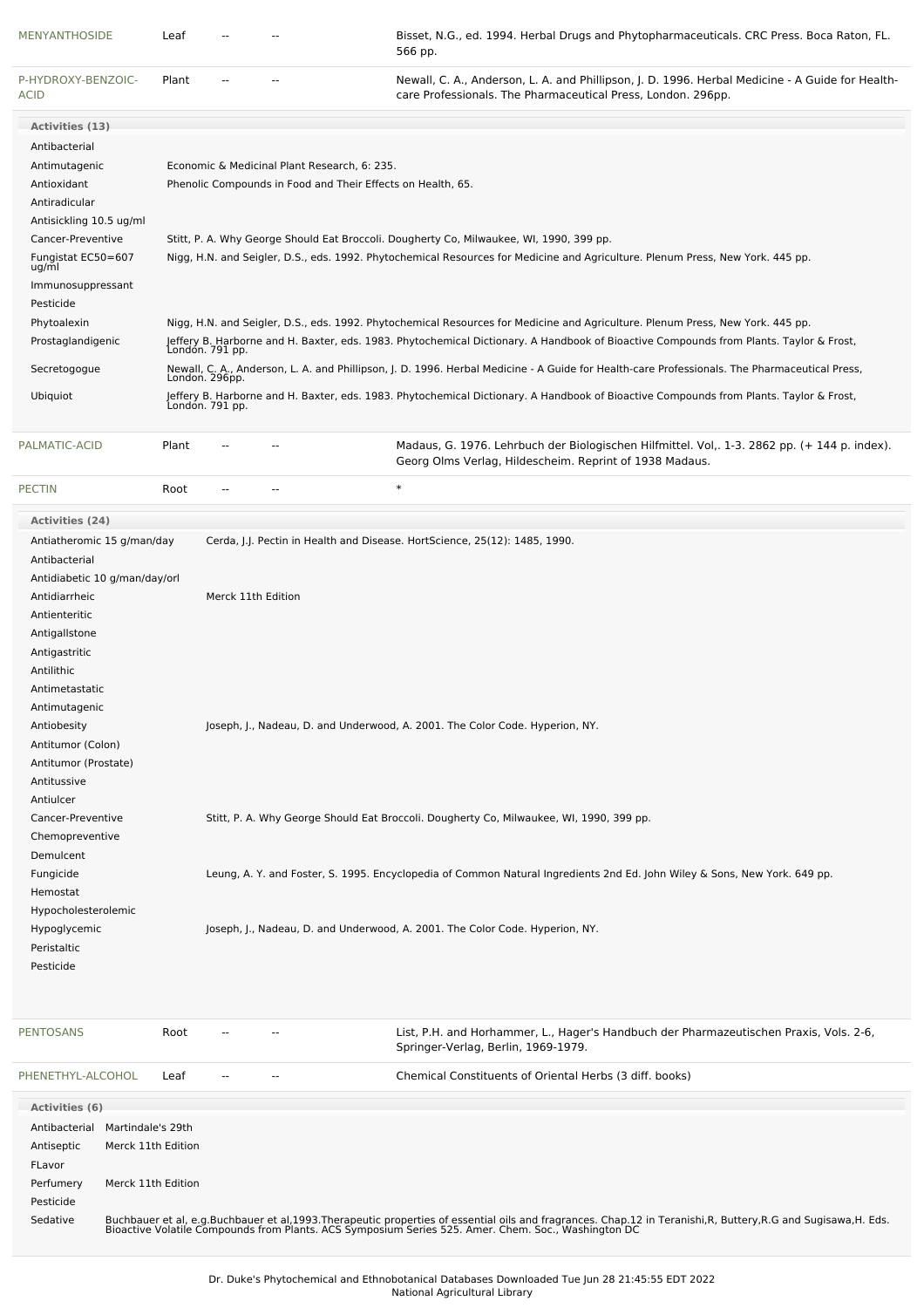| PHLOBAPHENE                  | Leaf  |                                                                                           | List, P.H. and Horhammer, L., Hager's Handbuch der Pharmazeutischen Praxis, Vols. 2-6,<br>Springer-Verlag, Berlin, 1969-1979.                           |
|------------------------------|-------|-------------------------------------------------------------------------------------------|---------------------------------------------------------------------------------------------------------------------------------------------------------|
| PHOSPHORIC-ACID              | Plant |                                                                                           | Madaus, G. 1976. Lehrbuch der Biologischen Hilfmittel. Vol., 1-3. 2862 pp. (+ 144 p. index).<br>Georg Olms Verlag, Hildescheim. Reprint of 1938 Madaus. |
| Activities (4)               |       |                                                                                           |                                                                                                                                                         |
| Acidulant                    |       |                                                                                           | Aloe Research Council - Duke writeup of non-peer reviewd book by Coats and draft by Henry                                                               |
| Additive                     |       |                                                                                           | Aloe Research Council - Duke writeup of non-peer reviewd book by Coats and draft by Henry                                                               |
| <b>FLavor FEMA 500-5.000</b> |       | Aloe Research Council - Duke writeup of non-peer reviewd book by Coats and draft by Henry |                                                                                                                                                         |
| Sequestrant                  |       |                                                                                           | Aloe Research Council - Duke writeup of non-peer reviewd book by Coats and draft by Henry                                                               |
| <b>PHYTOSTEROLS</b>          | Leaf  |                                                                                           | List, P.H. and Horhammer, L., Hager's Handbuch der Pharmazeutischen Praxis, Vols. 2-6,<br>Springer-Verlag, Berlin, 1969-1979.                           |
| Activities (2)               |       |                                                                                           |                                                                                                                                                         |
| Antiprostatotic              |       |                                                                                           |                                                                                                                                                         |
| Hypocholesterolemic          |       |                                                                                           |                                                                                                                                                         |
| PROTOCATECHUIC-ACID          | Leaf  |                                                                                           | List, P.H. and Horhammer, L., Hager's Handbuch der Pharmazeutischen Praxis, Vols. 2-6,<br>Springer-Verlag, Berlin, 1969-1979.                           |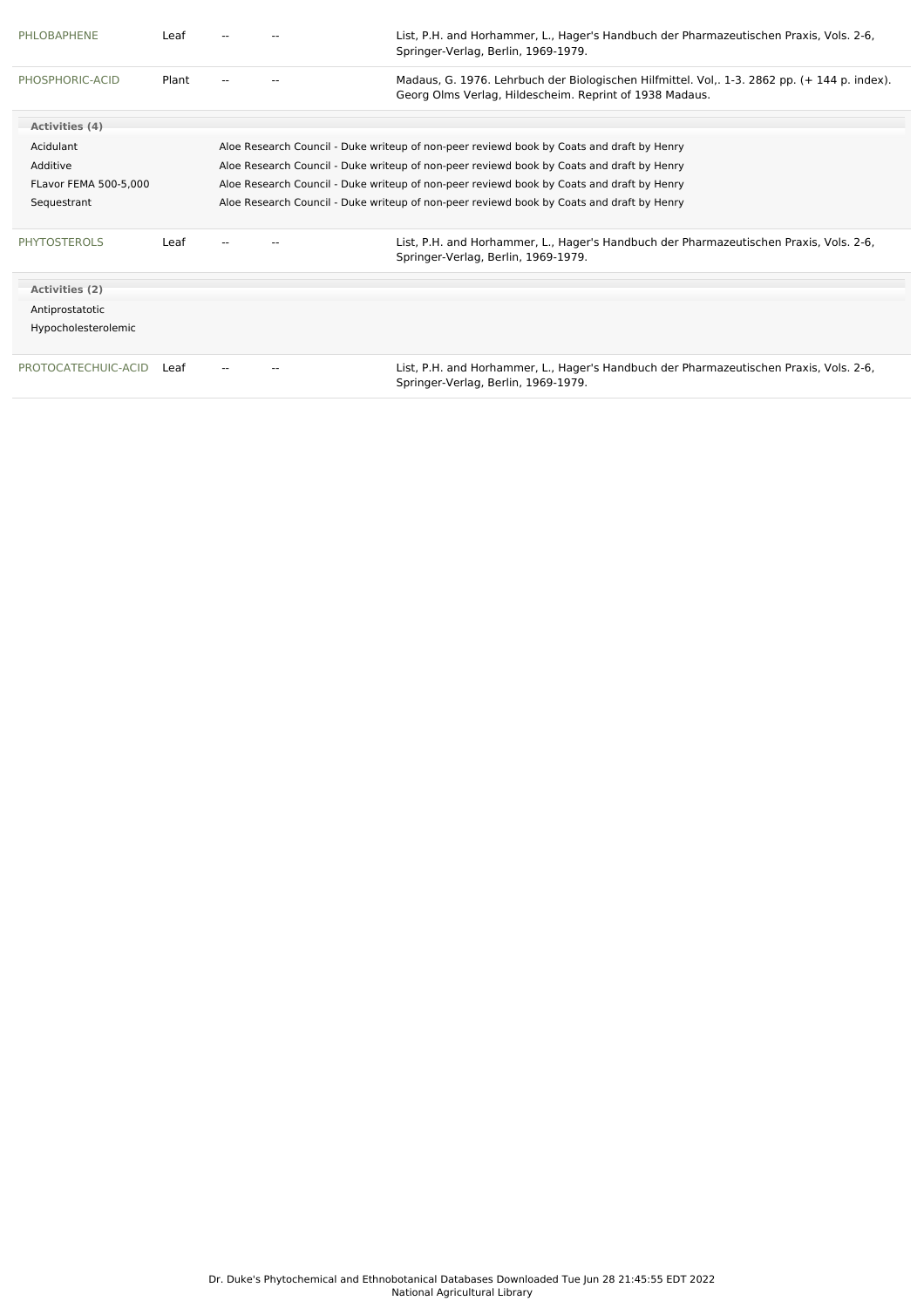| <b>Activities (43)</b>                       |                                                                                                                                                                                                                                   |
|----------------------------------------------|-----------------------------------------------------------------------------------------------------------------------------------------------------------------------------------------------------------------------------------|
| Allergenic                                   |                                                                                                                                                                                                                                   |
| Alpha-Glucosidase-<br>Inhibitor              |                                                                                                                                                                                                                                   |
| AntiLegionella                               |                                                                                                                                                                                                                                   |
| Antiarrhythmic                               | Advance in Chinese Medicinal Materials Research. 1985. Eds. H. M. Chang, H. W. Yeung, W. -W. Tso and A. Koo. World Scientific Publishing Co.,<br>Philadelphia Pa., page 407.                                                      |
| Antiasthmatic                                |                                                                                                                                                                                                                                   |
| Antibacterial                                | Lamikanra, A., Ogundaini, A.O., and Ogungbamila*, F.O. Antibacterial Constituents of Alchornea cordifolia Leaves. Phytotherapy Research 4(5):<br>198.                                                                             |
| Anticlastogen                                |                                                                                                                                                                                                                                   |
| Antihepatotoxic                              | Jeffery B. Harborne and H. Baxter, eds. 1983. Phytochemical Dictionary. A Handbook of Bioactive Compounds from Plants. Taylor & Frost, London.                                                                                    |
| Antiherpetic                                 | 791 pp.                                                                                                                                                                                                                           |
| Antiinflammatory                             | Jeffery B. Harborne and H. Baxter, eds. 1983. Phytochemical Dictionary. A Handbook of Bioactive Compounds from Plants. Taylor & Frost, London.                                                                                    |
| Antiischemic                                 | 791 pp.<br>Jeffery B. Harborne and H. Baxter, eds. 1983. Phytochemical Dictionary. A Handbook of Bioactive Compounds from Plants. Taylor & Frost, London.                                                                         |
|                                              | 791 pp.                                                                                                                                                                                                                           |
| Antileukemic                                 |                                                                                                                                                                                                                                   |
| Antimelanogenic<br>ID60=0.5 uM/ml            |                                                                                                                                                                                                                                   |
| Antimutagenic                                |                                                                                                                                                                                                                                   |
| Antiophidic                                  | Economic & Medicinal Plant Research, 5: 363.                                                                                                                                                                                      |
| Antioxidant 2/3<br>quercetin                 |                                                                                                                                                                                                                                   |
| Antioxidant 10 x                             |                                                                                                                                                                                                                                   |
| alpha-tocopherol                             |                                                                                                                                                                                                                                   |
| Antioxidant 1/2 BHT<br>Antiperoxidant        | Planta Medica, 57: A54, 1991.                                                                                                                                                                                                     |
| $IC50 = > 100$ uM                            |                                                                                                                                                                                                                                   |
| Antiperoxidant<br>$IC75 = 200$ ug/ml         |                                                                                                                                                                                                                                   |
| Antiradicular                                |                                                                                                                                                                                                                                   |
| Antiseptic                                   |                                                                                                                                                                                                                                   |
| Antispasmodic<br>$EC50 = 4.6 - 17$ uM        | Ortiz de Urbina, J.J., Martin, M.L., Sevilla, M.A., Montero, M.J., Carron, R., and San Roman, L. Antispasmodic Activity on Rat Smooth Muscle of<br>Polyphenol Compounds Caffeic and Protocathechic Acids. Phytotherapy Research 4 |
| Antitumor (Colon)                            |                                                                                                                                                                                                                                   |
| Antitumor (Mouth)                            |                                                                                                                                                                                                                                   |
| Antitumor (Skin)<br>Antitussive              |                                                                                                                                                                                                                                   |
|                                              | Advance in Chinese Medicinal Materials Research. 1985. Eds. H. M. Chang, H. W. Yeung, W. -W. Tso and A. Koo. World Scientific Publishing Co.,<br>Philadelphia Pa., page 200.                                                      |
| Antiviral                                    |                                                                                                                                                                                                                                   |
| Apoptotic<br>Carcinogenic                    |                                                                                                                                                                                                                                   |
| Cardioprotective                             |                                                                                                                                                                                                                                   |
| Chemopreventive<br>100 ppm orl rat           |                                                                                                                                                                                                                                   |
| Fungicide 500 ug/ml                          |                                                                                                                                                                                                                                   |
|                                              | Lydon, J. & Duke, S., The potential of pesticides from plants, pp. 1-41 in Craker, L. & Simon, J., eds, Herbs, Spices & Medicinal Plants: Recent<br>Advances in Botany, Horticulture, & Pharmacology, v. 4, Oryx Press, Phoenix,  |
| Glutathione-<br>Depleting                    |                                                                                                                                                                                                                                   |
| Hepatotoxic                                  |                                                                                                                                                                                                                                   |
| Immunostimulant                              | Economic & Medicinal Plant Research, 1: 124.                                                                                                                                                                                      |
| Nephrotoxic<br>Pesticide                     |                                                                                                                                                                                                                                   |
| Phagocytotic                                 | Economic & Medicinal Plant Research, 1: 124.                                                                                                                                                                                      |
| Prostaglandigenic                            |                                                                                                                                                                                                                                   |
| Secretogogue                                 | Newall, C. A., Anderson, L. A. and Phillipson, J. D. 1996. Herbal Medicine - A Guide for Health-care Professionals. The Pharmaceutical Press, London.<br>296pp.                                                                   |
| Tyrosinase-Inhibitor<br>ID60=0.5 uM/ml       |                                                                                                                                                                                                                                   |
| Ubiquiot                                     | Jeffery B. Harborne and H. Baxter, eds. 1983. Phytochemical Dictionary. A Handbook of Bioactive Compounds from Plants. Taylor & Frost, London.                                                                                    |
|                                              | 791 pp.                                                                                                                                                                                                                           |
|                                              |                                                                                                                                                                                                                                   |
|                                              |                                                                                                                                                                                                                                   |
| QUERCETIN                                    | Newall, C. A., Anderson, L. A. and Phillipson, J. D. 1996. Herbal Medicine - A Guide for Health-<br>Plant<br>care Professionals. The Pharmaceutical Press, London. 296pp.                                                         |
|                                              |                                                                                                                                                                                                                                   |
| <b>Activities (176)</b><br>11B-HSD-Inhibitor |                                                                                                                                                                                                                                   |
| 5-Lipoxygenase-Inhibitor<br>IC50 (uM)=4      |                                                                                                                                                                                                                                   |
|                                              |                                                                                                                                                                                                                                   |
| ATPase-Inhibitor                             | Nigg, H.N. and Seigler, D.S., eds. 1992. Phytochemical Resources for Medicine and Agriculture. Plenum Press, New York. 445 pp.                                                                                                    |
| Aldehyde-Oxidase-<br>Inhibitor IC70-96=10 uM |                                                                                                                                                                                                                                   |
| Aldose-Reductase-<br>Inhibitor 100 uM        |                                                                                                                                                                                                                                   |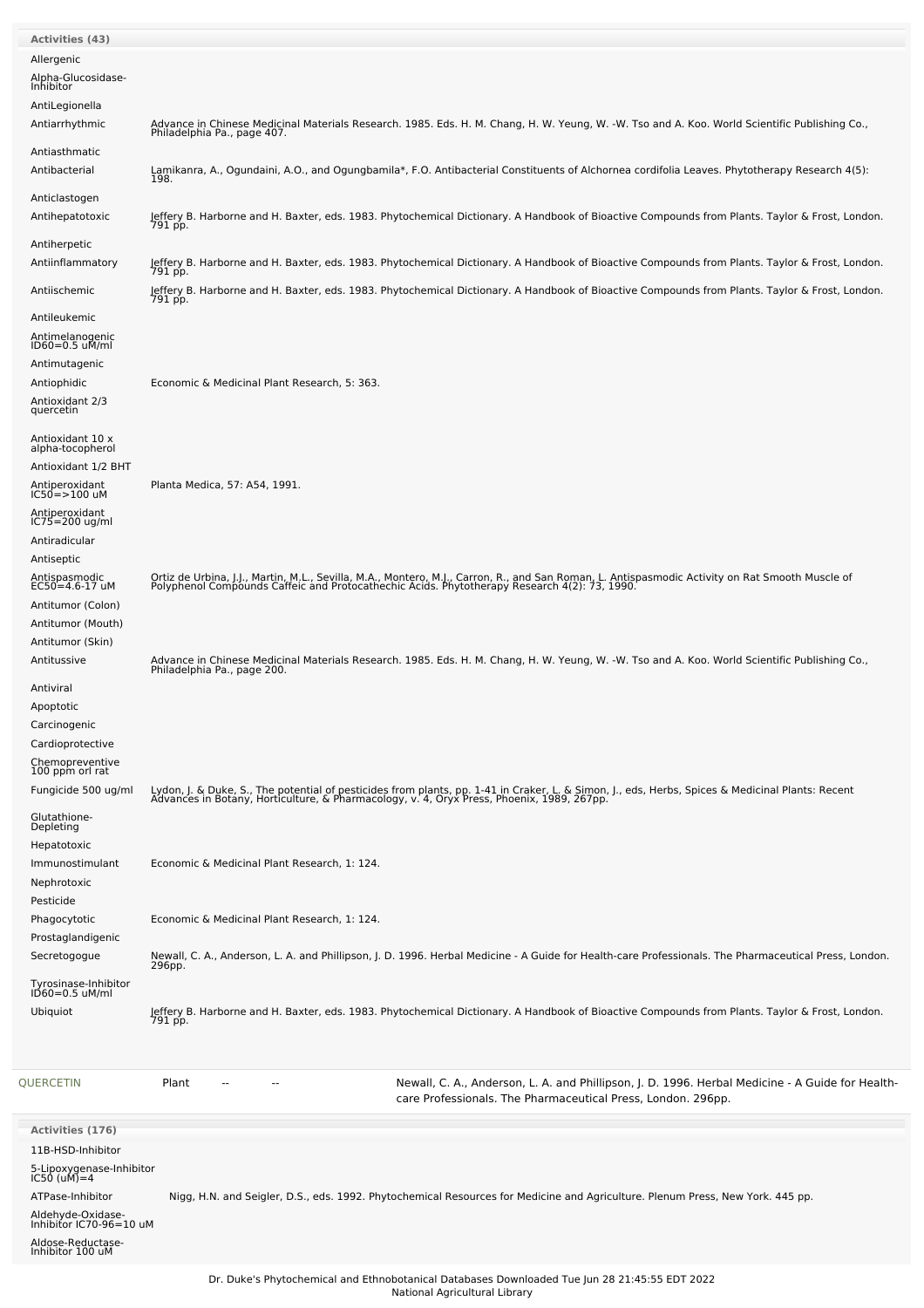| Aldose-Reductase-<br>Inhibitor 4 ug/ml                     | Ichikawa, K., et al. 1991. Isolation and Structure Determination of Aldose Reductase Inhibitors from Traditional Thai Medicine, and Syntheses of<br>Their Derivatives. Sankyo Kenkyusho Nempo, 43: 99-110.                                    |
|------------------------------------------------------------|-----------------------------------------------------------------------------------------------------------------------------------------------------------------------------------------------------------------------------------------------|
| Aldose-Reductase-<br>Inhibitor IC50=0.84<br>ug/ml cow      | Okada, Y, et al. 1995. Search for Naturally Occurring Substances to Prevent the Complications of Diabetes. II. Inhibitory Effect of Coumarin and<br>Flavonoid Derivatives on Bovine Lens Aldose Reductase and Rabbit Platelet Agg             |
| Aldose-Reductase-<br>Inhibitor IC50=0.344 uM               | Mao, X. M., Zhang, J. Q. 1993. Inhibition of Aldose Reductase by Extracts of Chinese Herbal Medicine. Zhongguo Zhongyao Zazhi , 18(10): 623-<br>624.                                                                                          |
| Allelochemic IC82=1 mM                                     | Lydon, J. & Duke, S., The potential of pesticides from plants, pp. 1-41 in Craker, L. & Simon, J., eds, Herbs, Spices & Medicinal Plants: Recent<br>Advances in Botany, Horticulture, & Pharmacology, v. 4, Oryx Press, Phoenix, 1989, 267pp. |
| Allergenic                                                 | Jeffery B. Harborne and H. Baxter, eds. 1983. Phytochemical Dictionary. A Handbook of Bioactive Compounds from Plants. Taylor & Frost,<br>London. 791 pp.                                                                                     |
| Analgesic                                                  |                                                                                                                                                                                                                                               |
| AntiCrohn's 400<br>mg/man/3x/day<br>AntiGTF ID50=120 ug/ml | Pizzorno, J.E. and Murray, M.T. 1985. A Textbook of Natural Medicine. John Bastyr College Publications, Seattle, Washington (Looseleaf).                                                                                                      |
| AntiHIV                                                    |                                                                                                                                                                                                                                               |
| AntiPMS 500<br>mg/2x/day/wmn                               | Pizzorno, J.E. and Murray, M.T. 1985. A Textbook of Natural Medicine. John Bastyr College Publications, Seattle, Washington (Looseleaf).                                                                                                      |
| Antiaflatoxin IC50=25<br>uМ                                |                                                                                                                                                                                                                                               |
| Antiaflatoxin IC50=7.5<br>ppm                              |                                                                                                                                                                                                                                               |
| Antiaggregant IC50=55<br>uМ                                | Economic & Medicinal Plant Research, 5: 333.                                                                                                                                                                                                  |
| Antiaggregant 30 uM                                        |                                                                                                                                                                                                                                               |
| Antiaging                                                  |                                                                                                                                                                                                                                               |
| Antiallergic IC50=14 uM<br>Antialzheimeran                 | Jim Duke's personal files.                                                                                                                                                                                                                    |
| Antianaphylactic                                           | Meli, R., Autore, G., Di Carlo, G., Capasso, F. Inhibitory Action of Quercetin on Intestinal Transit in Mice. Phytotherapy Research 4(5): 201, 1990                                                                                           |
| Antiangiogenic                                             |                                                                                                                                                                                                                                               |
| Antiarthritic                                              |                                                                                                                                                                                                                                               |
| Antiasthmatic IC50=14<br>uМ                                |                                                                                                                                                                                                                                               |
| Antiatherosclerotic                                        |                                                                                                                                                                                                                                               |
| Antibacterial                                              | Jeffery B. Harborne and H. Baxter, eds. 1983. Phytochemical Dictionary. A Handbook of Bioactive Compounds from Plants. Taylor & Frost,<br>London. 791 pp.                                                                                     |
| Anticarcinomic (Breast)<br>IC50=1.5 uM                     | Medline (post 1990 searches filed in my computer)                                                                                                                                                                                             |
| Anticariogenic ID50=120<br>ug/ml                           |                                                                                                                                                                                                                                               |
| Anticataract<br>Anticolitic 400                            | Pizzorno, J.E. and Murray, M.T. 1985. A Textbook of Natural Medicine. John Bastyr College Publications, Seattle, Washington (Looseleaf).                                                                                                      |
| mg/man/3x/day<br>Anticomplementary                         |                                                                                                                                                                                                                                               |
| Anticystitic 1,000                                         |                                                                                                                                                                                                                                               |
| mg/day/4 weeks<br>Antidepressant                           |                                                                                                                                                                                                                                               |
| Antidermatitic                                             | Pizzorno, J.E. and Murray, M.T. 1985. A Textbook of Natural Medicine. John Bastyr College Publications, Seattle, Washington (Looseleaf).                                                                                                      |
| Antidiabetic                                               |                                                                                                                                                                                                                                               |
| Antielastase IC50=0.8<br>ug/ml                             |                                                                                                                                                                                                                                               |
| Antiencephalitic                                           | Economic & Medicinal Plant Research, 5: 199.                                                                                                                                                                                                  |
| Antiescherichic                                            |                                                                                                                                                                                                                                               |
| Antiestrogenic                                             |                                                                                                                                                                                                                                               |
| Antifeedant IC52=<br><1,000 ppm diet                       | Lydon, J. & Duke, S., The potential of pesticides from plants, pp. 1-41 in Craker, L. & Simon, J., eds, Herbs, Spices & Medicinal Plants: Recent<br>Advances in Botany, Horticulture, & Pharmacology, v. 4, Oryx Press, Phoenix,              |
| Antifibrosarcomic                                          |                                                                                                                                                                                                                                               |
| Antiflu<br>Antigastric                                     | Viietinck, A.J. and Dommisse, R.A. eds. 1985. Advances in Medicinal Plant Research. Wiss. Verlag. Stuttgart.<br>Rastitel'nye Resursy, 21: 85.                                                                                                 |
| Antigonadotropic                                           | Jeffery B. Harborne and H. Baxter, eds. 1983. Phytochemical Dictionary. A Handbook of Bioactive Compounds from Plants. Taylor & Frost,<br>London. 791 pp.                                                                                     |
| Antihepatotoxic                                            | Joyeux, M., Rolland, A., Fleurentin, J., Mortier, F., and Dorfman, P. 1989. Tert-Butyl Hydroperoxide-Induced Injury in Isolated Rat Hepatocytes: A<br>Model for Studying Anti-Hepatotoxic Crude Drugs. Planta Medica 56(2): 171-1             |
| Antiherpetic 48-150<br>ug/ml                               |                                                                                                                                                                                                                                               |
| Antihistaminic IC50=<10<br>uМ                              |                                                                                                                                                                                                                                               |
| Antihydrophobic                                            | Viietinck, A.J. and Dommisse, R.A. eds. 1985. Advances in Medicinal Plant Research. Wiss. Verlag. Stuttgart.                                                                                                                                  |
| Antihypertensive                                           | Huang, K. C. 1993. The Pharmacology of Chinese Herbs. CRC Press, Boca Raton, FL 388 pp.                                                                                                                                                       |
| Antiinflammatory 20-150<br>mg/kg                           | Fitoterapia No.5-1990.                                                                                                                                                                                                                        |
| Antileishmanic IC50=64                                     |                                                                                                                                                                                                                                               |
| Antileukemic IC50=10<br>uМ                                 | Economic & Medicinal Plant Research, 5: 225.                                                                                                                                                                                                  |
| Antileukemic IC50=>10<br>ug/ml                             | Life Sciences 55: 1061.                                                                                                                                                                                                                       |
| Antileukemic 5.5-60 uM                                     |                                                                                                                                                                                                                                               |
| Antileukotriene<br>Antilipoperoxidant<br>IC67=50           | Pizzorno, J.E. and Murray, M.T. 1985. A Textbook of Natural Medicine. John Bastyr College Publications, Seattle, Washington (Looseleaf).                                                                                                      |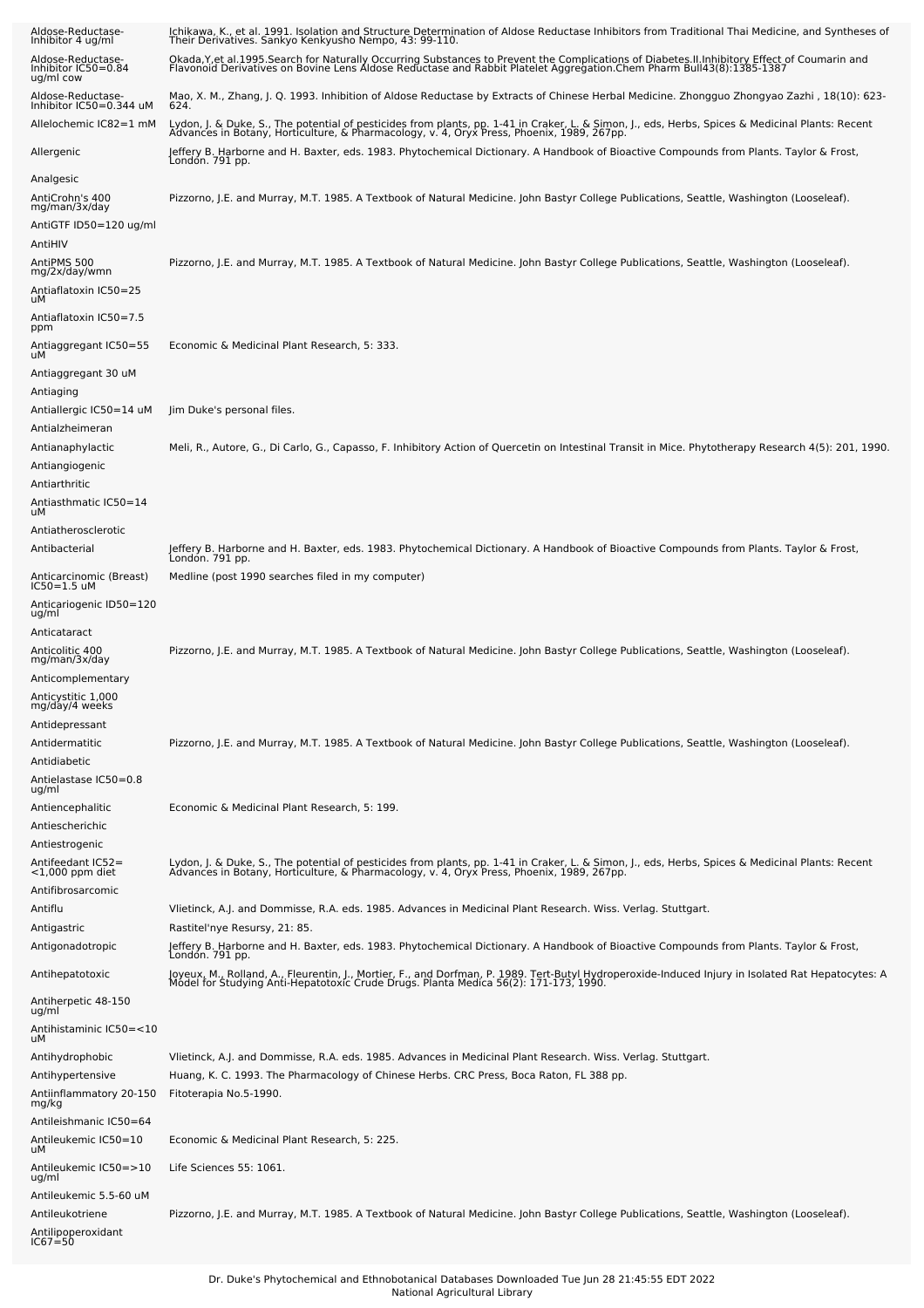| Antimalarial IC50=1-6.4<br>ug/ml      | Medicinal and Poisonous Plants of the Tropics. Leeuwenberg, A.J.M., ed. Pudoc, Wageningen. 1987.                                                                                                                                    |
|---------------------------------------|-------------------------------------------------------------------------------------------------------------------------------------------------------------------------------------------------------------------------------------|
| Antimelanomic                         |                                                                                                                                                                                                                                     |
| Antimetastatic                        |                                                                                                                                                                                                                                     |
| Antimutagenic ID50=2-5<br>nМ          | Phenolic Compounds in Food and Their Effects on Health. Antioxidants & Cancer Prevention. Huang, M.T., Ho, C.T. and Lee, C.Y. eds. 1992. ACS<br>Symposium Series 507.ACS, Washington 402 pp.                                        |
|                                       |                                                                                                                                                                                                                                     |
| Antimutagenic<br>ID50=0.62 ug/ml      |                                                                                                                                                                                                                                     |
| Antimyocarditic                       | Economic & Medicinal Plant Research, 5: 199.                                                                                                                                                                                        |
| Antinitrosaminic                      |                                                                                                                                                                                                                                     |
| Antinociceptive                       |                                                                                                                                                                                                                                     |
| Antioxidant IC96=300<br>ppm           | Phenolic Compounds in Food and Their Effects on Health. Antioxidants & Cancer Prevention. Huang, M.T., Ho, C.T. and Lee, C.Y. eds. 1992. ACS<br>Symposium Series 507.ACS, Washington 402 pp.                                        |
| Antioxidant ED50=2.3<br>uМ            | Seidel, V., Verholle, M., Malard, Y., Tillequin, F., Fruchart, J-C., Duriez, P., Bailleul, F., Teissier, E. 2000. Phenylpropanoids from Ballota nigra L.<br>Inhibit in vitro LDL Peroxidation. Phytotherapy Research, 14(2): 93-98. |
| Antioxidant 4.7 x Vit. E              |                                                                                                                                                                                                                                     |
| Antioxidant IC47=10 uM                |                                                                                                                                                                                                                                     |
| Antipancreatitic                      | Joseph, J., Nadeau, D. and Underwood, A. 2001. The Color Code. Hyperion, NY.                                                                                                                                                        |
| Antiperiodontal                       | Pizzorno, J.E. and Murray, M.T. 1985. A Textbook of Natural Medicine. John Bastyr College Publications, Seattle, Washington (Looseleaf).                                                                                            |
| Antiperistaltic                       |                                                                                                                                                                                                                                     |
| Antipermeability                      |                                                                                                                                                                                                                                     |
| Antiperoxidant                        | Planta Medica, 57: A110, 1991.                                                                                                                                                                                                      |
| Antipharyngitic                       | Pizzorno, J.E. and Murray, M.T. 1985. A Textbook of Natural Medicine. John Bastyr College Publications, Seattle, Washington (Looseleaf).                                                                                            |
| Antiplaque                            | Pizzorno, J.E. and Murray, M.T. 1985. A Textbook of Natural Medicine. John Bastyr College Publications, Seattle, Washington (Looseleaf).                                                                                            |
| Antiplasmodial IC50=13-<br>64         |                                                                                                                                                                                                                                     |
| Antipodriac                           |                                                                                                                                                                                                                                     |
| Antipolio                             | Pizzorno, J.E. and Murray, M.T. 1985. A Textbook of Natural Medicine. John Bastyr College Publications, Seattle, Washington (Looseleaf).                                                                                            |
| Antiproliferant 10 nM                 |                                                                                                                                                                                                                                     |
| Antiprostanoid                        |                                                                                                                                                                                                                                     |
| Antiprostatitic                       | Joseph, J., Nadeau, D. and Underwood, A. 2001. The Color Code. Hyperion, NY.                                                                                                                                                        |
| Antipsoriac                           | Pizzorno, J.E. and Murray, M.T. 1985. A Textbook of Natural Medicine. John Bastyr College Publications, Seattle, Washington (Looseleaf).                                                                                            |
| Antiradicular IC50=4.6<br>uМ          | Planta Medica, 56(6): 695, 1990.                                                                                                                                                                                                    |
| Antispasmodic                         |                                                                                                                                                                                                                                     |
| Antistreptococcic                     |                                                                                                                                                                                                                                     |
| ID50=120 ug/ml                        |                                                                                                                                                                                                                                     |
| Antithiamin<br>Antithrombic           | Phenolic Compounds in Food and Their Effects on Health, 69.                                                                                                                                                                         |
|                                       |                                                                                                                                                                                                                                     |
| Antitrypanosomic<br>IC50=13           |                                                                                                                                                                                                                                     |
| Antitumor 10 uM                       |                                                                                                                                                                                                                                     |
| Antitumor (Bladder)                   |                                                                                                                                                                                                                                     |
| Antitumor (Breast)                    |                                                                                                                                                                                                                                     |
| Antitumor (Colon)                     |                                                                                                                                                                                                                                     |
| Antitumor (Lung)                      |                                                                                                                                                                                                                                     |
| Antitumor (Ovary)                     |                                                                                                                                                                                                                                     |
| Antitumor (Skin) 20 uM                |                                                                                                                                                                                                                                     |
| Antitumor-Promoter                    | Pizzorno, J.E. and Murray, M.T. 1985. A Textbook of Natural Medicine. John Bastyr College Publications, Seattle, Washington (Looseleaf).                                                                                            |
| Antiulcer                             |                                                                                                                                                                                                                                     |
| Antiviral IC50=10 uM                  | Economic & Medicinal Plant Research, 5: 225.                                                                                                                                                                                        |
| Antiviral 48-150 ug/ml                | Amoros, M., Simoes, C.M.O., Girre, L., et al. Synergistic Effect Of Flavones And Flavonols Against Herpes Simplex Virus Type 1 In Cell Culture.<br>Comparison With The Antiviral Activity Of Propolis. J. of Natural Products 55(   |
| Apoptotic 20-60 uM                    |                                                                                                                                                                                                                                     |
| Bacteristat 10 mg/ml                  |                                                                                                                                                                                                                                     |
| Bradycardiac                          | Huang, K. C. 1993. The Pharmacology of Chinese Herbs. CRC Press, Boca Raton, FL 388 pp.                                                                                                                                             |
| COMT-Inhibitor                        |                                                                                                                                                                                                                                     |
| COX-2-Inhibitor <40 uM                |                                                                                                                                                                                                                                     |
| Calmodulin-Antagonist                 | Pizzorno, J.E. and Murray, M.T. 1985. A Textbook of Natural Medicine. John Bastyr College Publications, Seattle, Washington (Looseleaf).                                                                                            |
| Cancer-Preventive                     | Stitt, P. A. Why George Should Eat Broccoli. Dougherty Co, Milwaukee, WI, 1990, 399 pp.                                                                                                                                             |
| Candidicide                           |                                                                                                                                                                                                                                     |
| Capillariprotective                   | Merck 11th Edition                                                                                                                                                                                                                  |
| Carcinogenic 40,000<br>ppm (diet) mus | Nigg, H.N. and Seigler, D.S., eds. 1992. Phytochemical Resources for Medicine and Agriculture. Plenum Press, New York. 445 pp.                                                                                                      |
| Catabolic                             |                                                                                                                                                                                                                                     |
| Copper-Chelator                       |                                                                                                                                                                                                                                     |
| Cyclooxygenase-Inhibitor              |                                                                                                                                                                                                                                     |
| Cytochrome-P450-1A2-<br>Inhibitor     |                                                                                                                                                                                                                                     |
| Cytotoxic ED50=70                     | Matsukawa, Y., et al. The Effect of Quercetin and Other Flavonoids on Cell Cycle Progresssion and Growth of Human Gastric Cancer Cells. Planta                                                                                      |
| ug/ml                                 | Medica, 56(6): 677, 1990.                                                                                                                                                                                                           |
| Cytotoxic IC82=100<br>ug/ml           | Planta Medica, 57: A113, 1991.                                                                                                                                                                                                      |
|                                       |                                                                                                                                                                                                                                     |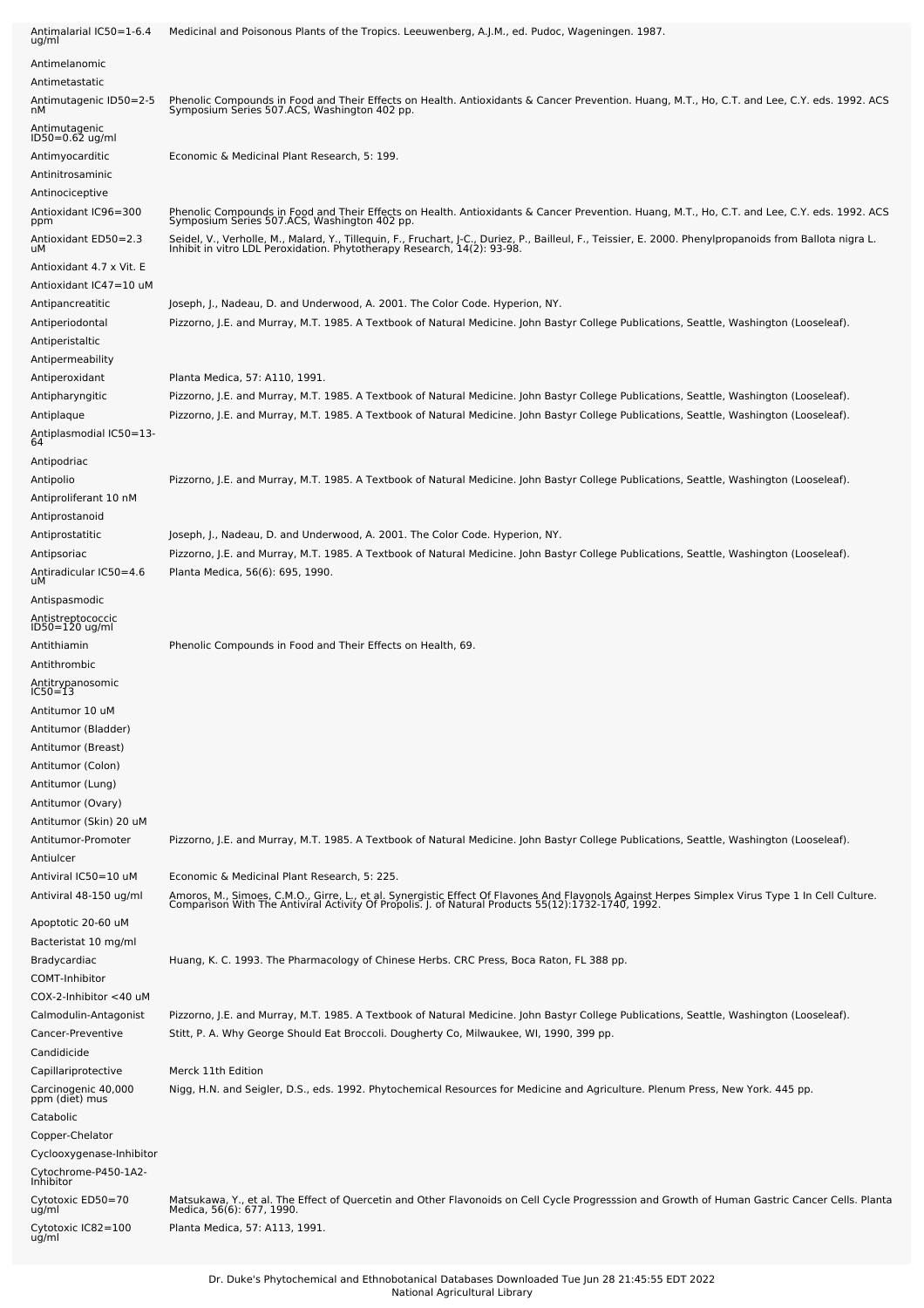| Deiodinase-Inhibitor                                              | Jim Duke's personal files.                                                                                                                                                                                                                                                                                                                                                   |
|-------------------------------------------------------------------|------------------------------------------------------------------------------------------------------------------------------------------------------------------------------------------------------------------------------------------------------------------------------------------------------------------------------------------------------------------------------|
| Diaphoretic?<br>Differentiator 5.5 uM<br>Estrogenic 10% genistein | Lawrence Review of Natural Products, Dec-90.                                                                                                                                                                                                                                                                                                                                 |
| Fungicide                                                         |                                                                                                                                                                                                                                                                                                                                                                              |
| Glucosyl-Transferase-<br>Inhibitor ID50=120 ug/ml                 |                                                                                                                                                                                                                                                                                                                                                                              |
| HIV-RT-Inhibitor IC50=<1<br>ug/ml<br>Hemostat                     | Nakane, H., Fukushima, M., and Ono*, K. Differential Inhibition Of Reverse Transcriptase And Various DNA Polymerases By Digallic Acid And Its Derivatives. Journal of Natural Products, 53(5): 1234-1240, 1990.<br>Huang, K. C. 1993. The Pharmacology of Chinese Herbs. CRC Press, Boca Raton, FL 388 pp.                                                                   |
| Hepatomagenic 5,000                                               | Phenolic Compounds in Food and Their Effects on Health. Antioxidants & Cancer Prevention. Huang, M.T., Ho, C.T. and Lee, C.Y. eds. 1992. ACS<br>Symposium Series 507.ACS, Washington 402 pp.                                                                                                                                                                                 |
| ppm (diet) rat<br>Hepatoprotective                                |                                                                                                                                                                                                                                                                                                                                                                              |
| Hypoglycemic 100 mg/kg<br>orl rat                                 | Ivorra, M.D., Paya, M., and Villar, A. 1989. A Review of Natural Products and Plants as Potential Antidiabetic Drugs. Journal of<br>Ethnopharmacology, 27: 243-275, 1989.                                                                                                                                                                                                    |
| Inotropic                                                         |                                                                                                                                                                                                                                                                                                                                                                              |
| Insulinogenic<br>Juvabional                                       | Pizzorno, J.E. and Murray, M.T. 1985. A Textbook of Natural Medicine. John Bastyr College Publications, Seattle, Washington (Looseleaf).<br>Lydon, J. & Duke, S., The potential of pesticides from plants, pp. 1-41 in Craker, L. & Simon, J., eds, Herbs, Spices & Medicinal Plants: Recent<br>Advances in Botany, Horticulture, & Pharmacology, v. 4, Oryx Press, Phoenix, |
| Larvistat 8,000 ppm diet                                          | Lydon, J. & Duke, S., The potential of pesticides from plants, pp. 1-41 in Craker, L. & Simon, J., eds, Herbs, Spices & Medicinal Plants: Recent<br>Advances in Botany, Horticulture, & Pharmacology, v. 4, Oryx Press, Phoenix, 1989, 267pp.                                                                                                                                |
| Lipoxygenase-Inhibitor<br>IC11=1.25 mM                            | Oszmianski, J. and Lee, C.Y. 1990. Inhibitory Effect of Phenolics on Carotene Bleaching in Vegetables. J. Agric. Food Chem. 38: 688-690.                                                                                                                                                                                                                                     |
| Lipoxygenase-Inhibitor<br>IC50=0.1-5 uM                           |                                                                                                                                                                                                                                                                                                                                                                              |
| MAO-A-Inhibitor                                                   |                                                                                                                                                                                                                                                                                                                                                                              |
| MMP-9-Inhibitor 20 uM<br>Mast-Cell-Stabilizer                     |                                                                                                                                                                                                                                                                                                                                                                              |
| Metal-Chelator (Copper)                                           | Seidel, V., Verholle, M., Malard, Y., Tillequin, F., Fruchart, J-C., Duriez, P., Bailleul, F., Teissier, E. 2000. Phenylpropanoids from Ballota nigra L.<br>Inhibit in vitro LDL Peroxidation. Phytotherapy Research, 14(2): 93-9                                                                                                                                            |
| Metalloproteinase-<br>Inhibitor IC50=>42 uM<br>Mutagenic          |                                                                                                                                                                                                                                                                                                                                                                              |
| NADH-Oxidase-Inhibitor<br>NEP-Inhibitor IC50=>42                  |                                                                                                                                                                                                                                                                                                                                                                              |
| uМ                                                                |                                                                                                                                                                                                                                                                                                                                                                              |
| NF-kB-Inhibitor<br>NO-Inhibitor IC>50=125<br>uМ                   |                                                                                                                                                                                                                                                                                                                                                                              |
| NO-Inhibitor IC50=20 uM<br>NO-Synthase-Inhibitor 5-<br>50 uM      |                                                                                                                                                                                                                                                                                                                                                                              |
| Neuroprotective 5-25 uM                                           |                                                                                                                                                                                                                                                                                                                                                                              |
| Ornithine-Decarboxylase-<br>Inhibitor <10 uM                      |                                                                                                                                                                                                                                                                                                                                                                              |
| P450-Inducer 5 uM                                                 | Father Nature's Farmacy: The aggregate of all these three-letter citations.                                                                                                                                                                                                                                                                                                  |
| P450-Inhibitor 50-100 uM<br>PGE2-Inhibitor                        | Father Nature's Farmacy: The aggregate of all these three-letter citations.                                                                                                                                                                                                                                                                                                  |
| PTK-Inhibitor 0.4-24 uM                                           |                                                                                                                                                                                                                                                                                                                                                                              |
| Pesticide                                                         |                                                                                                                                                                                                                                                                                                                                                                              |
| Phospholipase-Inhibitor                                           |                                                                                                                                                                                                                                                                                                                                                                              |
| Plasmodicide<br>Proliferant                                       | Neuwinger, H. D. 1996. African Ethnobotany - Poisons and Drugs. Chapman & Hall, New York. 941 pp.                                                                                                                                                                                                                                                                            |
| Prostaglandin-Synthesis-<br>Inhibitor 40 ug/ml                    | Ibewuike, J. C., Ogungbamila, F. O., Ogundaini, A. O., Okeke, I. N., Bohlin, L. 1997. Antiinflammatory and Antibacterial Activities of C-<br>methylflavonol from Piliostigma thonningii. Phytotherapy Research, 11(4): 281-284.                                                                                                                                              |
| Protein-Kinase-C-<br>Inhibitor                                    | Naim, M., Zehavi, U., Nagy, S., and Rouseff, R.L. Hydroxycinnamic Acids as Off-Flavor Precursors in Citrus Fruits and Their Products. Phenolic<br>Compounds in Food and Their Effects on Health, Ch.14.                                                                                                                                                                      |
| Quinone-Reductase-<br>Inducer 6 uM                                | Uda, Y., Price, K. R., Williamson, G., Rhodes, M. J. C. 1997. Induction of the Anticarcinogenic Marker Enzyme, Quinone Reductase, in Murine<br>Hepatoma Cells In Vitro by Flavonoids. Cancer Lett., 120 (2): 213-216.                                                                                                                                                        |
| Quinone-Reductase-<br>Inducer 13 uM                               |                                                                                                                                                                                                                                                                                                                                                                              |
| TNF-alpha-Inhibitor                                               |                                                                                                                                                                                                                                                                                                                                                                              |
| $IC50 = 3.11$ uM<br>Teratologic                                   |                                                                                                                                                                                                                                                                                                                                                                              |
| Topoisomerase-I-<br>Inhibitor IC50=12.8<br>ug/ml                  |                                                                                                                                                                                                                                                                                                                                                                              |
| Topoisomerase-I-<br>Inhibitor IC50=42 uM                          |                                                                                                                                                                                                                                                                                                                                                                              |
| Topoisomerase-II-<br>Inhibitor IC50=1-6.9<br>ug/ml                |                                                                                                                                                                                                                                                                                                                                                                              |
| Topoisomerase-II-<br>Inhibitor IC50=23-40 uM                      |                                                                                                                                                                                                                                                                                                                                                                              |
| Tumorigenic 0.1% diet<br>orl rat/yr                               | Jim Duke's personal files.                                                                                                                                                                                                                                                                                                                                                   |
| Tyrosinase-Inhibitor<br>ID50=70 uM                                |                                                                                                                                                                                                                                                                                                                                                                              |
| Tyrosine-Kinase-Inhibitor<br>VEGF-Inhibitor                       | Economic & Medicinal Plant Research, 6: 170.                                                                                                                                                                                                                                                                                                                                 |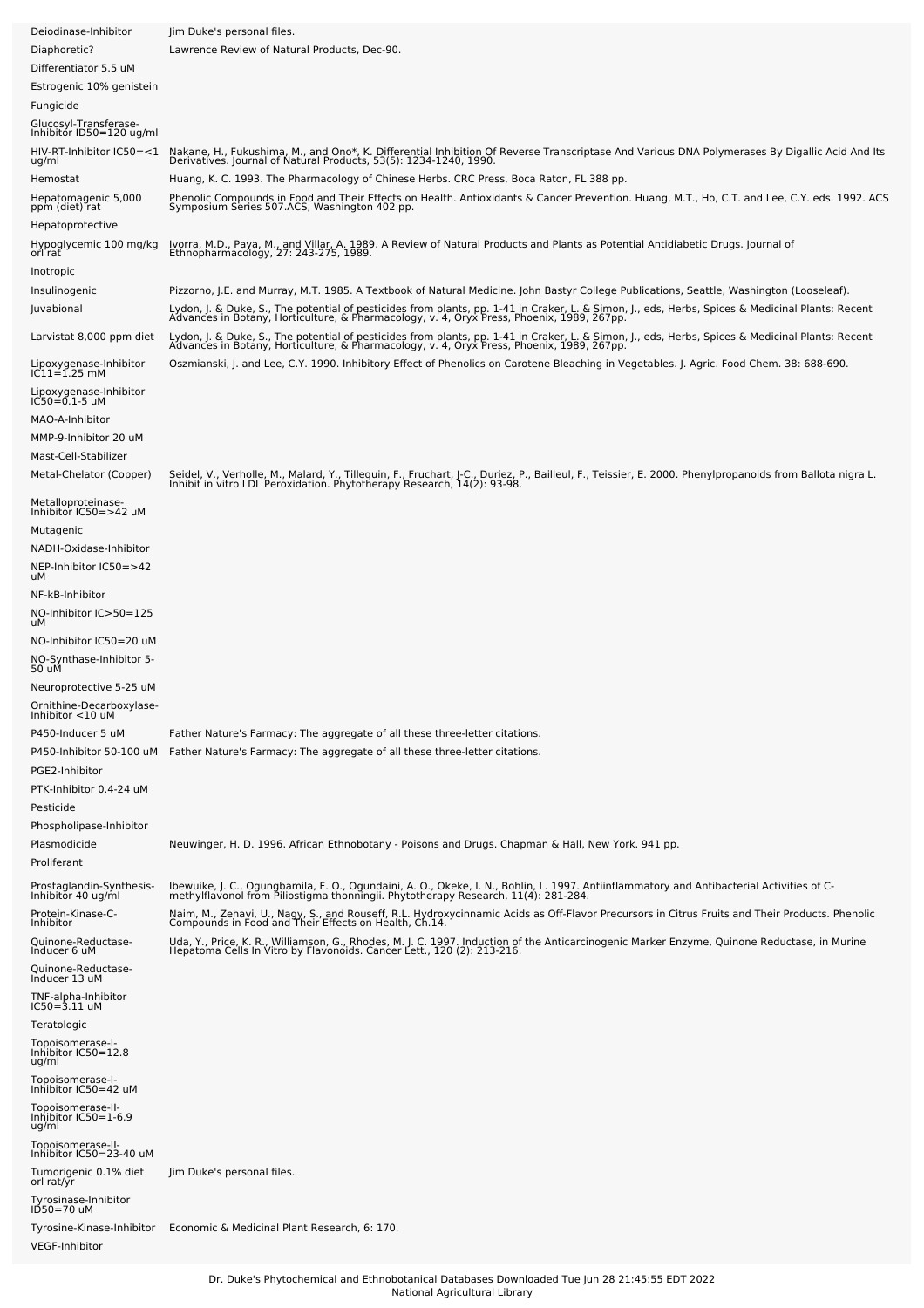| Vasodilator                                       |                                                                        |                                                                                                                                                                                                                               |
|---------------------------------------------------|------------------------------------------------------------------------|-------------------------------------------------------------------------------------------------------------------------------------------------------------------------------------------------------------------------------|
| Xanthine-Oxidase-<br>Inhibitor IC50=>0.4<br>ug/ml | Chem. & Pharm. Bull. 38: 1772.                                         |                                                                                                                                                                                                                               |
| Xanthine-Oxidase-<br>Inhibitor IC50=10.6<br>ug/ml |                                                                        |                                                                                                                                                                                                                               |
| Xanthine-Oxidase-<br>Inhibitor 3.1 uM             |                                                                        |                                                                                                                                                                                                                               |
| CAMP-<br>Phosphodiesterase-                       |                                                                        | Pizzorno, J.E. and Murray, M.T. 1985. A Textbook of Natural Medicine. John Bastyr College Publications, Seattle, Washington (Looseleaf).                                                                                      |
| Inhibitor<br>iNOS-Inhibitor IC50=20               |                                                                        |                                                                                                                                                                                                                               |
| uМ                                                |                                                                        |                                                                                                                                                                                                                               |
| QUERCETIN-3-0-<br><b>GALACTOSIDE</b>              | Plant<br>--                                                            | ANON, 1948-1976. The Wealth of India raw materials. Publications and Information<br>Directorate, CSIR, New Delhi. 11 volumes.                                                                                                 |
| RESINIC-ACID                                      | Plant<br>۵.                                                            | Madaus, G. 1976. Lehrbuch der Biologischen Hilfmittel. Vol., 1-3. 2862 pp. (+ 144 p. index).<br>Georg Olms Verlag, Hildescheim. Reprint of 1938 Madaus.                                                                       |
| <b>RUTIN</b>                                      | Leaf                                                                   | List, P.H. and Horhammer, L., Hager's Handbuch der Pharmazeutischen Praxis, Vols. 2-6,<br>Springer-Verlag, Berlin, 1969-1979.                                                                                                 |
| Activities (87)                                   |                                                                        |                                                                                                                                                                                                                               |
| 5-HT-Inhibitor                                    |                                                                        |                                                                                                                                                                                                                               |
| Aldehyde-Oxidase-<br>Inhibitor IC27-52=10 uM      |                                                                        |                                                                                                                                                                                                                               |
| Aldose-Reductase-<br>Inhibitor 100 uM             |                                                                        |                                                                                                                                                                                                                               |
| Aldose-Reductase-<br>Inhibitor 4 ug/ml            | Their Derivatives. Sankyo Kenkyusho Nempo, 43: 99-110.                 | Ichikawa, K., et al. 1991. Isolation and Structure Determination of Aldose Reductase Inhibitors from Traditional Thai Medicine, and Syntheses of                                                                              |
| Allelochemic                                      |                                                                        |                                                                                                                                                                                                                               |
| AntiCVI 270 mg/man/day<br>Antiaggregant ED50=33   |                                                                        |                                                                                                                                                                                                                               |
| nmol/kg iv                                        |                                                                        |                                                                                                                                                                                                                               |
| Antiallergic<br>Antiapoplectic                    |                                                                        |                                                                                                                                                                                                                               |
| Antiatherogenic                                   |                                                                        |                                                                                                                                                                                                                               |
| Antiatherosclerotic                               |                                                                        |                                                                                                                                                                                                                               |
| Antibacterial                                     | London. 791 pp.                                                        | Jeffery B. Harborne and H. Baxter, eds. 1983. Phytochemical Dictionary. A Handbook of Bioactive Compounds from Plants. Taylor & Frost,                                                                                        |
| Anticancer                                        |                                                                        |                                                                                                                                                                                                                               |
| Anticapillary-Fragility 20-<br>100 mg orl man     | Merck 7th Ed.                                                          |                                                                                                                                                                                                                               |
| Anticataract                                      |                                                                        |                                                                                                                                                                                                                               |
| Anticlastogen                                     |                                                                        |                                                                                                                                                                                                                               |
| Anticonvulsant<br>Antidementia                    |                                                                        | Huang, K. C. 1993. The Pharmacology of Chinese Herbs. CRC Press, Boca Raton, FL 388 pp.<br>Bruneton, J. 1999. Pharmacognosy, Phytochemistry, Medicinal Plants. 2nd Ed. Lavoisier Publishing, Paris. 1119 pp.                  |
| Antidermatitic                                    |                                                                        | Bisset, N.G., ed. 1994. Herbal Drugs and Phytopharmaceuticals. CRC Press. Boca Raton, FL. 566 pp.                                                                                                                             |
| Antidiabetic                                      |                                                                        | Jin, G-Z., Yamagata, Y., and Tomita, K.-i. 1989. Structure of Rutin Pentamethanol. Chem. Pharm. Bull. 38(2): 297-300, 1990.                                                                                                   |
| Antiedemic 270 mg/day<br>orl man                  |                                                                        |                                                                                                                                                                                                                               |
| Antierythemic                                     |                                                                        |                                                                                                                                                                                                                               |
| Antifeedant<br>Antiglaucomic 60 mg/day            | Werbach, M. 1993. Healing with Food. Harper Collins, New York, 443 pp. |                                                                                                                                                                                                                               |
| Antihematuric                                     |                                                                        |                                                                                                                                                                                                                               |
| Antihemorrhoidal                                  |                                                                        |                                                                                                                                                                                                                               |
| Antihepatotoxic                                   | 665 pp.                                                                | Keeler, R.F. and Tu, A.T. eds. 1991. Toxicology of Plant and Fungal Compounds. (Handbook of Natural Toxins Vol. 6) Marcel Dekker, Inc. NY.                                                                                    |
| Antiherpetic<br>Antihistaminic                    | Economic & Medicinal Plant Research, 5: 198.                           |                                                                                                                                                                                                                               |
| Antihypertensive                                  |                                                                        | Huang, K. C. 1993. The Pharmacology of Chinese Herbs. CRC Press, Boca Raton, FL 388 pp.                                                                                                                                       |
| Antiinflammatory 20<br>mg/kg                      |                                                                        |                                                                                                                                                                                                                               |
| Antimalarial IC50=>100<br>ug/ml                   |                                                                        | Khalid, S.A., Farouk, A., Geary**, T.G., and Jensen, J.B. 1985. Potential Antimalarial Candidates From African Plants: An In Vitro Approach Using<br>Plasmodium falciparum*. Journal of Ethnopharmacology, 15: 201-209, 1986. |
| Antimelanomic                                     |                                                                        |                                                                                                                                                                                                                               |
| Antimetastatic                                    |                                                                        |                                                                                                                                                                                                                               |
| Antimutagenic ID50=2-5<br>nМ                      |                                                                        |                                                                                                                                                                                                                               |
| Antinephritic                                     |                                                                        |                                                                                                                                                                                                                               |
| Antinociceptive                                   |                                                                        |                                                                                                                                                                                                                               |
| Antioxidant IC28=30<br>ppm                        |                                                                        |                                                                                                                                                                                                                               |
| Antioxidant IC50=120 uM<br>Antioxidant IC54=10 uM |                                                                        |                                                                                                                                                                                                                               |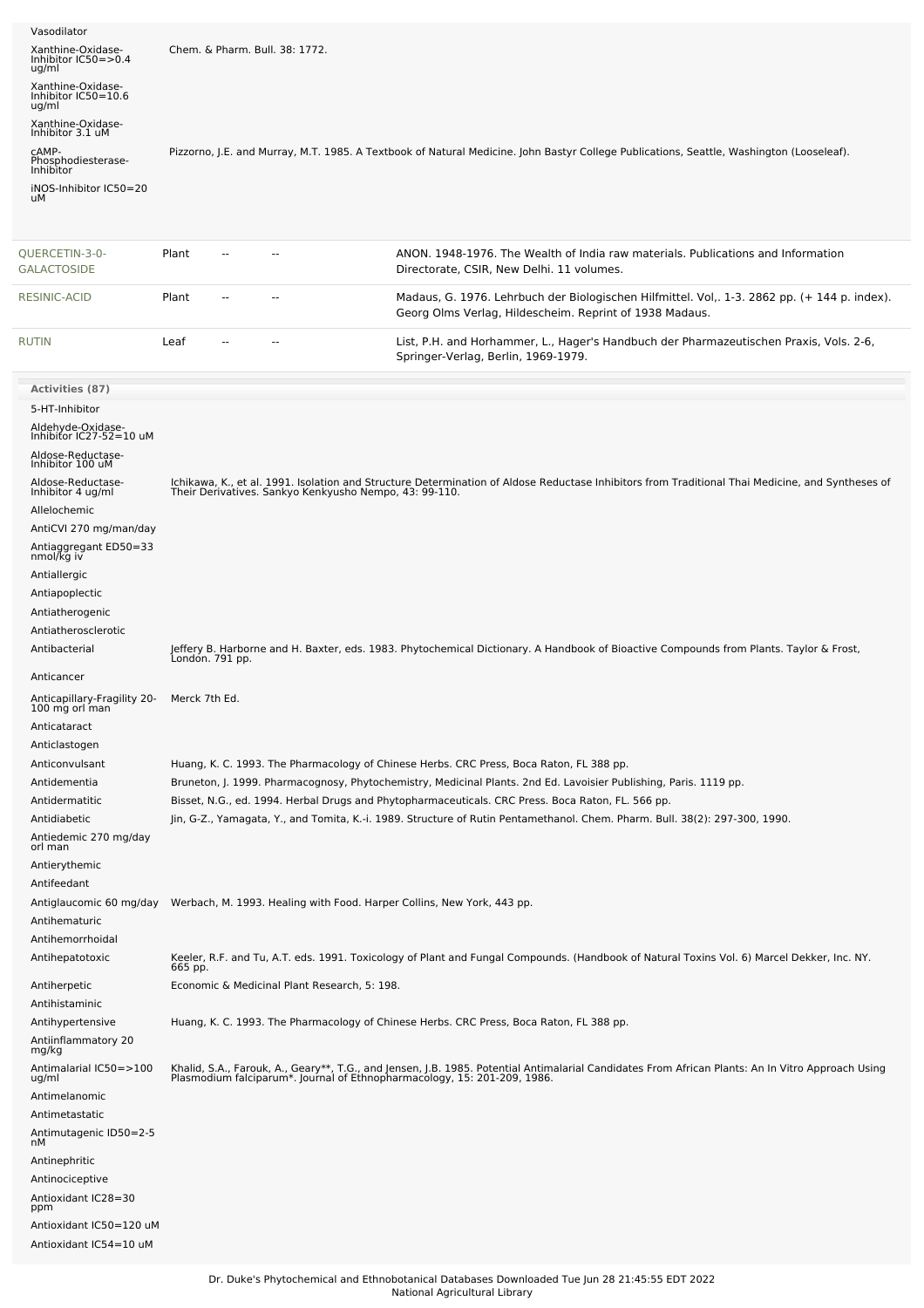| SALICYLIC-ACID                  |                                             | Plant<br>Newall, C. A., Anderson, L. A. and Phillipson, J. D. 1996. Herbal Medicine - A Guide for Health-<br>--<br>care Professionals. The Pharmaceutical Press, London. 296pp.                                                  |
|---------------------------------|---------------------------------------------|----------------------------------------------------------------------------------------------------------------------------------------------------------------------------------------------------------------------------------|
|                                 | cAMP-Phosphodiesterase-<br>Inhibitor        | Pizzorno, J.E. and Murray, M.T. 1985. A Textbook of Natural Medicine. John Bastyr College Publications, Seattle, Washington (Looseleaf).                                                                                         |
| Vasopressor                     |                                             |                                                                                                                                                                                                                                  |
| Vasodilator                     |                                             |                                                                                                                                                                                                                                  |
|                                 | Topoisomerase-II-<br>Inhibitor IC50=1 ug/ml | Bernard, F. X., Sable, S., Cameron, B., Provost, J., Desnottes, J. F., Crouzet, J., Blanche, F. 1997. Glycosylated Flavones as Selective Inhibitors of<br>Topoisomerase IV. Antimicrobial Agents & Chemotherapy, 41: 992-998.    |
|                                 |                                             |                                                                                                                                                                                                                                  |
| Radioprotective<br>Sunscreen    |                                             |                                                                                                                                                                                                                                  |
| Protisticide                    |                                             |                                                                                                                                                                                                                                  |
| Pesticide                       |                                             |                                                                                                                                                                                                                                  |
| PAF-Inhibitor                   |                                             |                                                                                                                                                                                                                                  |
|                                 |                                             | Jeffery B. Harborne and H. Baxter, eds. 1983. Phytochemical Dictionary. A Handbook of Bioactive Compounds from Plants. Taylor & Frost,<br>London. 791 pp.                                                                        |
|                                 | Oviposition-Stimulant                       |                                                                                                                                                                                                                                  |
| Myoprotective<br>Myorelaxant    |                                             | Economic & Medicinal Plant Research, 6: 189.                                                                                                                                                                                     |
| Mutagenic                       |                                             | Economic & Medicinal Plant Research, 6: 189.                                                                                                                                                                                     |
|                                 |                                             |                                                                                                                                                                                                                                  |
|                                 | Lipoxygenase-Inhibitor<br>IC75=2.5 mM       | Oszmianski, J. and Lee, C.Y. 1990. Inhibitory Effect of Phenolics on Carotene Bleaching in Vegetables. J. Agric. Food Chem. 38: 688-690.                                                                                         |
| 8,000 ppm diet                  | Larvistat IC95=4,000-                       | Lydon, J. & Duke, S., The potential of pesticides from plants, pp. 1-41 in Craker, L. & Simon, J., eds, Herbs, Spices & Medicinal Plants: Recent<br>Advances in Botany, Horticulture, & Pharmacology, v. 4, Oryx Press, Phoenix, |
| Juvabional                      |                                             | Jacobson, M., Glossary of Plant-Derived Insect Deterrents, CRC Press, Inc., Boca Raton, FL, 213 p, 1990.                                                                                                                         |
| Insectiphile                    |                                             | Jeffery B. Harborne and H. Baxter, eds. 1983. Phytochemical Dictionary. A Handbook of Bioactive Compounds from Plants. Taylor & Frost,<br>London. 791 pp.                                                                        |
| Insecticide                     |                                             | Keeler, R.F. and Tu, A.T. eds. 1991. Toxicology of Plant and Fungal Compounds. (Handbook of Natural Toxins Vol. 6) Marcel Dekker, Inc. NY.<br>665 pp.                                                                            |
| Immunomodulator                 |                                             |                                                                                                                                                                                                                                  |
| Hypotensive                     |                                             | Leung, A. Y. and Foster, S. 1995. Encyclopedia of Common Natural Ingredients 2nd Ed. John Wiley & Sons, New York. 649 pp.                                                                                                        |
|                                 | Hypocholesterolemic                         | Huang, K. C. 1993. The Pharmacology of Chinese Herbs. CRC Press, Boca Raton, FL 388 pp.                                                                                                                                          |
| mg/kg rat                       | Hepatoprotective 20                         |                                                                                                                                                                                                                                  |
| ppm (diet) rat                  |                                             | Phenolic Compounds in Food and Their Effects on Health. Antioxidants & Cancer Prevention. Huang, M.T., Ho, C.T. and Lee, C.Y. eds. 1992. ACS<br>Symposium Series 507.ACS, Washington 402 pp.                                     |
| Hemostat                        | Hepatomagenic 20,000                        |                                                                                                                                                                                                                                  |
| Estrogenic?                     |                                             | Economic & Medicinal Plant Research, 6: 189.                                                                                                                                                                                     |
|                                 | Cytoprotective IC50=3<br>uM                 |                                                                                                                                                                                                                                  |
| Chemopreventive                 |                                             |                                                                                                                                                                                                                                  |
| Catabolic                       |                                             |                                                                                                                                                                                                                                  |
| Capillariprotective             |                                             | Merck 11th Edition                                                                                                                                                                                                               |
| Cancer-Preventive               |                                             | Stitt, P. A. Why George Should Eat Broccoli. Dougherty Co, Milwaukee, WI, 1990, 399 pp.                                                                                                                                          |
| Apoptotic 75 uM/l               |                                             |                                                                                                                                                                                                                                  |
| Antiviral                       |                                             |                                                                                                                                                                                                                                  |
| Antivaricose                    |                                             |                                                                                                                                                                                                                                  |
| Antiulcer                       |                                             |                                                                                                                                                                                                                                  |
|                                 | Antitumor-Promoter                          |                                                                                                                                                                                                                                  |
| Antitumor                       |                                             |                                                                                                                                                                                                                                  |
| mg/kg                           | Antitrypanosomic 100                        | Planta Medica, 57: A44, 1991.                                                                                                                                                                                                    |
|                                 | Antithyroid IC50=68 uM                      |                                                                                                                                                                                                                                  |
| Antithrombogenic<br>EC50=500 nM |                                             |                                                                                                                                                                                                                                  |
| Antisunburn                     |                                             |                                                                                                                                                                                                                                  |
| Antispasmodic                   |                                             |                                                                                                                                                                                                                                  |
| quercetin                       |                                             |                                                                                                                                                                                                                                  |
| Antiradicular 9 x               |                                             |                                                                                                                                                                                                                                  |
| Antipurpuric                    |                                             |                                                                                                                                                                                                                                  |
| Antiprotozoal                   | Antiproliferant 50-75 uM/l                  |                                                                                                                                                                                                                                  |
| Antiplatelet                    |                                             |                                                                                                                                                                                                                                  |
| 20 uM                           |                                             |                                                                                                                                                                                                                                  |
|                                 | Antiperoxidant IC50=10-                     |                                                                                                                                                                                                                                  |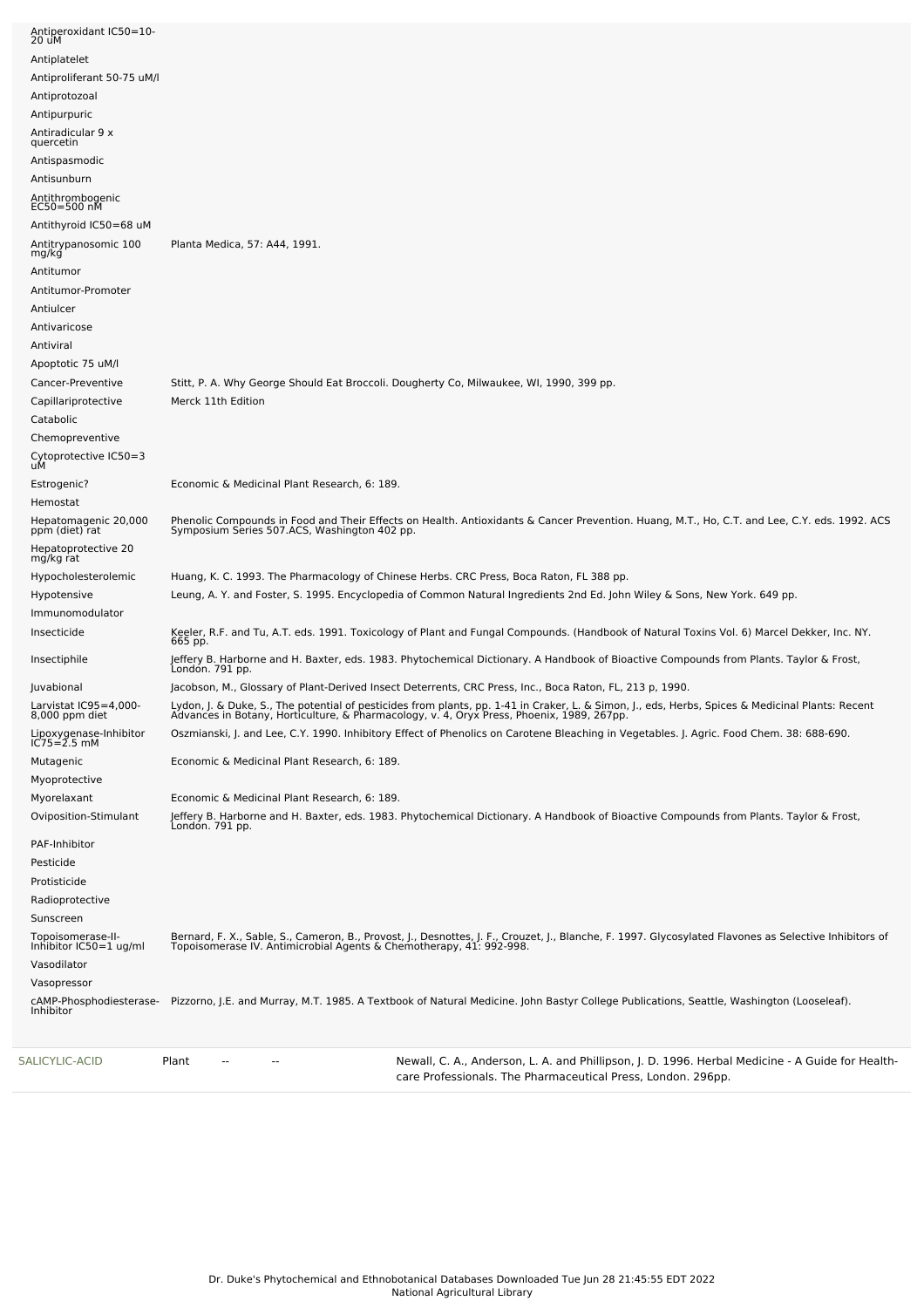| Activities (34)<br>Aldose-Reductase-<br>Inhibitor 724.6 uM<br>Analgesic | Toyomizu, M., Sugiyama, S., Jin, R. L., Nakatsu, T. 1993. Alpha-Glucosidase and Aldose Reductase Inhibitors: Constituents of Cashew, Anacardium<br>occidentale, Nut Shell Liquids. Phytotherapy Research, 7(3): 252-254. |  |
|-------------------------------------------------------------------------|--------------------------------------------------------------------------------------------------------------------------------------------------------------------------------------------------------------------------|--|
| Antiarthritic                                                           | Madaus, G. 1976. Lehrbuch der Biologischen Hilfmittel. Vol. 1-3. 2862 pp. (+ 144 p. index). Georg Olms Verlag, Hildescheim. Reprint of 1938<br>Madaus.                                                                   |  |
| Antibacterial                                                           | Martindale's 28th                                                                                                                                                                                                        |  |
| Antidandruff                                                            | A.L.L. Hunting. Encyclopedia of Shampoo Ingredients. Micelle Press, Cranford NJ. 467 pp.                                                                                                                                 |  |
| Antidermatotic                                                          |                                                                                                                                                                                                                          |  |
| Antieczemic                                                             |                                                                                                                                                                                                                          |  |
| Antiichthyosic                                                          | Martindale's 29th                                                                                                                                                                                                        |  |
| Antiinflammatory                                                        | Pharmazie, 46: 156, 1991.                                                                                                                                                                                                |  |
| Antineuralgic                                                           | Madaus, G. 1976. Lehrbuch der Biologischen Hilfmittel. Vol,. 1-3. 2862 pp. (+ 144 p. index). Georg Olms Verlag, Hildescheim. Reprint of 1938<br>Madaus.                                                                  |  |
| Antioncychomycotic                                                      | Martindale's 29th                                                                                                                                                                                                        |  |
| Antioxidant                                                             | Huang, K. C. 1993. The Pharmacology of Chinese Herbs. CRC Press, Boca Raton, FL 388 pp.                                                                                                                                  |  |
| Antiperiodic                                                            |                                                                                                                                                                                                                          |  |
| Antipodagric                                                            |                                                                                                                                                                                                                          |  |
| Antipsoriac                                                             |                                                                                                                                                                                                                          |  |
| Antipyretic                                                             |                                                                                                                                                                                                                          |  |
| Antirheumatic                                                           |                                                                                                                                                                                                                          |  |
| Antiseborrheic                                                          |                                                                                                                                                                                                                          |  |
| Antiseptic                                                              | A.L.L. Hunting. Encyclopedia of Shampoo Ingredients. Micelle Press, Cranford NJ. 467 pp.                                                                                                                                 |  |
| Antitumor                                                               |                                                                                                                                                                                                                          |  |
| Antitympanitic                                                          | Merck 11th Edition                                                                                                                                                                                                       |  |
| COX-2-Inhibitor                                                         | Newmark, T. M. and Schulick, P. 2000. Herbal Cox-2 Inhibition - Nature's Challenge to Arthritis, Cancer & Alzheimer's Disease. Hohm Press,<br>Prescott AZ.                                                               |  |
| Cancer-Preventive                                                       | Stitt, P. A. Why George Should Eat Broccoli. Dougherty Co, Milwaukee, WI, 1990, 399 pp.                                                                                                                                  |  |
| Comedolytic                                                             | Martindale's 29th                                                                                                                                                                                                        |  |
| Cyclooxygenase-<br>Inhibitor                                            |                                                                                                                                                                                                                          |  |
| Dermatitigenic                                                          | Jeffery B. Harborne and H. Baxter, eds. 1983. Phytochemical Dictionary. A Handbook of Bioactive Compounds from Plants. Taylor & Frost,<br>Londón. 791 pp.                                                                |  |
| Fungicide MIC 1,000<br>ug/ml                                            |                                                                                                                                                                                                                          |  |
| Hypoglycemic                                                            | Economic & Medicinal Plant Research, 6: 158.                                                                                                                                                                             |  |
| Insectifuge                                                             | Tunon, H., Thorsell, W., and Bohlin, L. 1993. Mosquito Repelling Activity of Compounds Occurring in Achillea millefolium L. (Asteraceae).<br>Economic Botany 48(2): 111-120, 1994.                                       |  |
| Keratolytic                                                             | Jeffery B. Harborne and H. Baxter, eds. 1983. Phytochemical Dictionary. A Handbook of Bioactive Compounds from Plants. Taylor & Frost,<br>Londón. 791 pp.                                                                |  |
| Pesticide                                                               |                                                                                                                                                                                                                          |  |
| Thermogenic 130 ppm                                                     |                                                                                                                                                                                                                          |  |
| Tineacide                                                               | Martindale's 29th                                                                                                                                                                                                        |  |
| Ulcerogenic                                                             |                                                                                                                                                                                                                          |  |
| <b>SAPONIN</b>                                                          | Leaf<br>List, P.H. and Horhammer, L., Hager's Handbuch der Pharmazeutischen Praxis, Vols. 2-6,<br>Springer-Verlag, Berlin, 1969-1979.                                                                                    |  |
| SCOPARONE                                                               | Bisset, N.G., ed. 1994. Herbal Drugs and Phytopharmaceuticals. CRC Press. Boca Raton, FL.<br>Shoot<br>566 pp.                                                                                                            |  |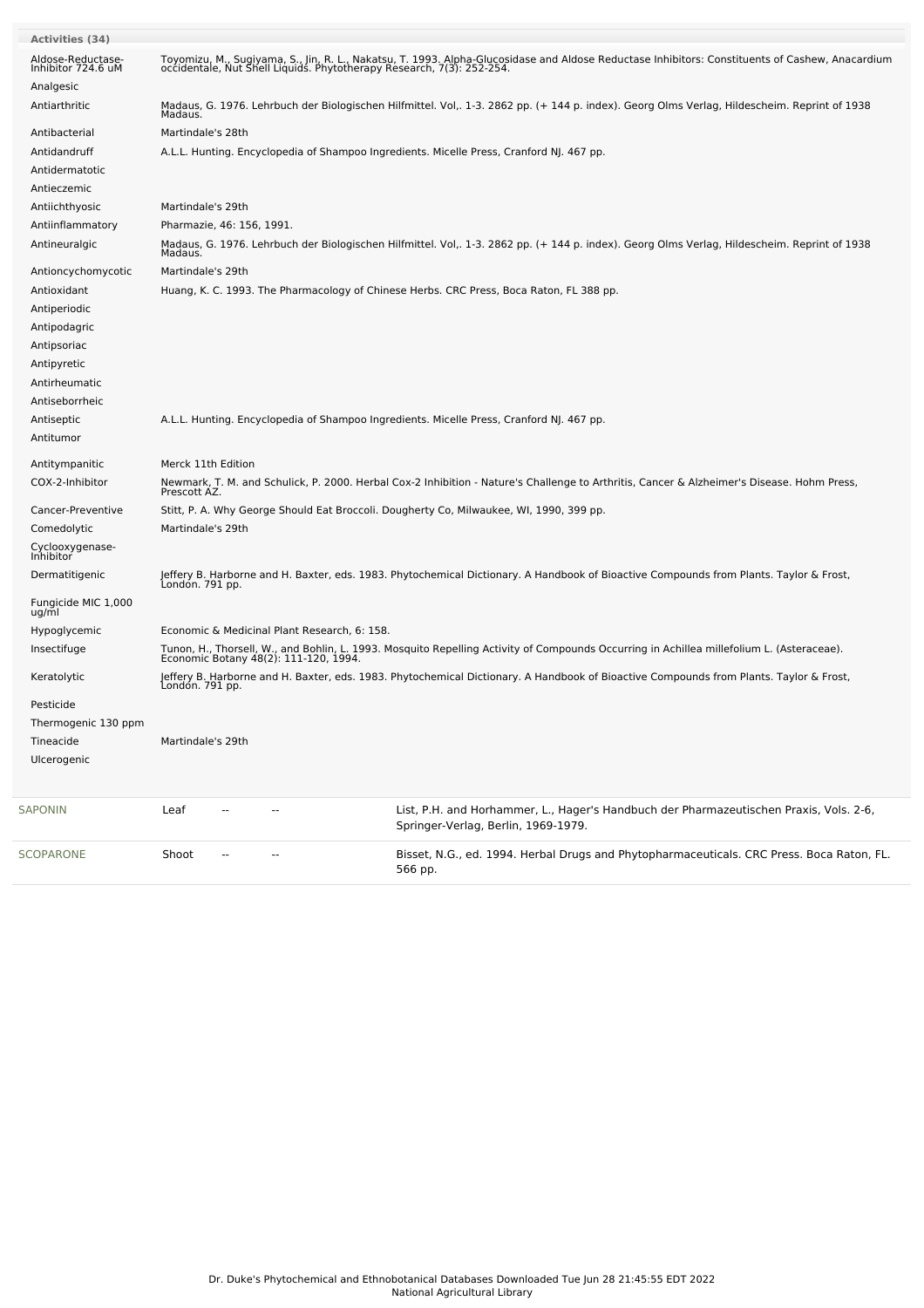| <b>Activities (22)</b>                         |                                                                                                                                                                                                                                   |
|------------------------------------------------|-----------------------------------------------------------------------------------------------------------------------------------------------------------------------------------------------------------------------------------|
| Aldose-Reductase-<br>Inhibitor 10 ug/ml<br>COW | Okada, Y, et al. 1995. Search for Naturally Occurring Substances to Prevent the Complications of Diabetes. II. Inhibitory Effect of Coumarin and<br>Flavonoid Derivatives on Bovine Lens Aldose Reductase and Rabbit Platelet Agg |
| Analgesic                                      |                                                                                                                                                                                                                                   |
| Antiatherogenic                                | Wright,C.W.(Ed)2002.Medicinal&Aromatic Plants-Industrial Profiles.Artemisia.344pp.Maffei,M.(Ed)2002.Vetiveria.The Genus<br>Vetiveria.Taylor&Francis.NY,NY.191pp.Southwell,I.,Lowe,R.(Eds)1999.Tea Tree.The Genus Melaleuca.Harwoo |
| Antihepatotoxic                                | Bisset, N.G., ed. 1994. Herbal Drugs and Phytopharmaceuticals. CRC Press. Boca Raton, FL. 566 pp.                                                                                                                                 |
| Antiimplantation                               |                                                                                                                                                                                                                                   |
| Antiinflammatory                               |                                                                                                                                                                                                                                   |
| Antiischemic                                   |                                                                                                                                                                                                                                   |
| Antiproliferant                                | Wright,C.W.(Ed)2002.Medicinal&Aromatic Plants-Industrial Profiles.Artemisia.344pp.Maffei,M.(Ed)2002.Vetiveria.The Genus<br>Vetiveria.Taylor&Francis.NY,NY.191pp.Southwell,I.,Lowe,R.(Eds)1999.Tea Tree.The Genus Melaleuca.Harwoo |
| Antiradicular                                  | Wright,C.W.(Ed)2002.Medicinal&Aromatic Plants-Industrial Profiles.Artemisia.344pp.Maffei,M.(Ed)2002.Vetiveria.The Genus<br>Vetiveria.Taylor&Francis.NY,NY.191pp.Southwell,I.,Lowe,R.(Eds)1999.Tea Tree.The Genus Melaleuca.Harwoo |
| Antiretinopathic                               |                                                                                                                                                                                                                                   |
| Antispasmodic                                  | Neuwinger, H. D. 1996. African Ethnobotany - Poisons and Drugs. Chapman & Hall, New York. 941 pp.                                                                                                                                 |
| CNS-Depressant 40-<br>80 mg/kg ipr             | Neuwinger, H. D. 1996. African Ethnobotany - Poisons and Drugs. Chapman & Hall, New York. 941 pp.                                                                                                                                 |
| Cardiac                                        | Jeffery B. Harborne and H. Baxter, eds. 1983. Phytochemical Dictionary. A Handbook of Bioactive Compounds from Plants. Taylor & Frost, London.<br>791 pp.                                                                         |
| Cholagogue                                     | Wichtl, M. 1984. Teedrogen. Ein Handbuch fur Apotheker und Arzte. Wissenschaftliche Verlagsgesellscharft. mbH Stuttgart. 393 pp.                                                                                                  |
| Choleretic                                     |                                                                                                                                                                                                                                   |
| Hepatoprotective                               | Huang, K. C. 1993. The Pharmacology of Chinese Herbs. CRC Press, Boca Raton, FL 388 pp.                                                                                                                                           |
| Hypocholesterolemic                            | Wright,C.W.(Ed)2002.Medicinal&Aromatic Plants-Industrial Profiles.Artemisia.344pp.Maffei,M.(Ed)2002.Vetiveria.The Genus<br>Vetiveria.Taylor&Francis.NY,NY.191pp.Southwell,I.,Lowe,R.(Eds)1999.Tea Tree.The Genus Melaleuca.Harwoo |
| Hypotensive 5-20<br>mg/kg ivn                  | Neuwinger, H. D. 1996. African Ethnobotany - Poisons and Drugs. Chapman & Hall, New York. 941 pp.                                                                                                                                 |
| Immunosuppressant<br>10-30 uM                  |                                                                                                                                                                                                                                   |
| Myorelaxant                                    | Neuwinger, H. D. 1996. African Ethnobotany - Poisons and Drugs. Chapman & Hall, New York. 941 pp.                                                                                                                                 |
| Tranquilizer                                   | Neuwinger, H. D. 1996. African Ethnobotany - Poisons and Drugs. Chapman & Hall, New York. 941 pp.                                                                                                                                 |
| Vasodilator                                    |                                                                                                                                                                                                                                   |
| <b>SCOPOLETIN</b>                              | $\ast$<br>Plant                                                                                                                                                                                                                   |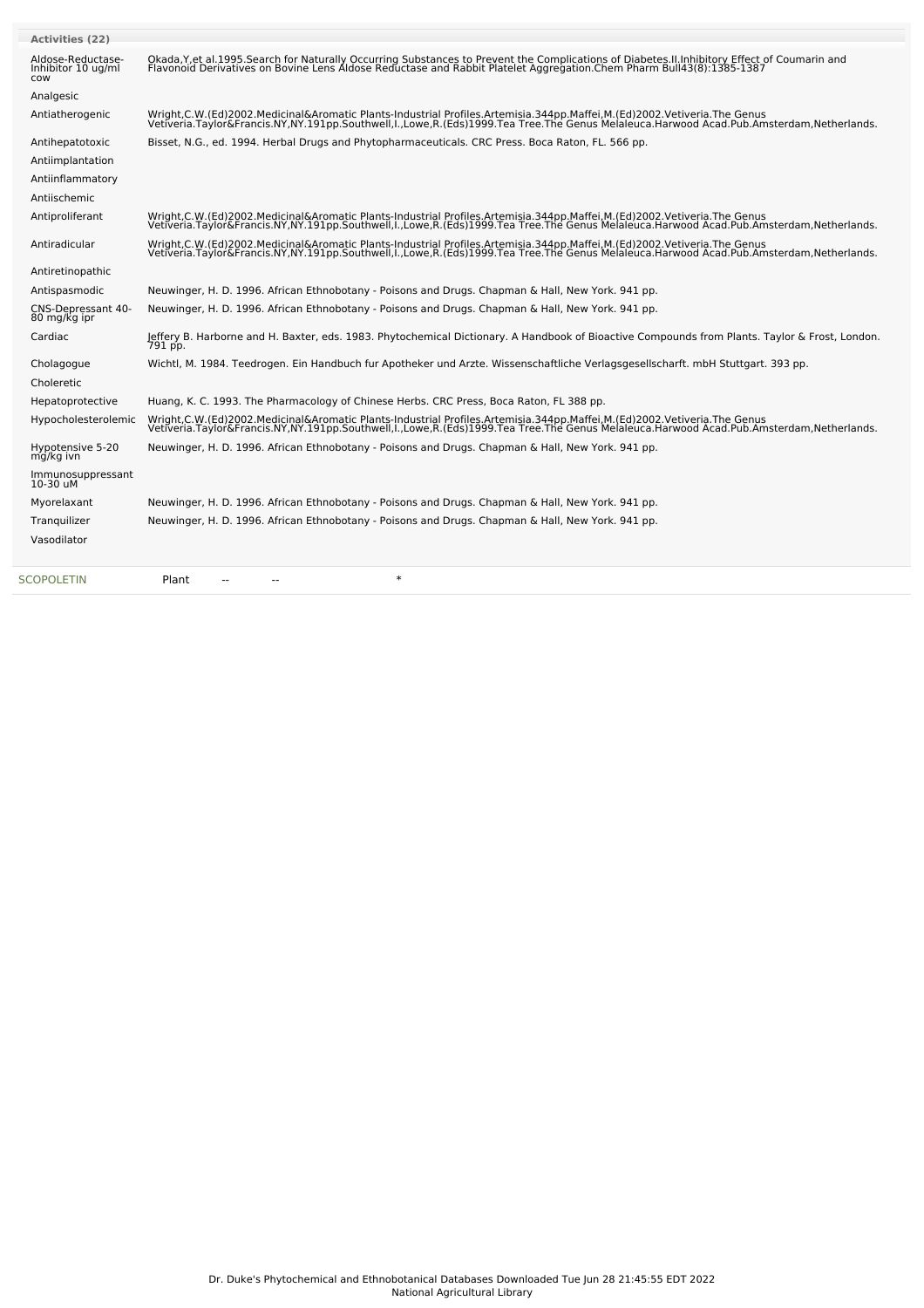| Activities (44)                                                                                     |                                                                                                                                                                                                                                                                                                                                                                  |
|-----------------------------------------------------------------------------------------------------|------------------------------------------------------------------------------------------------------------------------------------------------------------------------------------------------------------------------------------------------------------------------------------------------------------------------------------------------------------------|
| Aldose-Reductase-<br>Inhibitor IC50=6.2 ug/ml<br>COW                                                | Okada, Y, et al. 1995. Search for Naturally Occurring Substances to Prevent the Complications of Diabetes. II. Inhibitory Effect of Coumarin and<br>Flavonoid Derivatives on Bovine Lens Aldose Reductase and Rabbit Platelet Agg                                                                                                                                |
| Allelochemic IC89=2 mM                                                                              | Lydon, J. & Duke, S., The potential of pesticides from plants, pp. 1-41 in Craker, L. & Simon, J., eds, Herbs, Spices & Medicinal Plants: Recent<br>Advances in Botany, Horticulture, & Pharmacology, v. 4, Oryx Press, Phoenix,                                                                                                                                 |
| Analgesic<br>Anesthetic<br>Antiadrenergic<br>Antiaflatoxin IC50=65<br>uМ                            | Neuwinger, H. D. 1996. African Ethnobotany - Poisons and Drugs. Chapman & Hall, New York. 941 pp.<br>Neuwinger, H. D. 1996. African Ethnobotany - Poisons and Drugs. Chapman & Hall, New York. 941 pp.                                                                                                                                                           |
| Antiaflatoxin 11.4 ppm<br>Antiarrhythmic<br>Antiasthmatic<br>Antibacterial                          | Jeffery B. Harborne and H. Baxter, eds. 1983. Phytochemical Dictionary. A Handbook of Bioactive Compounds from Plants. Taylor & Frost,<br>London. 791 pp.                                                                                                                                                                                                        |
| Antibronchoconstrictor<br>Anticholinergic<br>Antiedemic                                             |                                                                                                                                                                                                                                                                                                                                                                  |
| Antifeedant<br>Antihepatotoxic<br>Antiinflammatory ED 1-<br>10 ug/ear<br>Antileukotrienogenic       | Jacobson, M., Glossary of Plant-Derived Insect Deterrents, CRC Press, Inc., Boca Raton, FL, 213 p, 1990.<br>Bisset, N.G., ed. 1994. Herbal Drugs and Phytopharmaceuticals. CRC Press. Boca Raton, FL. 566 pp.                                                                                                                                                    |
| Antimutagenic<br>Antioxidant<br>Antiproliferant<br>Antiprostaglandin<br>Antiseptic<br>Antispasmodic | Mills, Simon and Bone, Kerry. 2000. Phytotherapy. Churchill Livinston, Edinburgh.                                                                                                                                                                                                                                                                                |
| Antitumor 2.9 ug/ml<br>Apoptotic<br>Bronchorelaxant<br>CNS-Depressant                               | Huang, K. C. 1993. The Pharmacology of Chinese Herbs. CRC Press, Boca Raton, FL 388 pp.<br>Huang, K. C. 1993. The Pharmacology of Chinese Herbs. CRC Press, Boca Raton, FL 388 pp.                                                                                                                                                                               |
| CNS-Stimulant                                                                                       | Watt, J.M. and Breyer-Brandwijk, M.G. 1962. The Medicinal and Poisonous Plants of Southern and Eastern Africa. E. & S. Livingstone, Ltd.<br>Edinburg & London. 1457 pp.                                                                                                                                                                                          |
| Cancer-Preventive<br>Cholagogue<br>Choleretic<br>Cytotoxic                                          | Stitt, P. A. Why George Should Eat Broccoli. Dougherty Co, Milwaukee, WI, 1990, 399 pp.<br>Wichtl, M. 1984. Teedrogen. Ein Handbuch fur Apotheker und Arzte. Wissenschaftliche Verlagsgesellscharft. mbH Stuttgart. 393 pp.<br>Huang, K. C. 1993. The Pharmacology of Chinese Herbs. CRC Press, Boca Raton, FL 388 pp.                                           |
| Fungicide 2 mM<br>Hepatoprotective<br>Herbicide                                                     | Wichtl, M. 1984. Teedrogen. Ein Handbuch fur Apotheker und Arzte. Wissenschaftliche Verlagsgesellscharft. mbH Stuttgart. 393 pp.<br>leffery B. Harborne and H. Baxter, eds. 1983. Phytochemical Dictionary. A Handbook of Bioactive Compounds from Plants. Taylor & Frost,<br>London. 791 pp.                                                                    |
| Hypoglycemic<br>Hypotensive<br>MAO-Inhibitor                                                        | Economic & Medicinal Plant Research, 6: 165                                                                                                                                                                                                                                                                                                                      |
| Musculotropic<br>Myorelaxant<br>Pesticide<br>Phytoalexin                                            | Wichtl, M. 1984. Teedrogen. Ein Handbuch fur Apotheker und Arzte. Wissenschaftliche Verlagsgesellscharft. mbH Stuttgart. 393 pp.                                                                                                                                                                                                                                 |
| Phytohormonal<br>Uterosedative                                                                      | Jeffery B. Harborne and H. Baxter, eds. 1983. Phytochemical Dictionary. A Handbook of Bioactive Compounds from Plants. Taylor & Frost,<br>London. 791 pp.<br>Williamson, E. M. and Evans, F. J., Potter's New Cyclopaedia of Botanical Drugs and Preparations, Revised Ed., Saffron Walden, the C. W. Daniel<br>Co., Ltd., Essex UK, 362 pp, 1988, reprint 1989. |
| SCOPOLETIN                                                                                          | Bisset, N.G., ed. 1994. Herbal Drugs and Phytopharmaceuticals. CRC Press. Boca Raton, FL.<br>Shoot<br>566 pp.                                                                                                                                                                                                                                                    |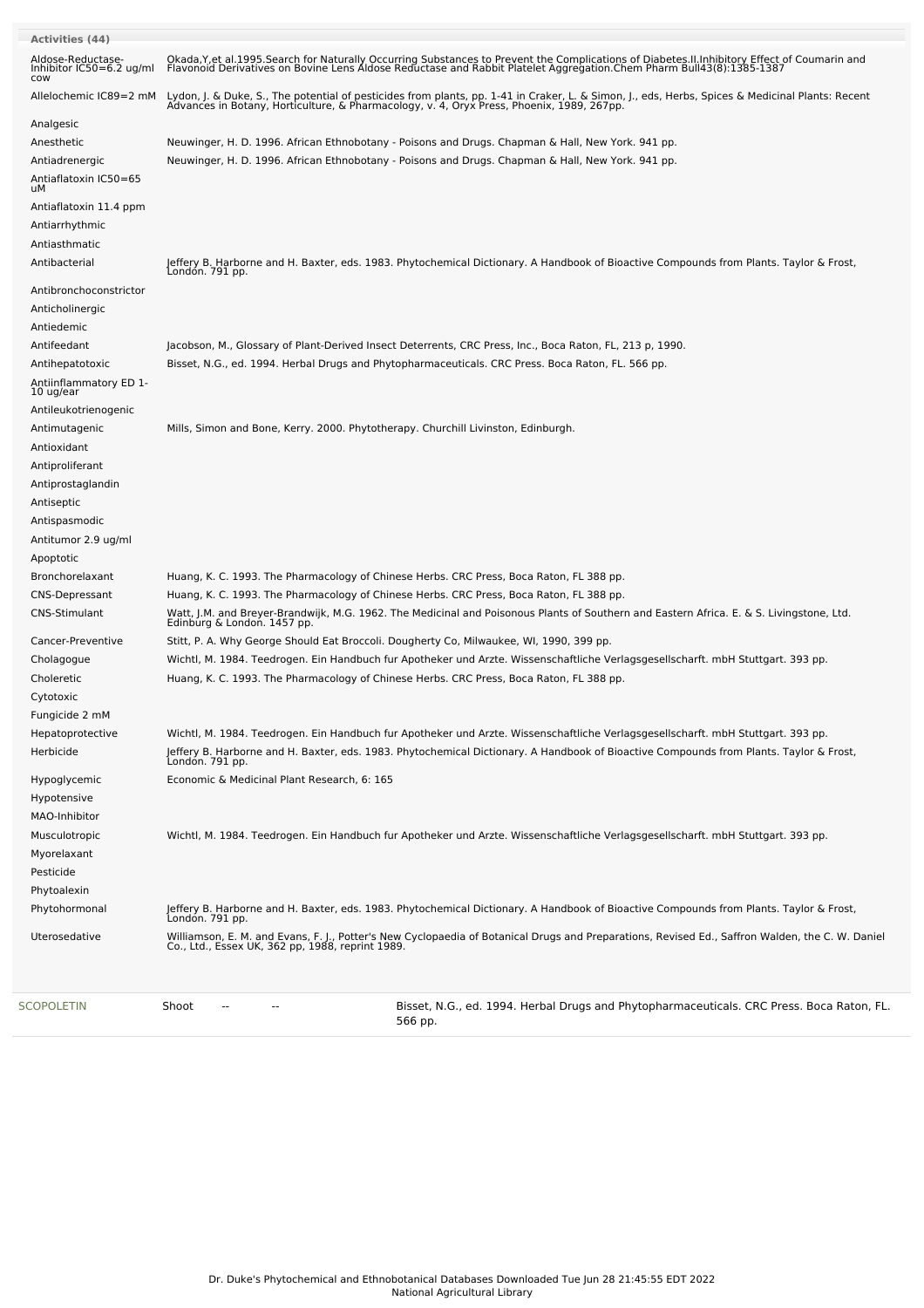| <b>Activities (44)</b>                               |                                                                                                                                                                                                                                   |
|------------------------------------------------------|-----------------------------------------------------------------------------------------------------------------------------------------------------------------------------------------------------------------------------------|
| Aldose-Reductase-<br>Inhibitor IC50=6.2 ug/ml<br>cow | Okada, Y, et al. 1995. Search for Naturally Occurring Substances to Prevent the Complications of Diabetes. II. Inhibitory Effect of Coumarin and<br>Flavonoid Derivatives on Bovine Lens Aldose Reductase and Rabbit Platelet Agg |
| Allelochemic IC89=2 mM                               | Lydon, J. & Duke, S., The potential of pesticides from plants, pp. 1-41 in Craker, L. & Simon, J., eds, Herbs, Spices & Medicinal Plants: Recent<br>Advances in Botany, Horticulture, & Pharmacology, v. 4, Oryx Press, Phoenix,  |
| Analgesic                                            |                                                                                                                                                                                                                                   |
| Anesthetic                                           | Neuwinger, H. D. 1996. African Ethnobotany - Poisons and Drugs. Chapman & Hall, New York. 941 pp.                                                                                                                                 |
| Antiadrenergic                                       | Neuwinger, H. D. 1996. African Ethnobotany - Poisons and Drugs. Chapman & Hall, New York. 941 pp.                                                                                                                                 |
| Antiaflatoxin IC50=65<br>uМ                          |                                                                                                                                                                                                                                   |
| Antiaflatoxin 11.4 ppm                               |                                                                                                                                                                                                                                   |
| Antiarrhythmic<br>Antiasthmatic                      |                                                                                                                                                                                                                                   |
| Antibacterial                                        | Jeffery B. Harborne and H. Baxter, eds. 1983. Phytochemical Dictionary. A Handbook of Bioactive Compounds from Plants. Taylor & Frost,<br>Londón. 791 pp.                                                                         |
| Antibronchoconstrictor                               |                                                                                                                                                                                                                                   |
| Anticholinergic                                      |                                                                                                                                                                                                                                   |
| Antiedemic                                           |                                                                                                                                                                                                                                   |
| Antifeedant                                          | Jacobson, M., Glossary of Plant-Derived Insect Deterrents, CRC Press, Inc., Boca Raton, FL, 213 p, 1990.                                                                                                                          |
| Antihepatotoxic                                      | Bisset, N.G., ed. 1994. Herbal Drugs and Phytopharmaceuticals. CRC Press. Boca Raton, FL. 566 pp.                                                                                                                                 |
| Antiinflammatory ED 1-<br>10 ug/ear                  |                                                                                                                                                                                                                                   |
| Antileukotrienogenic                                 |                                                                                                                                                                                                                                   |
| Antimutagenic                                        | Mills, Simon and Bone, Kerry. 2000. Phytotherapy. Churchill Livinston, Edinburgh.                                                                                                                                                 |
| Antioxidant                                          |                                                                                                                                                                                                                                   |
| Antiproliferant                                      |                                                                                                                                                                                                                                   |
| Antiprostaglandin                                    |                                                                                                                                                                                                                                   |
| Antiseptic                                           |                                                                                                                                                                                                                                   |
| Antispasmodic                                        |                                                                                                                                                                                                                                   |
| Antitumor 2.9 ug/ml                                  |                                                                                                                                                                                                                                   |
| Apoptotic                                            |                                                                                                                                                                                                                                   |
| Bronchorelaxant                                      | Huang, K. C. 1993. The Pharmacology of Chinese Herbs. CRC Press, Boca Raton, FL 388 pp.                                                                                                                                           |
| <b>CNS-Depressant</b>                                | Huang, K. C. 1993. The Pharmacology of Chinese Herbs. CRC Press, Boca Raton, FL 388 pp.                                                                                                                                           |
| <b>CNS-Stimulant</b>                                 | Watt, J.M. and Breyer-Brandwijk, M.G. 1962. The Medicinal and Poisonous Plants of Southern and Eastern Africa. E. & S. Livingstone, Ltd.<br>Edinburg & London. 1457 pp.                                                           |
| Cancer-Preventive                                    | Stitt, P. A. Why George Should Eat Broccoli. Dougherty Co, Milwaukee, WI, 1990, 399 pp.                                                                                                                                           |
| Cholagogue                                           | Wichtl, M. 1984. Teedrogen. Ein Handbuch fur Apotheker und Arzte. Wissenschaftliche Verlagsgesellscharft. mbH Stuttgart. 393 pp.                                                                                                  |
| Choleretic                                           | Huang, K. C. 1993. The Pharmacology of Chinese Herbs. CRC Press, Boca Raton, FL 388 pp.                                                                                                                                           |
| Cytotoxic                                            |                                                                                                                                                                                                                                   |
| Fungicide 2 mM                                       |                                                                                                                                                                                                                                   |
| Hepatoprotective                                     | Wichtl, M. 1984. Teedrogen. Ein Handbuch fur Apotheker und Arzte. Wissenschaftliche Verlagsgesellscharft. mbH Stuttgart. 393 pp.                                                                                                  |
| Herbicide                                            | Jeffery B. Harborne and H. Baxter, eds. 1983. Phytochemical Dictionary. A Handbook of Bioactive Compounds from Plants. Taylor & Frost,<br>Londón. 791 pp.                                                                         |
| Hypoglycemic                                         | Economic & Medicinal Plant Research, 6: 165                                                                                                                                                                                       |
| Hypotensive                                          |                                                                                                                                                                                                                                   |
| MAO-Inhibitor                                        |                                                                                                                                                                                                                                   |
| Musculotropic                                        | Wichtl, M. 1984. Teedrogen. Ein Handbuch fur Apotheker und Arzte. Wissenschaftliche Verlagsgesellscharft. mbH Stuttgart. 393 pp.                                                                                                  |
| Myorelaxant                                          |                                                                                                                                                                                                                                   |
| Pesticide                                            |                                                                                                                                                                                                                                   |
| Phytoalexin                                          |                                                                                                                                                                                                                                   |
| Phytohormonal                                        | Jeffery B. Harborne and H. Baxter, eds. 1983. Phytochemical Dictionary. A Handbook of Bioactive Compounds from Plants. Taylor & Frost,<br>Londón. 791 pp.                                                                         |
| Uterosedative                                        | Williamson, E. M. and Evans, F. J., Potter's New Cyclopaedia of Botanical Drugs and Preparations, Revised Ed., Saffron Walden, the C. W. Daniel<br>Co., Ltd., Essex UK, 362 pp, 1988, reprint 1989.                               |
|                                                      |                                                                                                                                                                                                                                   |

| SECOLOGANIN  | Plant | $\overline{\phantom{a}}$ | $\sim$ $\sim$ | Chemical Constituents of Oriental Herbs (3 diff. books)                                                                                                                                                |
|--------------|-------|--------------------------|---------------|--------------------------------------------------------------------------------------------------------------------------------------------------------------------------------------------------------|
| SINAPIC-ACID | Plant | $\sim$                   | $\sim$ $\sim$ | Williamson, E. M. and Evans, F. J., Potter's New Cyclopaedia of Botanical Drugs and<br>Preparations, Revised Ed., Saffron Walden, the C. W. Daniel Co., Ltd., Essex UK, 362 pp,<br>1988, reprint 1989. |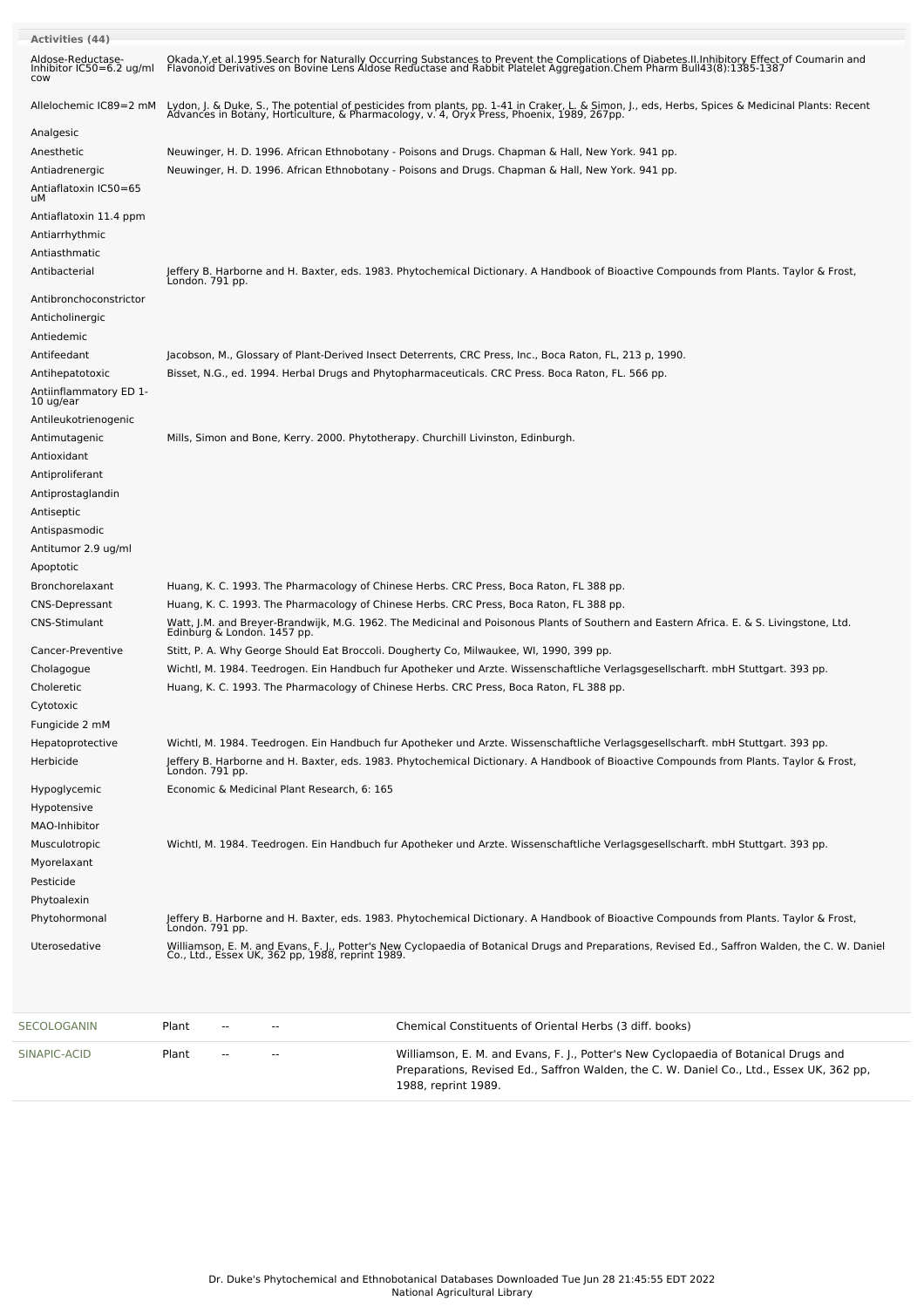| <b>Activities (9)</b>            |       |                          |         |         |                                                                                                                                                           |
|----------------------------------|-------|--------------------------|---------|---------|-----------------------------------------------------------------------------------------------------------------------------------------------------------|
| Antibacterial                    |       | Londón. 791 pp.          |         |         | Jeffery B. Harborne and H. Baxter, eds. 1983. Phytochemical Dictionary. A Handbook of Bioactive Compounds from Plants. Taylor & Frost,                    |
| Antihepatotoxic                  |       | London. 791 pp.          |         |         | Jeffery B. Harborne and H. Baxter, eds. 1983. Phytochemical Dictionary. A Handbook of Bioactive Compounds from Plants. Taylor & Frost,                    |
| Antioxidant IC27=30 ppm          |       |                          |         |         |                                                                                                                                                           |
| Antiperoxynitrite IC39=5         |       |                          |         |         |                                                                                                                                                           |
| Antiperoxynitrite IC60=20<br>uМ  |       |                          |         |         |                                                                                                                                                           |
| Antiperoxynitrite IC75=100<br>uМ |       |                          |         |         |                                                                                                                                                           |
| Cancer-Preventive                |       |                          |         |         | Stitt, P. A. Why George Should Eat Broccoli. Dougherty Co, Milwaukee, WI, 1990, 399 pp.                                                                   |
| Fungicide                        |       |                          |         |         | Jeffery B. Harborne and H. Baxter, eds. 1983. Phytochemical Dictionary. A Handbook of Bioactive Compounds from Plants. Taylor & Frost,<br>London. 791 pp. |
| Pesticide                        |       |                          |         |         |                                                                                                                                                           |
|                                  |       |                          |         |         |                                                                                                                                                           |
| STIGMAST-7-ENOL                  | Plant |                          |         |         | $\ast$                                                                                                                                                    |
| <b>SWEROSIDE</b>                 | Plant | $-$                      |         |         | $\ast$                                                                                                                                                    |
| Activities (9)                   |       |                          |         |         |                                                                                                                                                           |
| Antibacillus                     |       |                          |         |         |                                                                                                                                                           |
| Antibacterial                    |       |                          |         |         |                                                                                                                                                           |
| Antiescherichic                  |       |                          |         |         |                                                                                                                                                           |
| Antihepatotic                    |       |                          |         |         |                                                                                                                                                           |
| Antiseptic                       |       |                          |         |         |                                                                                                                                                           |
| Antistaphylococcic               |       |                          |         |         |                                                                                                                                                           |
| Artemicide 34 ug/ml              |       |                          |         |         |                                                                                                                                                           |
| Hepatoprotective 25-50 mg/kg     |       |                          |         |         |                                                                                                                                                           |
| Pesticide                        |       |                          |         |         |                                                                                                                                                           |
| TANNIN                           | Plant | $\overline{\phantom{a}}$ | 30000.0 | $-0.78$ | ANON, 1948-1976. The Wealth of India raw materials. Publications and Information<br>Directorate, CSIR, New Delhi. 11 volumes.                             |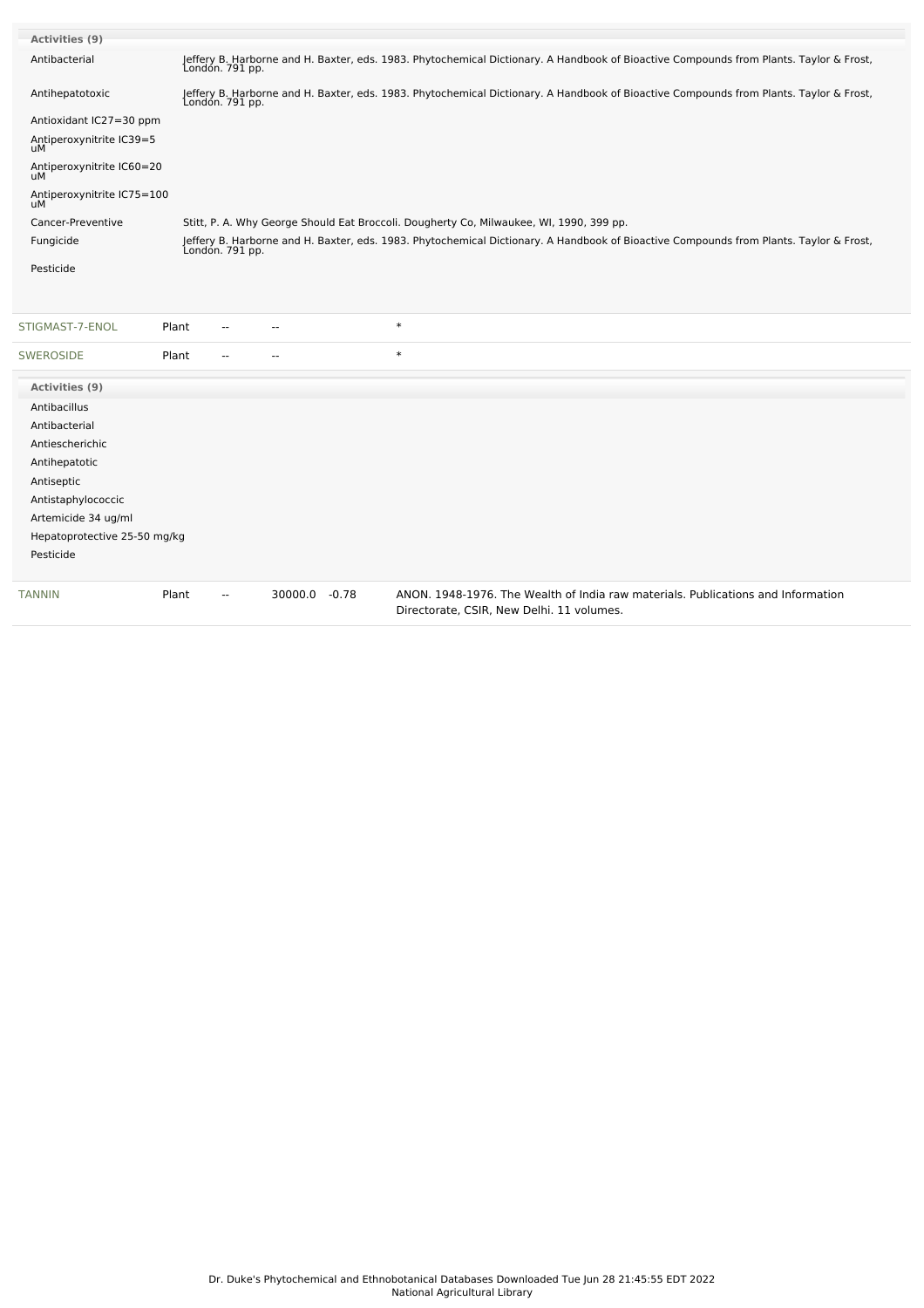| <b>Activities (35)</b>                     |                         |                                              |        |                                                                                                                                                                                                                                   |  |
|--------------------------------------------|-------------------------|----------------------------------------------|--------|-----------------------------------------------------------------------------------------------------------------------------------------------------------------------------------------------------------------------------------|--|
| Anthelmintic                               |                         |                                              |        |                                                                                                                                                                                                                                   |  |
| AntiHIV                                    |                         |                                              |        |                                                                                                                                                                                                                                   |  |
| Antibacterial                              |                         |                                              |        |                                                                                                                                                                                                                                   |  |
| Anticancer                                 |                         |                                              |        |                                                                                                                                                                                                                                   |  |
| Anticariogenic                             |                         |                                              |        |                                                                                                                                                                                                                                   |  |
| Antidiarrheic                              |                         |                                              |        |                                                                                                                                                                                                                                   |  |
| Antidysenteric                             |                         |                                              |        |                                                                                                                                                                                                                                   |  |
| Antihepatotoxic                            |                         |                                              |        |                                                                                                                                                                                                                                   |  |
| Antihypertensive                           |                         |                                              |        |                                                                                                                                                                                                                                   |  |
| Antilipolytic                              |                         |                                              |        |                                                                                                                                                                                                                                   |  |
| Antimutagenic                              |                         |                                              |        |                                                                                                                                                                                                                                   |  |
| Antinephritic                              |                         |                                              |        | Uchida, U., Ohta, H., Niwa, M., Mori, A., Nonaka, G-i., Nishioka, I., and Zaki, M. 1989. Prolongation of Life Span of Stroke-Prone Spontaneously<br>Hypertensive Rats (SHRSP) Ingesting Persimmon Tannin. Chem. Pharm. Bull. 38(4 |  |
| Antiophidic                                |                         | Economic & Medicinal Plant Research, 5: 363. |        |                                                                                                                                                                                                                                   |  |
|                                            |                         |                                              |        |                                                                                                                                                                                                                                   |  |
| Antioxidant<br>IC50=1.44 ug/ml             |                         |                                              |        |                                                                                                                                                                                                                                   |  |
| Antioxidant 1/3<br>quercetin               |                         |                                              |        |                                                                                                                                                                                                                                   |  |
| Antiradicular 500<br>mg/kg/day orl mus     |                         |                                              |        | Uchida, U., Ohta, H., Niwa, M., Mori, A., Nonaka, G-i., Nishioka, I., and Zaki, M. 1989. Prolongation of Life Span of Stroke-Prone Spontaneously<br>Hypertensive Rats (SHRSP) Ingesting Persimmon Tannin. Chem. Pharm. Bull. 38(4 |  |
| Antiradicular 1/3<br>quercetin             |                         |                                              |        |                                                                                                                                                                                                                                   |  |
| Antirenitic                                |                         |                                              |        | Uchida, U., Ohta, H., Niwa, M., Mori, A., Nonaka, G-i., Nishioka, I., and Zaki, M. 1989. Prolongation of Life Span of Stroke-Prone Spontaneously<br>Hypertensive Rats (SHRSP) Ingesting Persimmon Tannin. Chem. Pharm. Bull. 38(4 |  |
| Antitumor                                  |                         |                                              |        |                                                                                                                                                                                                                                   |  |
| Antitumor-Promoter                         |                         |                                              |        |                                                                                                                                                                                                                                   |  |
| Antiulcer                                  |                         |                                              |        |                                                                                                                                                                                                                                   |  |
| Antiviral                                  |                         |                                              |        |                                                                                                                                                                                                                                   |  |
| Cancer-Preventive                          |                         | HerbalGram No. 22 - Spring 1990, page 14.    |        |                                                                                                                                                                                                                                   |  |
| Carcinogenic                               |                         |                                              |        |                                                                                                                                                                                                                                   |  |
| Chelator                                   |                         |                                              |        |                                                                                                                                                                                                                                   |  |
| Cyclooxygenase-<br>Inhibitor               |                         |                                              |        |                                                                                                                                                                                                                                   |  |
| Glucosyl-<br>Transférase-Inhibitor         |                         |                                              |        |                                                                                                                                                                                                                                   |  |
| Hepatoprotective                           |                         |                                              |        |                                                                                                                                                                                                                                   |  |
| Immunosuppressant                          |                         |                                              |        |                                                                                                                                                                                                                                   |  |
| Lipoxygenase-<br>Inhibitor                 |                         |                                              |        |                                                                                                                                                                                                                                   |  |
| MAO-Inhibitor                              |                         |                                              |        |                                                                                                                                                                                                                                   |  |
| Ornithine-<br>Decarboxylase-<br>Inhibitor  |                         |                                              |        |                                                                                                                                                                                                                                   |  |
| Pesticide                                  |                         |                                              |        |                                                                                                                                                                                                                                   |  |
| Psychotropic                               |                         |                                              |        | Uchida, U., Ohta, H., Niwa, M., Mori, A., Nonaka, G-i., Nishioka, I., and Zaki, M. 1989. Prolongation of Life Span of Stroke-Prone Spontaneously<br>Hypertensive Rats (SHRSP) Ingesting Persimmon Tannin. Chem. Pharm. Bull. 38(4 |  |
| Xanthine-Oxidase-<br>Inhibitor             |                         |                                              |        |                                                                                                                                                                                                                                   |  |
| TRIFOLIN                                   | Leaf                    |                                              | $\ast$ |                                                                                                                                                                                                                                   |  |
| <b>Activities (2)</b>                      |                         |                                              |        |                                                                                                                                                                                                                                   |  |
| Aldose-Reductase-Inhibitor<br>$IC19=1$ uM  |                         |                                              |        |                                                                                                                                                                                                                                   |  |
| Aldose-Reductase-Inhibitor<br>$IC62=10$ uM |                         |                                              |        | Shimizu, M., Ito, T., Terashima, S., Hayashi, T., Arisawa, M., Morita, N., Kurokawa, S., Ito, K., and Hashimoto, Y. 1984. Inhibition of Lens Aldose<br>Reductase by Flavonoids. Phytochemistry, 23: 1885-1888.                    |  |
| TRIFOLIOSIDE                               | Leaf                    |                                              |        | List, P.H. and Horhammer, L., Hager's Handbuch der Pharmazeutischen Praxis, Vols. 2-6,<br>Springer-Verlag, Berlin, 1969-1979.                                                                                                     |  |
| VANILLIC-ACID                              | Plant<br>$\overline{a}$ | --                                           | $\ast$ |                                                                                                                                                                                                                                   |  |